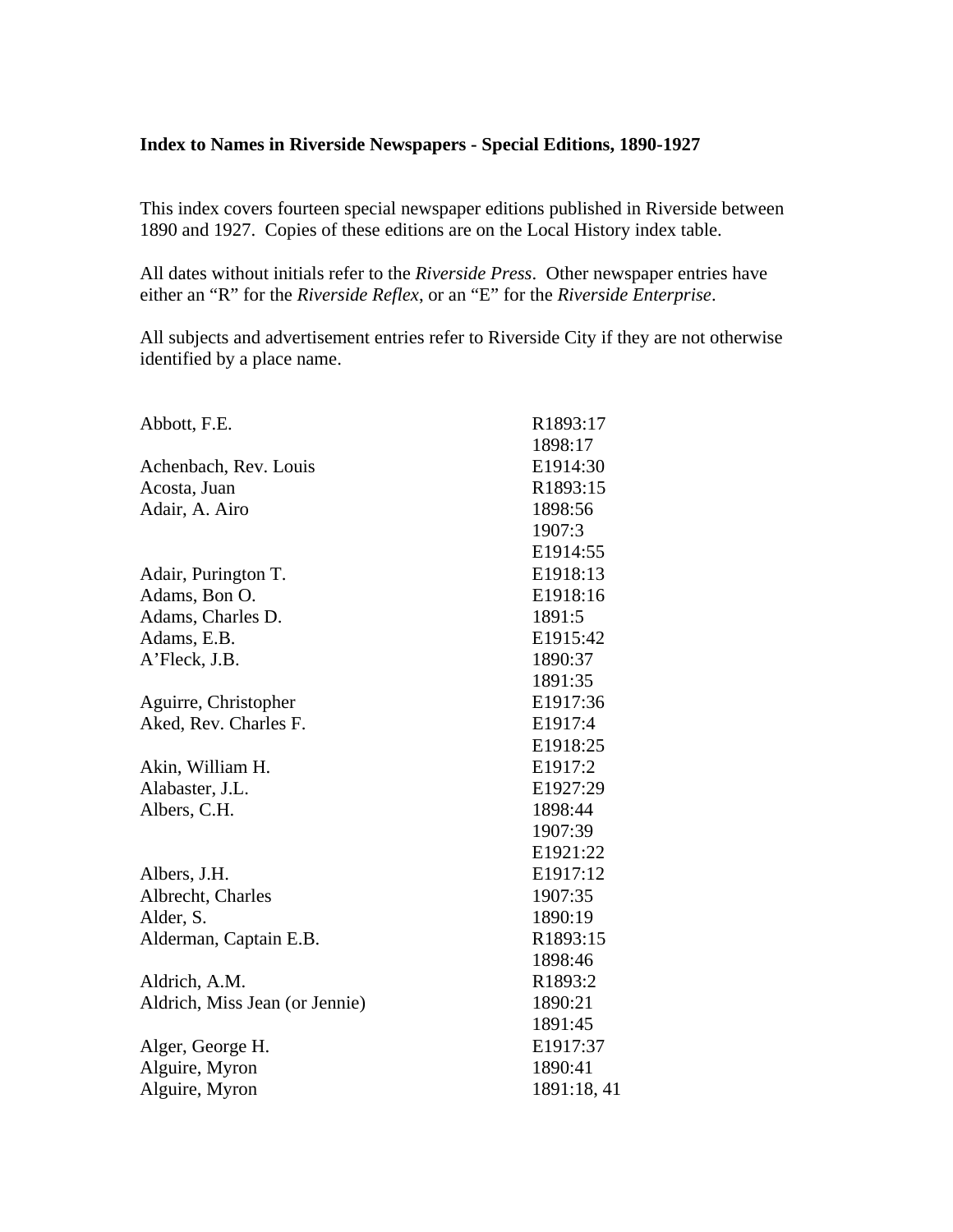| Alkire, Ad S.<br>Alkire, C.O.<br>Allatt, H.E.                                                                                                                                                                      |                                                |
|--------------------------------------------------------------------------------------------------------------------------------------------------------------------------------------------------------------------|------------------------------------------------|
| Allatt, H.F.                                                                                                                                                                                                       |                                                |
| Allen, Frank<br>Allen, G.D.                                                                                                                                                                                        |                                                |
| Allen, Gilbert<br>Allen, Harry C.<br>Allen, Ida E.<br>Allen, John A.                                                                                                                                               | I<br>l                                         |
| Allen, John C.<br>Allen, Mrs. L.E.<br>Allen, R.N.<br>Allen, Mrs.S.J.<br>Alles, Fred L.                                                                                                                             | $\mathbf{I}$<br>$\mathbf{l}$<br>$\overline{a}$ |
| Ames, Albert<br>Ames, Mrs. Martha E.<br>Ames, Mrs. S.A.<br>Anderson, Mr. and Mrs. Charles P.<br>Anderson, F.B.<br>Anderson, Prof. R.P.<br>Anderson, W.A.<br>Anderson, W.H.<br>Andrews, Prof. C.U.<br>Andrews, T.O. | J<br>$\bf{l}$<br>l<br>l                        |
| Andrews, T.O.<br>Andrus, Byron<br>Archer<br>Armstead, G.D.                                                                                                                                                         | l                                              |

1890:29 180:41 1890:29 1891:32 1891:47 1892:19 R1893:21 E1914:54 1890:9 1891:13 R1893:18 1898:44 E1921:20 E1917:3 1890:27 1890:19, 23, 24 1891:5 1892:20 1900:9 1907:9 E1916:Front Cover E1917:Front Cover E1918:2 E1916:22 1898:55 E1921:20 1890:27 1890:27 1891:52 E1914:46 1907:28 R1893:16 E1918:10 E1927:26 R1893:18 1891:23 1891:38 E1915:28 E1917:4 E1921:22 1891:41 1891:41 E1915:35 E1917:39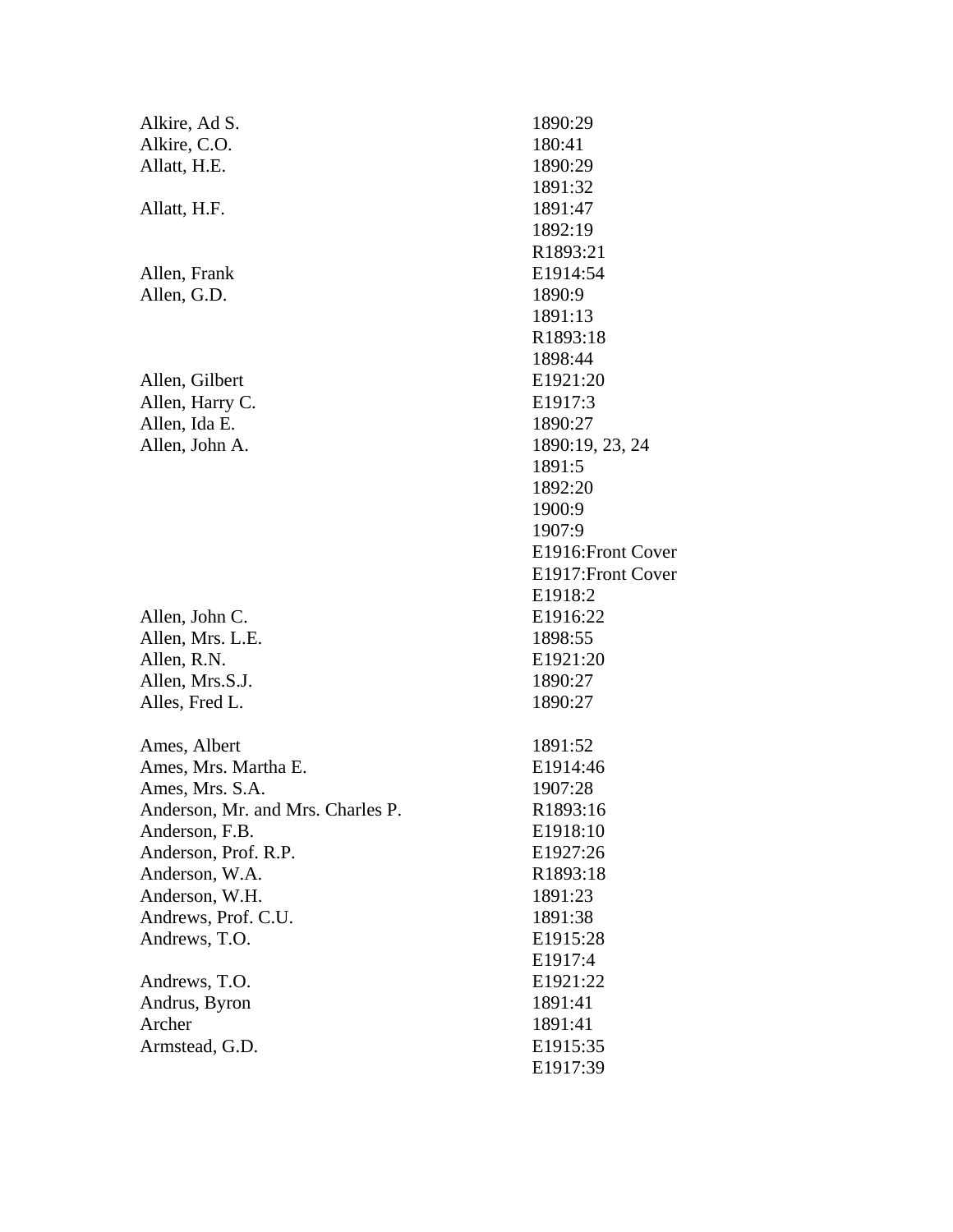| Arnold, C.C.         | E1918:16          |
|----------------------|-------------------|
| Arnold, C.C.         | E1921:11          |
| Arnold, Mrs. C.C.    | E1917:5           |
|                      | E1927:26          |
| Arnold, Maj. H.H.    | E1921:8           |
| Arnold, Dr. J.W.     | E1915:42          |
|                      | E1917:38          |
| Ashton, Ray          | E1915:35          |
| Atkinson, W.L.       | E1917:2           |
| Atwater, W.E.        | 1891:19           |
| Atwood, C.G.         | 1891:41           |
| Atwood, Mrs. H.A.    | E1914:26          |
|                      | E1918:11, 25      |
| Auld, C.A.           | E1916:21          |
| Austin, C.P.         | E1917:2           |
| Austin, George W.    | E1917:2           |
| Avera, H.A.          | 1893:17           |
|                      |                   |
| B                    |                   |
| Babcock, Willard     | E1927:29          |
| Baber, J.M.          | 1900:9            |
| Backstrand, John F.  | 1907:28           |
|                      | E1915:28          |
|                      | E1916:13          |
| Backus, Miss Eleanor | E1918:25          |
| Backus, Orin         | 1890:38           |
|                      | 1891:52           |
| Backus, W.H.         | 1891:7            |
| Baer, John Willis    | E1927:13          |
| Bailey, Paul         | E1927:36          |
| Bain, Robert F.      | E1914:44          |
| Baird, Dr. J.G.      | 1898:13           |
|                      | 1900:9            |
|                      | 1907:28           |
| Baker, J.S.          | R1893:8           |
|                      | 1898:14, 54       |
| Bakewell, Miss       | 1907:28           |
| Bakewell, Thomas     | 1891:31           |
|                      | 1898:53           |
| Baldwin, Anita       | E1921:9           |
| Baldwin, F.M.        | R1893:15          |
| Ball, A.M.           | E1921:22          |
| Ball, N.M.           | E1917:40          |
| Bamberger, Lester    | E1921:22 (Author) |
| Bangs, John Kendrick | E1927:13          |
|                      |                   |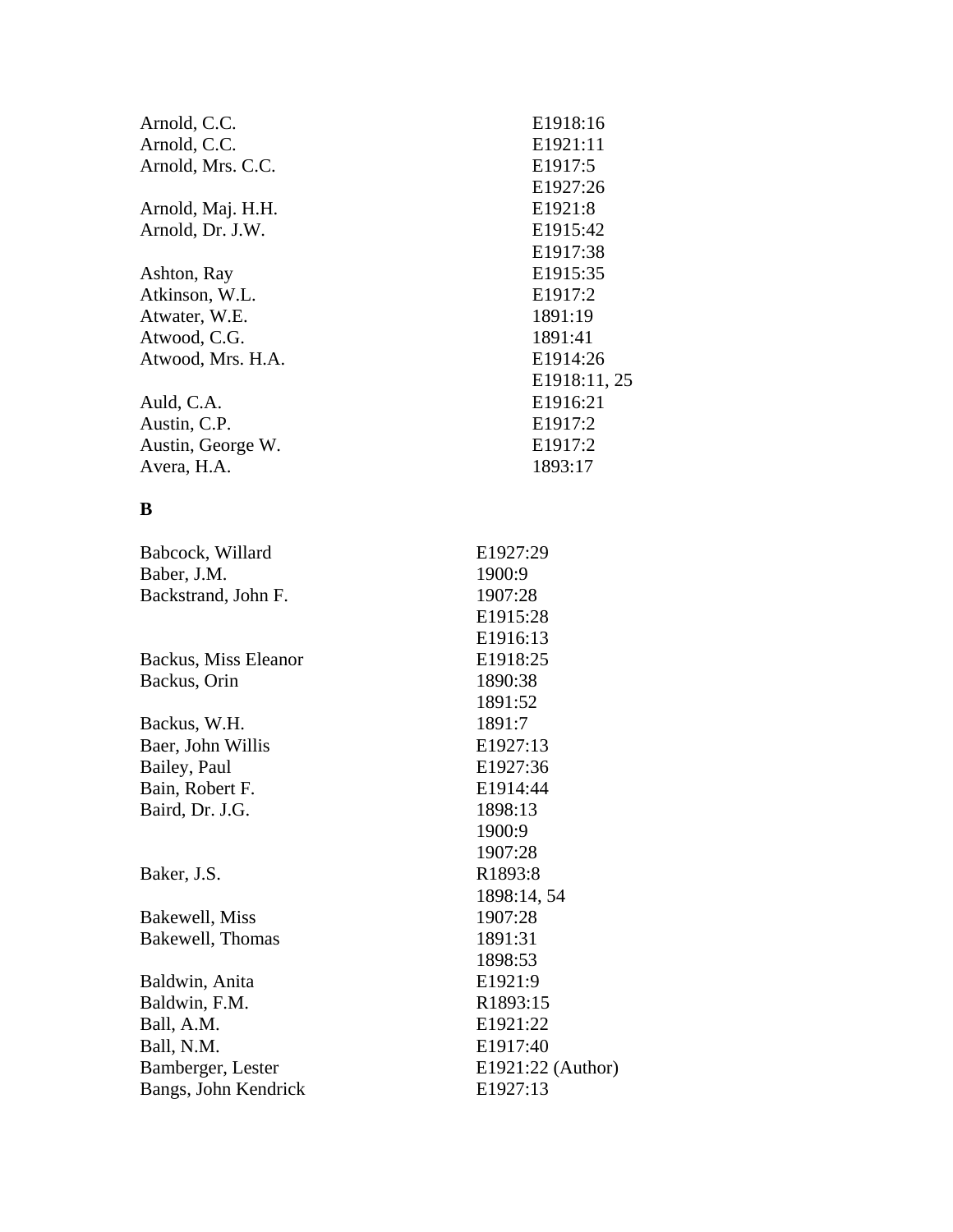| Banks, Llewellyn A.               | E1915:26             |
|-----------------------------------|----------------------|
|                                   | E1917:40             |
|                                   | E1927: Front Cover   |
| Banks, W.C.                       | E1915:42             |
|                                   | E1927:31             |
| Banta, B.D.                       | 1891:32, 41          |
|                                   | 1892:43              |
| Banta, E.E.                       | R1893:20             |
| Bantz, Harry                      | 1900:5               |
| Barber, A.N.                      | E1916:32             |
| Barber, O.T.                      | 1890:20              |
|                                   | R1893:15             |
| Barker, C.O.                      | 1893:14              |
|                                   | 1898:22              |
| Barker, John G.                   | E1915:44             |
| Barnes, F.E.                      | E1916:30             |
| Barnes, Mrs. Grace S.             | E1918:25             |
| Barnes, Mrs. John W.              | 1907:39              |
| Barney, B.B.                      | 1890:7, 14           |
|                                   | 1891:5, 28, 29, 35   |
|                                   | R1893:6              |
|                                   | E <sub>1914:50</sub> |
| Barrett, Dr. J.T.                 | E1915:22             |
| Barrett, W.A.                     | 1891:41              |
| Barrow, J.H.                      | E1916:31             |
|                                   | E1917:28, 40         |
| Barwick, James A.                 | 1898:37              |
| Batchelor, Dr. L.D.               | E1915:22             |
| Batchelor, Mrs. Leon D.           | E1921:13             |
| Bate, John W.                     | E1917:23             |
| Bates, Frank                      | 1900:3               |
| Batkin, J.S.                      | 1898:17              |
| Baumgarner, First Lieutenant G.M. | E1918:5(Illus.)      |
| Baumgartner, J.P.                 | R1893:15             |
|                                   | 1898:9, 22           |
|                                   | 1907:29              |
| Bausch, M.A.                      | E1915:29             |
| Bayley, C.B.                      | E1914:55             |
|                                   | E1918:13             |
| Bayley, J.G.                      | E1914:44             |
| Beamer, J.E.                      | 1891:35              |
| Beatty, W. A.                     | 1898:48              |
| Becher, J.F.                      | R1893:21             |
| Beckett, Dr. W.W.                 | 1900:11              |
| Beckstrom, A.A.                   | E1917:27             |
| Behannessey, Mr.                  | E1918:25             |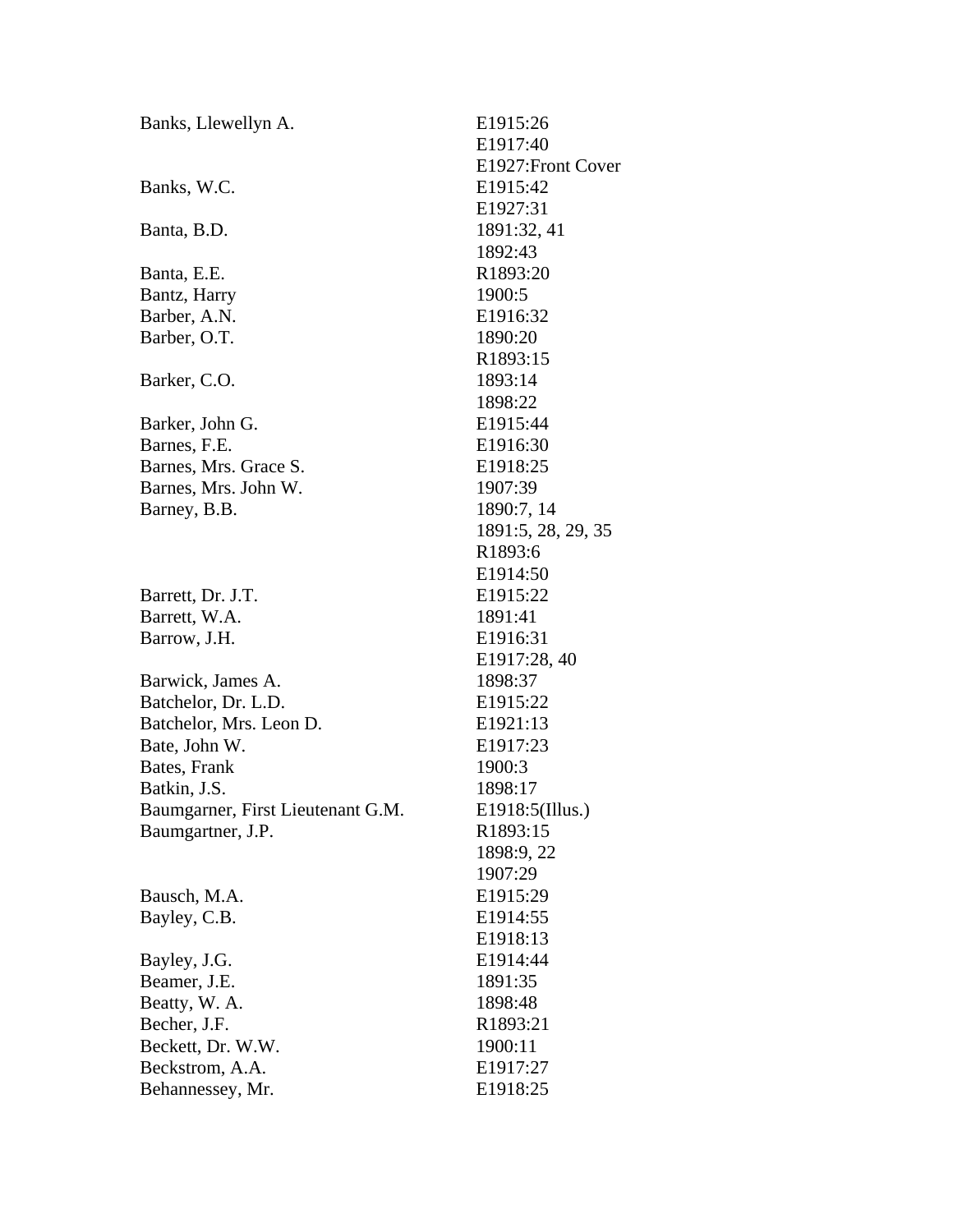| Belcher, A.V.           | 1893:8                  |
|-------------------------|-------------------------|
| Bell, Henry             | R1893:10                |
| Bell, J.A.              | E1915:35                |
|                         | E1917:35                |
| Bell, N.R.              | 1907:31                 |
| Bell, R.                | 1898:15                 |
| Belschner, H.J.         | E1917:36                |
| Benedict, Charles       | E1921:20                |
| Benedict, H.B.          | E1921:20                |
| Benson, N.P.            | 1898:55                 |
|                         | E1917:37                |
| Bentley, G.F.           | 1907:3                  |
|                         | E1915:42                |
| Benton, Reverend H.E.   | 1907:11                 |
| Berg, J.A.              | R1893:21                |
| Berkeley, F.E.          | 1907:29                 |
| Berlin, Mr.             | 1890:29                 |
| Bernasconi, B.          | 1898:49                 |
| Bernstein, Julius       | 1891:30                 |
| Best, Raymond           | 1900:7                  |
|                         | E1915:38                |
|                         | E1917:11                |
| Bethurum, Emmet         | 1898:13                 |
| Bettner, C., Mrs.       | 1907:28                 |
| Bettner, James          | E1921:20                |
| Bettner, James          | 1890:18                 |
|                         | 1927:44                 |
| Bettner, Robert Lee     | 1898:19                 |
|                         | 1900:5                  |
|                         | 1907:27, 28             |
|                         | E1927:44                |
| Bettner, Robert Lee     | E1921:20                |
| Bettner, Mrs. Robert L. | 1907:28                 |
|                         | E1918:11                |
| Bicknell, Dr. F.T.      | 1900:11                 |
| Bigelow, George T.      | E1918:4, 16, 17, 18, 25 |
| Billheimer, J.S.        | E1915:2                 |
| Binder, Mrs. C.L.       | E1915:34                |
| Binder, Eugene F.       | 1893:21                 |
|                         | 1907:28                 |
| Binford, Robert L.      | R1893:10                |
| Bingham, H.             | 1900:3                  |
| Binney, Joshua          | 1898:48                 |
| Birch, James            | 1891:7                  |
| Bishop, Mrs. John L.    | E1927:26                |
| Bittinger, George E.    | 1898:13                 |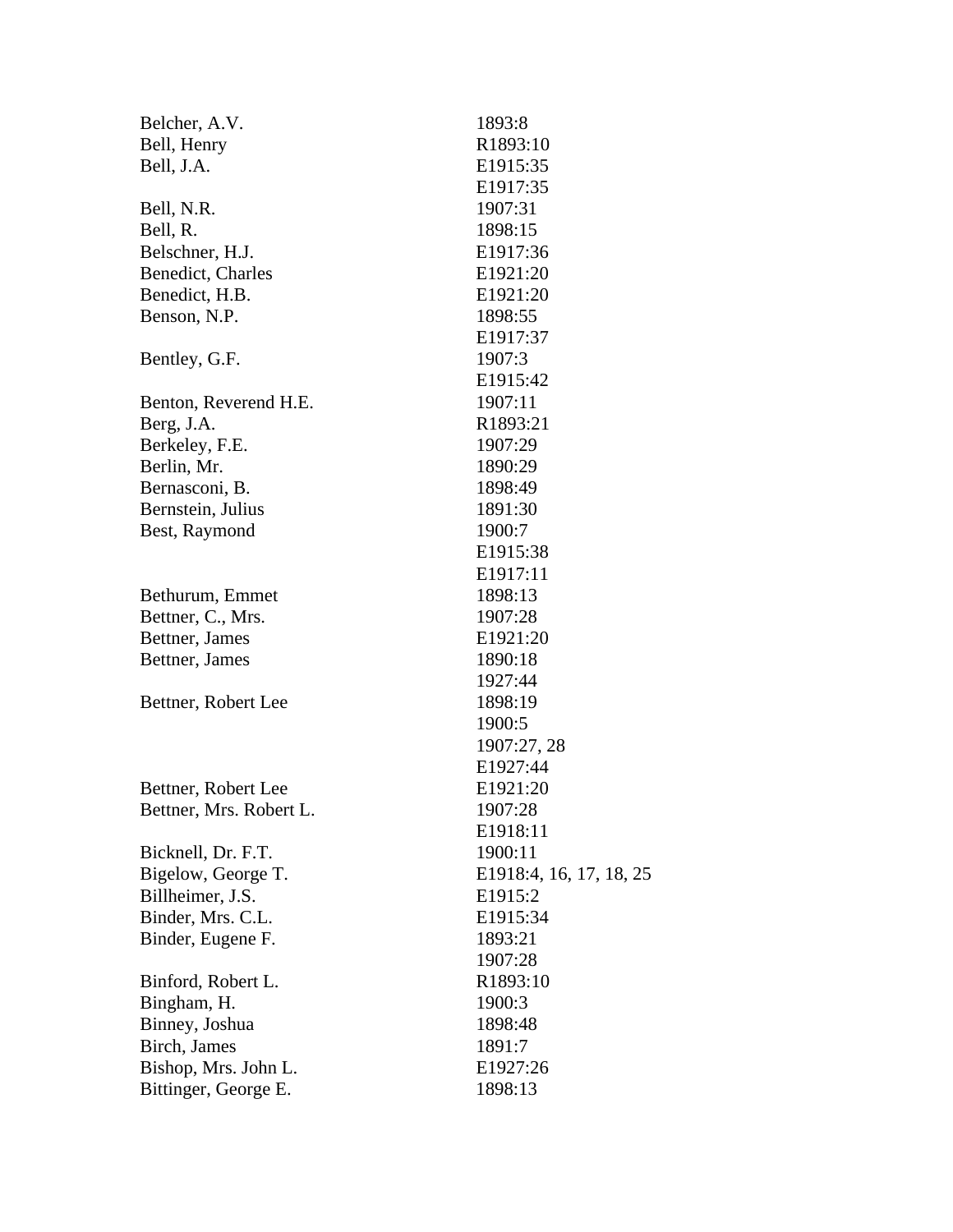|                                | 1900:6                 |
|--------------------------------|------------------------|
| Bixley, F.A.                   | E1914:44               |
| <b>Bjorck, Reverend Albert</b> | E1914:32               |
| Black, P.C.                    | 1907:40                |
| Blakely, T.A.                  | E1915:19               |
| Blanchard, N.W.                | 1907:9                 |
| Blinn, L.W.                    | 1890:42C               |
| Blodgett, A.R.                 | E1917:24               |
| Blodgett, F.P.                 | E1916:21               |
| Blythe, Thomas                 | E1917:31               |
| Boalich, E.A.                  | 1893:18                |
|                                | 1898:22                |
|                                | 1907:4                 |
| Board, Robert                  | 1898:45                |
| Boardman, Miss Faith           | E1918:25               |
| Boggs, A.W.                    | 1891:52                |
|                                | R1893:19               |
| Boggs, Mrs. Mary E.            | E1914:46               |
|                                | R1893:15               |
| Boggs, W.S.                    |                        |
| Bohon, W.J.                    | E1916:10               |
|                                | E1914:36               |
| Bohr, F.J.                     | E1914:54               |
|                                | E1917:37               |
| Bollinger, P.J.                | E1915:29               |
|                                | E1914:64               |
| Bond, Carrie Jacobs            | E1927:13               |
| Bonham,                        | 1891:35                |
| (Painter)                      |                        |
| Bonnett, E.M.                  | E1914:31               |
|                                | E <sub>1915</sub> :35  |
|                                |                        |
| Bonns, W.W.                    | E1915:22               |
| Bonynge, W.A                   | E1914:55               |
| Booth, W.H.                    | E1917:27               |
| Borden, Mr.                    | E1917:28               |
| Borders, J.H.                  | E1917:32               |
| Bordwell, H.W.                 | 1891:25, 27            |
|                                | 1892:19                |
|                                | R1893:6                |
| Bordwell, Joseph               | E1917:27               |
| Borough, R.W.                  | E1914:28               |
| Boschke, George W.             | E1918:8 (Illus), 9, 17 |
| Botterell, J.H.                | 1898:30                |
|                                | E <sub>1915</sub> :31  |
| Bovard, M.M., Revd             | E <sub>1914</sub> :30  |
| Bovey, M.S., Revd              | 1890:25                |
|                                |                        |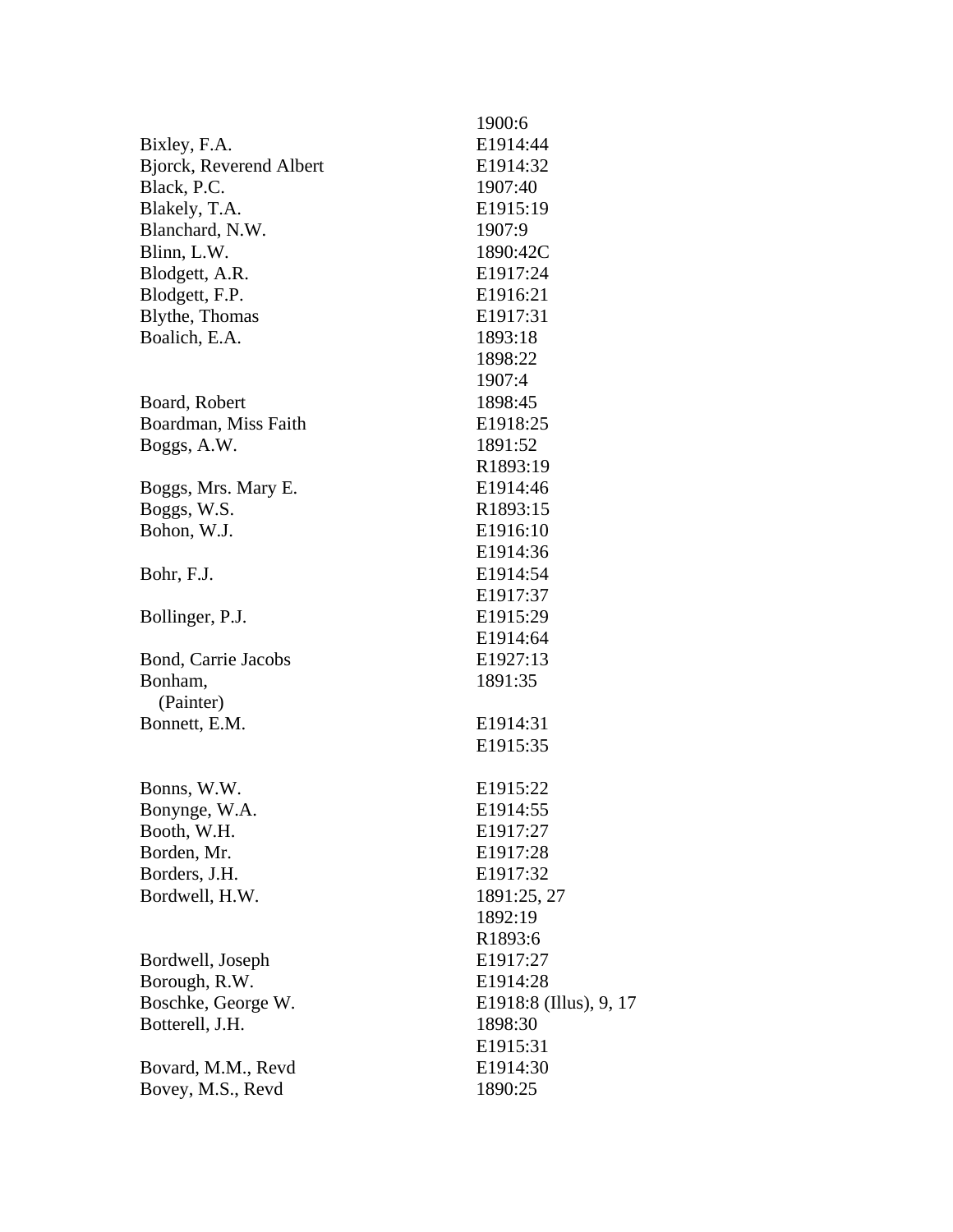| Bowden, J.R.                   | E1914:62                    |
|--------------------------------|-----------------------------|
| Bowman, "Billy"                | E1917:24                    |
|                                | E1918:7                     |
| Bowman, M.S.                   | 1890:41                     |
|                                | 1891:45                     |
|                                | 1900:9                      |
| Boyd, James                    | 1893:18                     |
|                                | R1893:19                    |
|                                | $E1927:17$ (Author) (Illus) |
| Boyd, Katie                    | R1893:2 (Author)            |
| Boynton, W.G.                  | E1914:20-21                 |
| Brackenbury, Lute              | 1891:41                     |
| Bradley, H.D.                  | E1916:18                    |
|                                | E1917:19 (Author)           |
| <b>Bradley, Captain Lester</b> | E1917:19                    |
| Branch, H.E.                   | 1891:31                     |
| Branch, J.S. or S.J.           | 1898:33                     |
| Brand, W.J.                    | E1916:30                    |
|                                | E1917:19                    |
| Bray, E.V.                     | 1898:22                     |
| Bray, W.F.                     | 1898:14                     |
|                                | 1900:3 (Author)             |
| Brennan, John                  | 1898:21                     |
| Brenneman, J.A.                | 1890:38, 39                 |
|                                | 1891:52                     |
|                                | R1893:17                    |
| Brethour, Miss                 | 1907:28                     |
| Brewer, R.C.                   | E1917:23                    |
|                                | E1914:36                    |
| Bridge, Dr.Norman              | 1900:11                     |
| Briggs, L.H.                   | 1900:9                      |
| Bright, J.H.                   | E1918:8 (Illus)             |
| Bright, M.R.                   | E1917:34                    |
|                                | E1918:10                    |
| Brink, Mrs. E.A.               | 1890:21                     |
| Brinkerhoff, R.C.              | 1891:35                     |
|                                | 1900:2                      |
|                                | 1907:2                      |
| Brinkmann, C.C.                | E1921:31                    |
| Brinsmead, R.                  | E1915:11, 18                |
| Briscoe, R.J.                  | E1914:56                    |
| Britton, John A.               | E1917:2                     |
| Broadhurst, John               | R1893:2                     |
| Brook, Harry Ellington         | 1898:3                      |
| Brooks, Mrs.                   | 1893:15                     |
| Brouse, A.H.                   | E1914:55                    |
|                                |                             |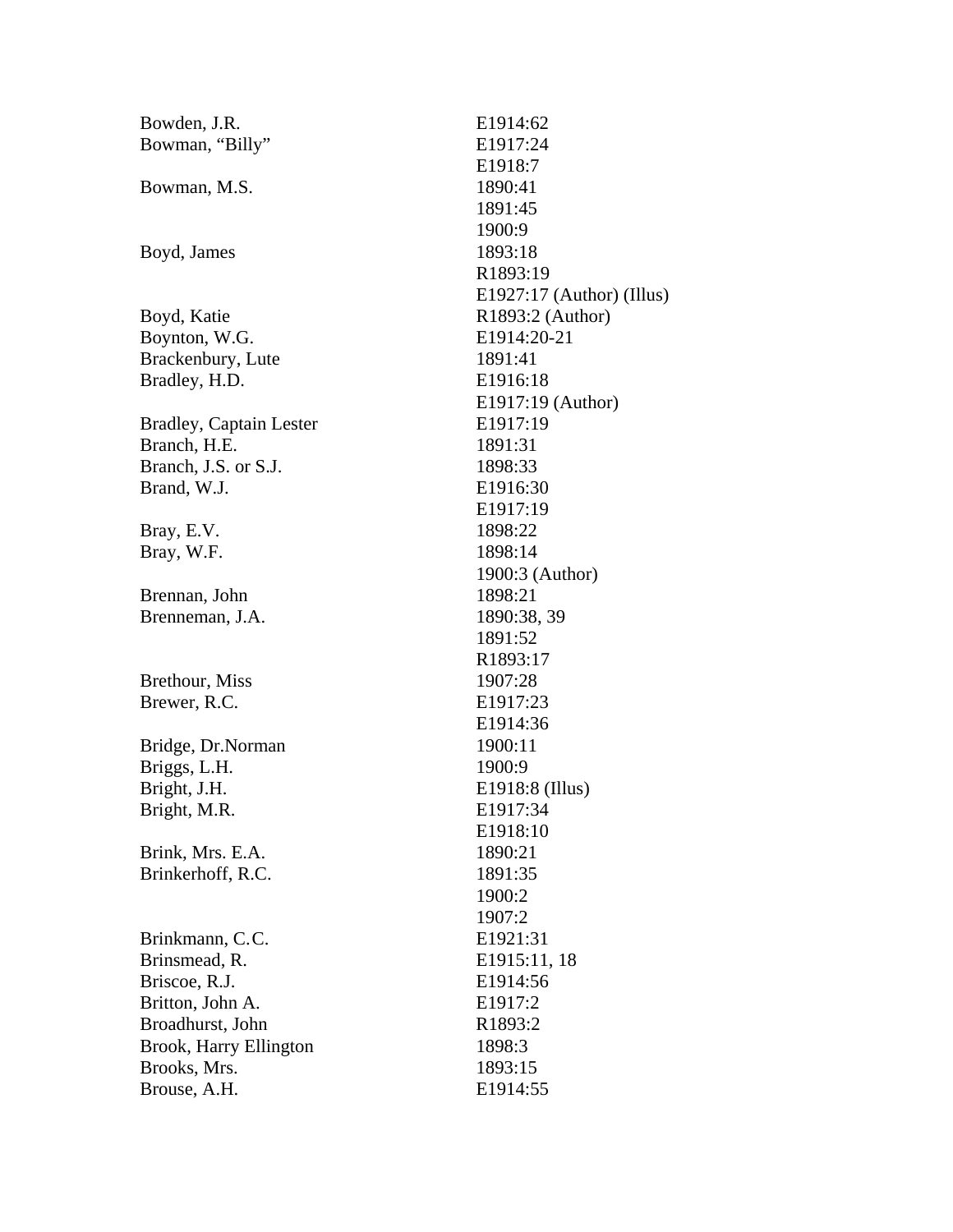|                        | E1916: Front Cover     |
|------------------------|------------------------|
|                        | E1918:2                |
| Brouse, C.E.           | E1914:29               |
|                        | E1916: Front Cover     |
|                        | E1917: Front Cover     |
|                        | E1918:2, 25            |
| Brouse, C.E.           | E1921:1, 12            |
| Brown,                 | E1915:41               |
| Brown, Mrs. Arthur     | E1921:13               |
| Brown, Dr. Eli F.      | 1892:3, 26             |
|                        | 1893:6                 |
| Brown, E.G.            | R1893:2                |
|                        | 1900:2                 |
|                        | 1907:7                 |
| Brown, Miss Frances A. | E1914:48               |
| Brown F.B.             | 1907:33                |
| Brown, Frank           | 1900:11                |
| Brown, George H.       | E1914:5 (Illus), 12    |
| Brown, Howard L.       | E1917:3                |
| Brown, J.A.            | 1898:30                |
|                        | 1900:5                 |
| Brown, J.E.            | 1898:14, 51            |
|                        | 1900:7                 |
| Brown, Dr. J.F.        | R1893:19               |
|                        | 1898:21                |
| Brown, L.V.W.          | 1900:9                 |
|                        | 1907:1, 22, 27, 28, 31 |
|                        | E1914:42               |
| Brown, L.V.W.          | E1921:15, 20           |
| Brown, Paul            | E1917:3                |
| Brown, Thomas          | R1893:17               |
| Browne, Rev. J.D.H.    | 1891:32                |
| Bruce, C.S.            | 1892:5                 |
| Bruce, William George  | E1917:17               |
| Bruck, E.A.            | R1893:9                |
| Bryan, E.J.            | E1927:37               |
| Bryan, G.H.            | E1917:25               |
| Bryan, Miss Alice      | E1917:5                |
| Bryant, R.C.           | E1927:50               |
| Bryson, Sergeant       | E1918:25               |
| Buckbee, Samuel G.     | E1917:2                |
| Buckley, A.H.          | E1916:21               |
|                        | E1921:18               |
| Budd, James E.         | E1915:36               |
|                        | E1917:26               |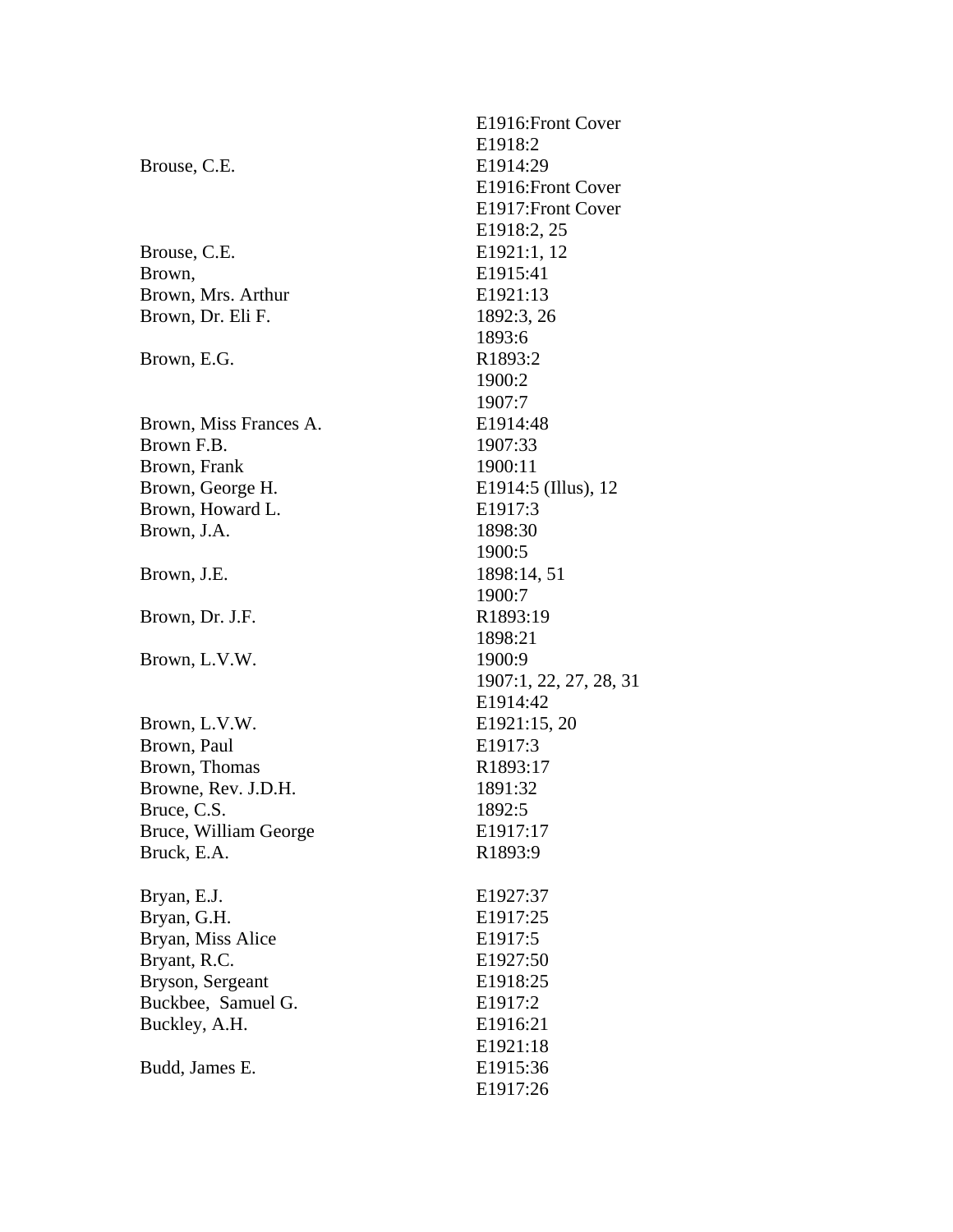| Bulkley, Mrs. Kate A.         | 1907:11           |
|-------------------------------|-------------------|
| Bumgarner, First Lt. G.M.     | E1918:3           |
| Bunch, Traffic Officer T.     | E1917:19          |
| Bundy, E.Z.                   | E1893:10          |
|                               | E1898:22, 42      |
| Bunker, Walter H.             | E1927:50          |
| Burcher, A.                   | 1907:28           |
| Burdell, Fred                 | E1915:36          |
| Burdette, Robert              | 1907:17           |
|                               | E1927:13          |
| Burgess, C.S.                 | 1891:41           |
| Burkett, Alexander            | E1921:22          |
| Burmingham, Cornelius         | E1921:11          |
| Burnham, D.H.                 | 1890:20           |
| Burnham, F.P.                 | E1914:46          |
| Burnham, R.F.                 | E1918:25          |
| Burnham, Ralph                | E1921:20          |
| Burnham, William, H., Jr.     | E1921:20          |
| Burrall, George A.            | R1893:12          |
| Burt, B.D.                    | 1890:40           |
|                               | 1891:43           |
| Burt, B.F.                    | 1890:40           |
|                               | 1891:43           |
| Burtner, J.H.                 | E1915:45          |
|                               | E1917: Back Cover |
|                               | E1918:17          |
| Burton, J.L.                  | R1893:11          |
| Bush, B.B.                    | 1900:7, 8         |
| Bush, E. Renshaw              | R1893:10          |
| Bush, George                  | E1918:4           |
| Bushman, John                 | E1916:23          |
| Butcher, A.                   | 1900:5            |
| Butler, A.K.                  | 1898:28           |
| Butler, Mrs. J.L.             | E1917:5           |
| Butler, M.                    | 1900:5            |
| Button, Rev, Charles          | 1890:25           |
|                               | 1891:34           |
| Button, Mrs. C.P.J. or N.P.J. | 1907:11           |
|                               | E1914:46          |
|                               | E1927:26          |
| Button, Ernest G.             | E1915:41          |
|                               | E1917:29          |
|                               | E1927:56          |
| Button, Mrs. N.P.J.           | 1900:6            |
| Button, W. Stewart            | E1917:24, 29      |
| Button, William               | E1915:41          |
|                               |                   |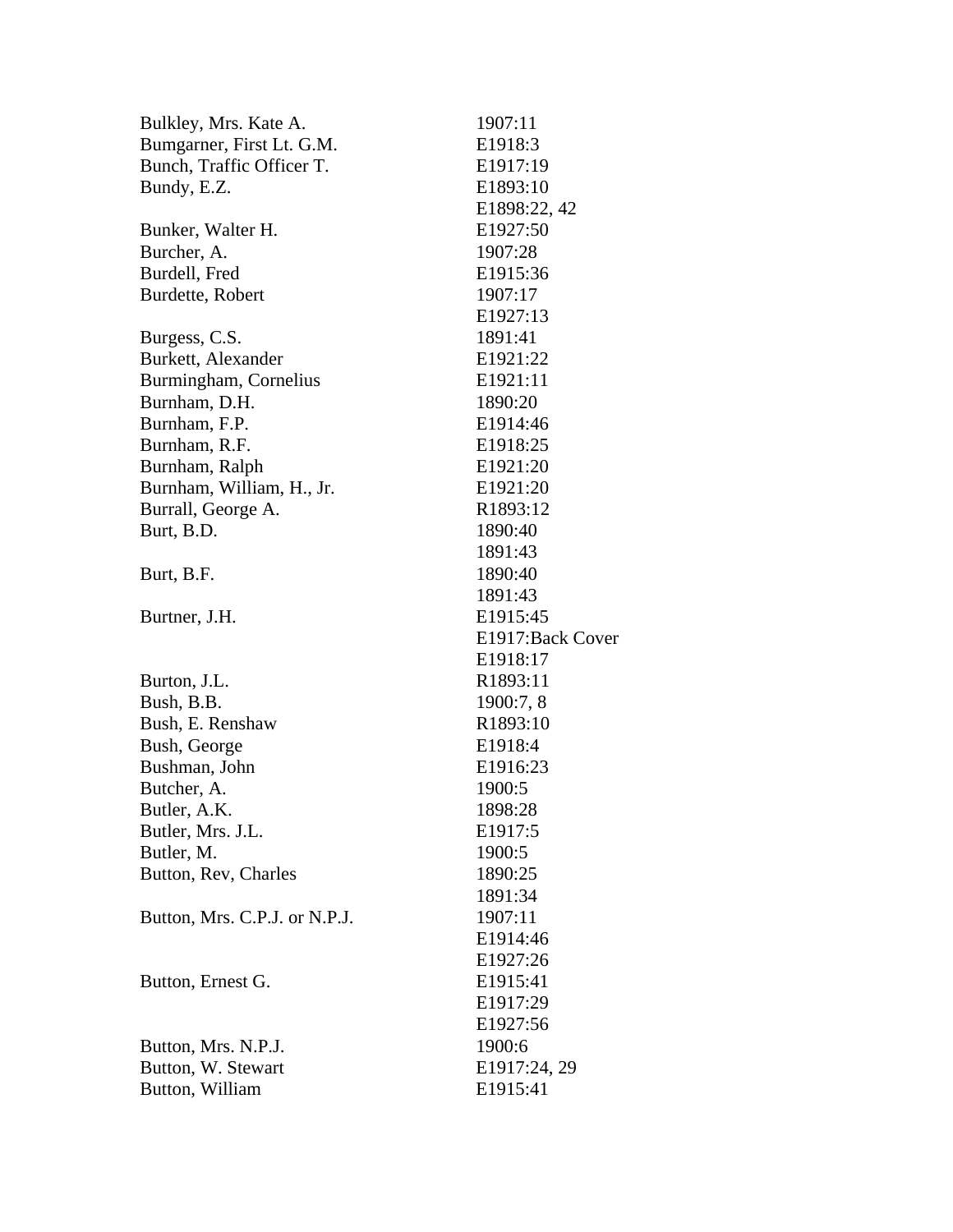|                             | E1917:29            |
|-----------------------------|---------------------|
| Butts, Emma M.              | E1915:22            |
| Byllesby, H.M.              | E1917:2             |
| Bymon, A.A.                 | 1893:11             |
| $\mathbf C$                 |                     |
| Caldwell, A.B.              | R1893:11            |
| Caldwell, B.F.              | E1921:31            |
| Caldwell, Edwin             | 1900:2              |
|                             | 1907:7              |
| Calkins, Glenn A.           | E1915:25 (Illus)    |
|                             | E1917:22            |
|                             | E1918:16            |
| Calkins, John S.            | R1893:14 (Author    |
| Call, M.C., Miss            | 1891:41             |
| Calloway, O.J.              | E1917:31            |
| Cameron, Margaret           | E1921:20            |
| Cameron, Thompson           | 1893:10             |
| Campbell, Albert P.         | 1891:41             |
|                             | E1914:4, 13 (Illus. |
|                             | E1915:24 (Illus.)   |
|                             | E1916:11, 13        |
|                             | E1917:14            |
| Campbell, George            | E1914:32            |
| Campbell, John C., Attorney | E1917:15 (Illus.)   |
| Campbell, John L.           | R1893:15            |
| Campbell, Mrs. M.L.         | E1915:37            |
| Campbell, Thomas D.         | E1915:39            |
| Capen, C.B.                 | 1890:41             |
| Capron, Horace              | E1927:18            |
| Cargill, Professor C.E.     | 1898:46             |
| Carhart, H.A.               | 1890:426            |
| Carl, C.P.                  | E1915:31            |
| Carlson, C.J.               | E1914:17 (Illus.)   |
|                             | E1921:4 (Author)    |
| Carlton, Mrs. Earl          | E1917:5             |
| Carlton, Karl S.            | E1914:4             |
|                             | E1916:13            |
| Carmichel, D.W.             | E1917:2             |
| Carnahan, H.L.              | 1907:11             |
|                             | E1927:52            |
| Carnero, Joseph             | E1916:7             |
| Carpenter, Mrs. A.E.        | 1890:17             |
|                             | 1891:33             |
|                             | 1892:23             |
|                             |                     |

# uthor),  $19, 21$ (Illus.)<br>us.)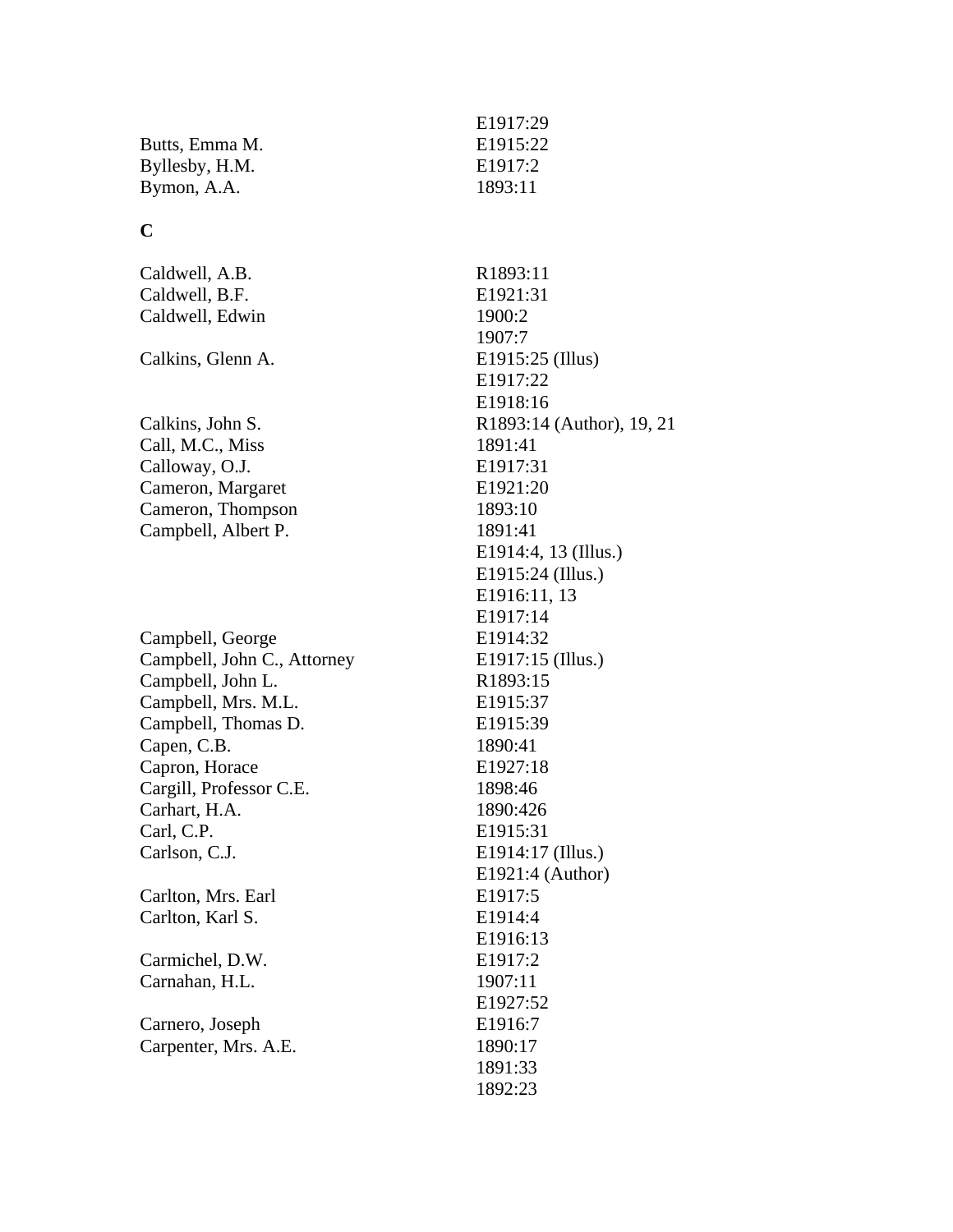| Carr, E.P.               | E1916:17                      |
|--------------------------|-------------------------------|
| Carrigan, George M.      | E1915:34                      |
|                          | E1916:23                      |
| Carrigan, T.H.           | E1917:30 (Illus.)             |
| Carrol, A.E.             | 1893:23                       |
| Carroll, James W.        | 1898:20                       |
|                          | E1914:14                      |
| Carruthers, Captain W.H. | E1918:3 (Illus.), 5 (Illus.), |
|                          | 7, 9, 17, 23, 24              |
| Carter, P.T.             | E1918:4                       |
| Carter, Mrs. P.T.        | E1914:46                      |
| Case, J.M.               | 1898:22, 36                   |
| Case, L.F.               | E1915:19                      |
| Case, Lizzie York        | 1907:23                       |
| Case, Miss S.M.          | 1893:12                       |
| Cason, C.M.              | E1914:63                      |
| Cassady, P.B.            | 1898:38                       |
| Casterlime, Hon. W.M.    | 1893:14                       |
| Castleman, J.S.          | 1890:33                       |
|                          | 1900:6                        |
| Castleman, M.M.          | 1891:41                       |
|                          | 1898:20                       |
| Castleman, P.S.          | 1898:56                       |
|                          | 1907:4, 29                    |
|                          | E1916:31                      |
|                          | E1917:1, 5, 39                |
| Castleman, Mrs. P.       | E1918:25                      |
| Castleman, Stanley W.    | 1890:32                       |
|                          | 1891:52                       |
|                          | R1893:18                      |
|                          | 1900:6                        |
|                          | 1907:1                        |
|                          | E1914:36                      |
| Cathcart, J.L.           | E1915:37                      |
| Cayley, N.               | 1898:25                       |
| Cayley, W.P.             | 1900:5                        |
| Celce, A.                | 1907:2                        |
| Cell, C.W.               | E1915:34                      |
| Cellars, M.              | E1921:18                      |
| Chafe, Reverend S.S.     | R1893:15                      |
| Chaffee, George          | 1900:11                       |
|                          | 1907:39                       |
| Chalmers, Miss           | 1907:28                       |
| Chamblin, T.H.E.         | 1891:35, 41                   |
|                          | 1900:9                        |
| Chamblin, W.N.           | 1900:9                        |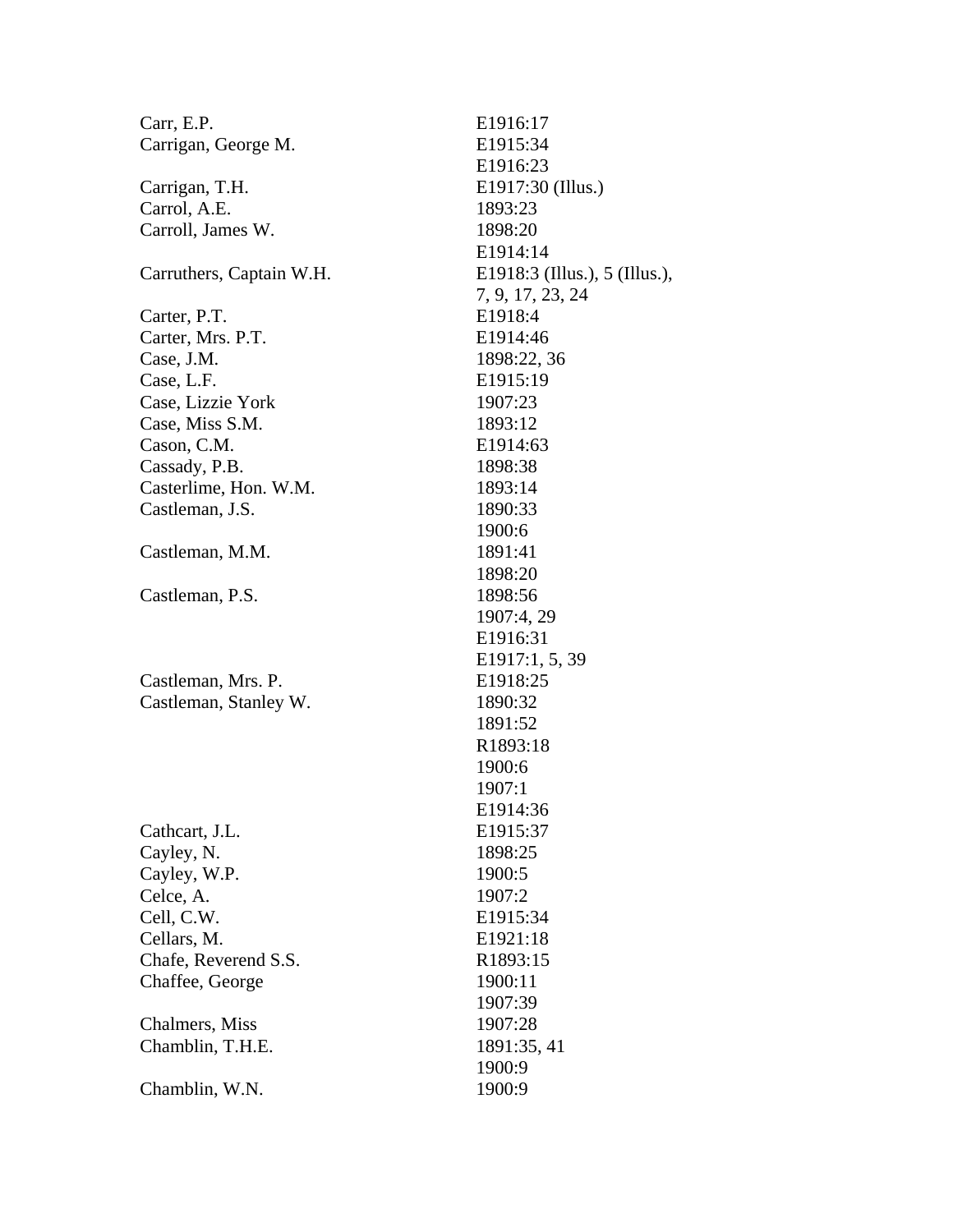| Chance, Miss Lulu                 | 1890:21              |
|-----------------------------------|----------------------|
|                                   | 1891:45              |
| Chapin, J. H., Rev. Dr.           | 1891:32              |
| Chapman, C.C.                     | E1915:15, 17         |
| Chapman, D.P.                     | 1891:41              |
|                                   | 1900:9               |
|                                   | E1916: Front Cover   |
|                                   | E1917: Front Cover   |
|                                   | E1918:2              |
| Chapman, Glen W.                  | E1927:51             |
| Charles, Herman                   | 1907:29, 31 (Author) |
| Charlesworth, G.J., Dr.           | 1890:42A             |
| Charnock, Charles                 | R1893:20             |
| Chase, E.S.                       | 1893:7               |
| Chase, Ethan Allen                | 1900:6               |
|                                   | 1907:29              |
|                                   | E1914:42             |
|                                   | E1915:6, 43          |
|                                   | E1927:5              |
| Chase, F. H. B.                   | 1900:6               |
| Chase, Frank                      | 1900:6               |
| Chase, Harry B., Mrs.             | E1918:25             |
| Chase, J.W.                       | E1914:33             |
|                                   | E1916:15             |
|                                   | E <sub>1917:29</sub> |
| Chase, Martin                     | E1921:20             |
| Chase, Martin A.                  | 1900:6               |
|                                   | E1927:44             |
| Chase, Martin, Mrs.               | E1921:20             |
| Chelson, F.O.                     | E1917:40             |
| Chezum, Floyd                     | E1918:7              |
| Chittenden, N.H., Major           | 1907:17              |
| Chressman, C.H.                   | 1898:10              |
| Christern, A.C.                   | 1898:5               |
| Christian, H.L.                   | E1917:32             |
| Christian, W.C.                   | E1917:5              |
| Church, C., Mrs.                  | 1907:28              |
| Church, Rod W.                    | 1907:40              |
| Claflin,                          | 1891:14              |
| <b>Horticultural Commissioner</b> |                      |
| Clancy, W.B.                      | E1914:4, 29          |
|                                   | E1916: Front Cover   |
|                                   | E1917: Front Cover   |
|                                   | E1918 :2, 13, 16     |
|                                   | E1921:1, 12, 20      |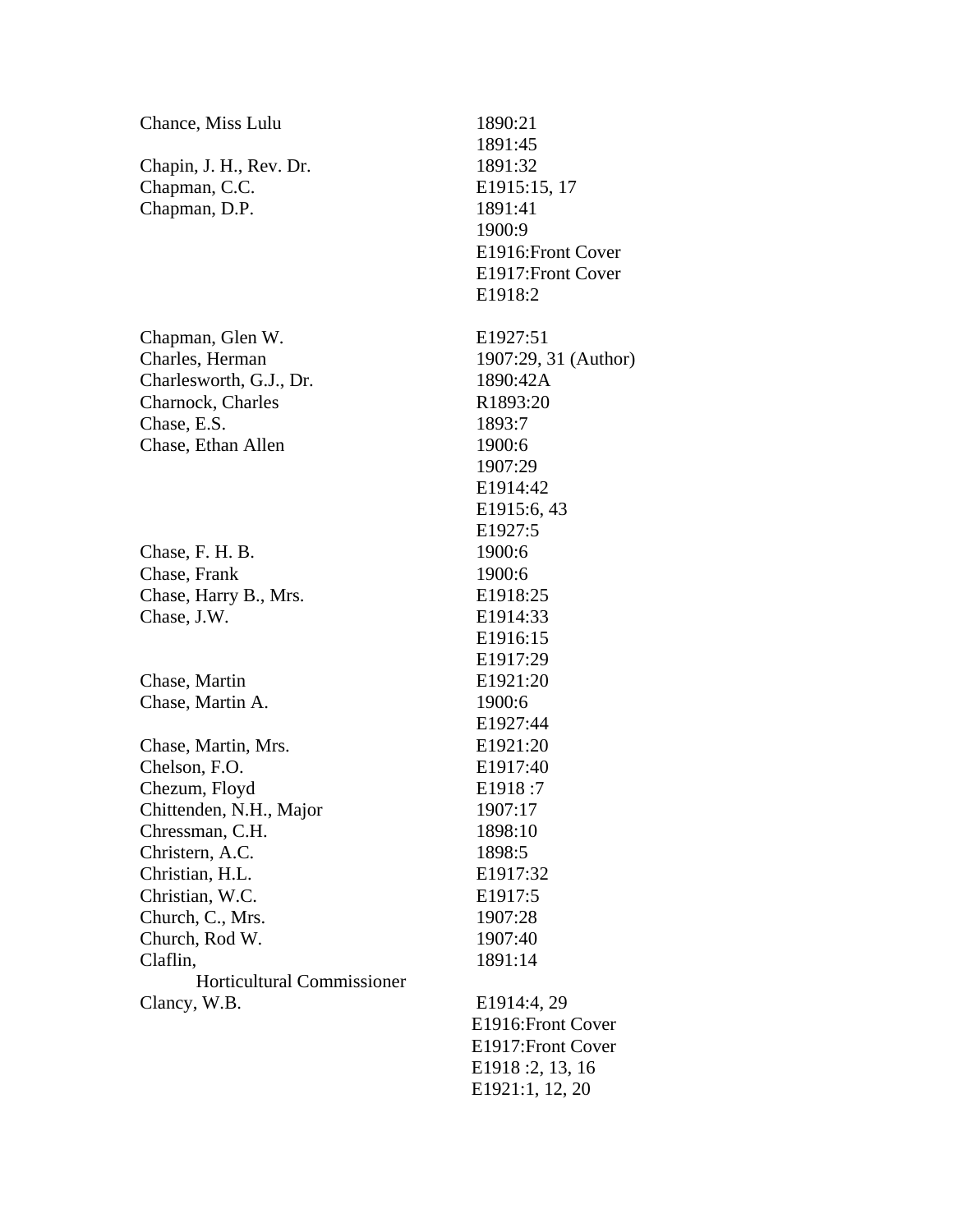| Clancy, Mrs. W.B.           | E1927:29              |
|-----------------------------|-----------------------|
| Clark, A.B.                 | 1907:12 (Illus.)      |
|                             | E1927:52              |
| Clark, James Gardner        | R1893:17              |
| Clark, L.H., Dr.            | E1918:25              |
| Clark, P.A.                 | 1893:18               |
| Clark, Rex B.               | E1927:53              |
| Clark, W.B.                 | E1918:8 (Illus.), 10  |
| Clark, Wm.                  | 1891:41               |
| Clarke, A.F.                | 1898:22               |
|                             | 1907:26               |
| Clarke, E.F.                | 1907:26               |
| Clarke, E.P.                | 1898:22               |
|                             | 1907:11, 29           |
|                             | E1918:16, 17          |
| Clarke, Louise Harvey       | 1907:12, 26           |
|                             | E1914:46              |
| Clatworthy, William E.      | E1915:33 (Illus.)     |
| Clausen, C.P.               | E1915:22              |
| Clayson, W.B.               | E1915:28              |
| Clayson, W.S., Jr.          | E1917:4               |
| Clayton, Mr.                | E1917:27              |
| Clayton, C.H.               | E1916:32              |
| Clayton, D.G., Mr. and Mrs. | 1890:19               |
|                             | E1914:26              |
| Clayton, John M.            | E <sub>1915</sub> :31 |
|                             | E1916:25              |
| Clements, George P., Dr.    | 1907:31               |
| Clevior, J.G.               | 1893:10               |
| Cline, W.B.                 | E1914:11              |
| Cline, W.N., Dr.            | 1891:12               |
| Clisby, Rev. J.H.           | 1891:35               |
|                             | 1892:23               |
| Clogston                    | 1893:18               |
| Cobb, Professor E.S.        | E1914:14              |
| Coburn, P.M.                | R1893:11              |
| Cochrane, David             | 1898:53               |
|                             | 1900:10               |
| Cochrane, W.G.              | E1917:2               |
| Cohee, Grace B.             | E1921:21              |
| Coldren, Denzil             | E1915:38              |
|                             | E1917:9               |
|                             | E1921:28              |
| Coldren, Denzil, Mrs.       | E1927:26              |
| Coldwell, O.B.              | E1917:2               |
| Cole, Fanny Gwinner         | E1916:25              |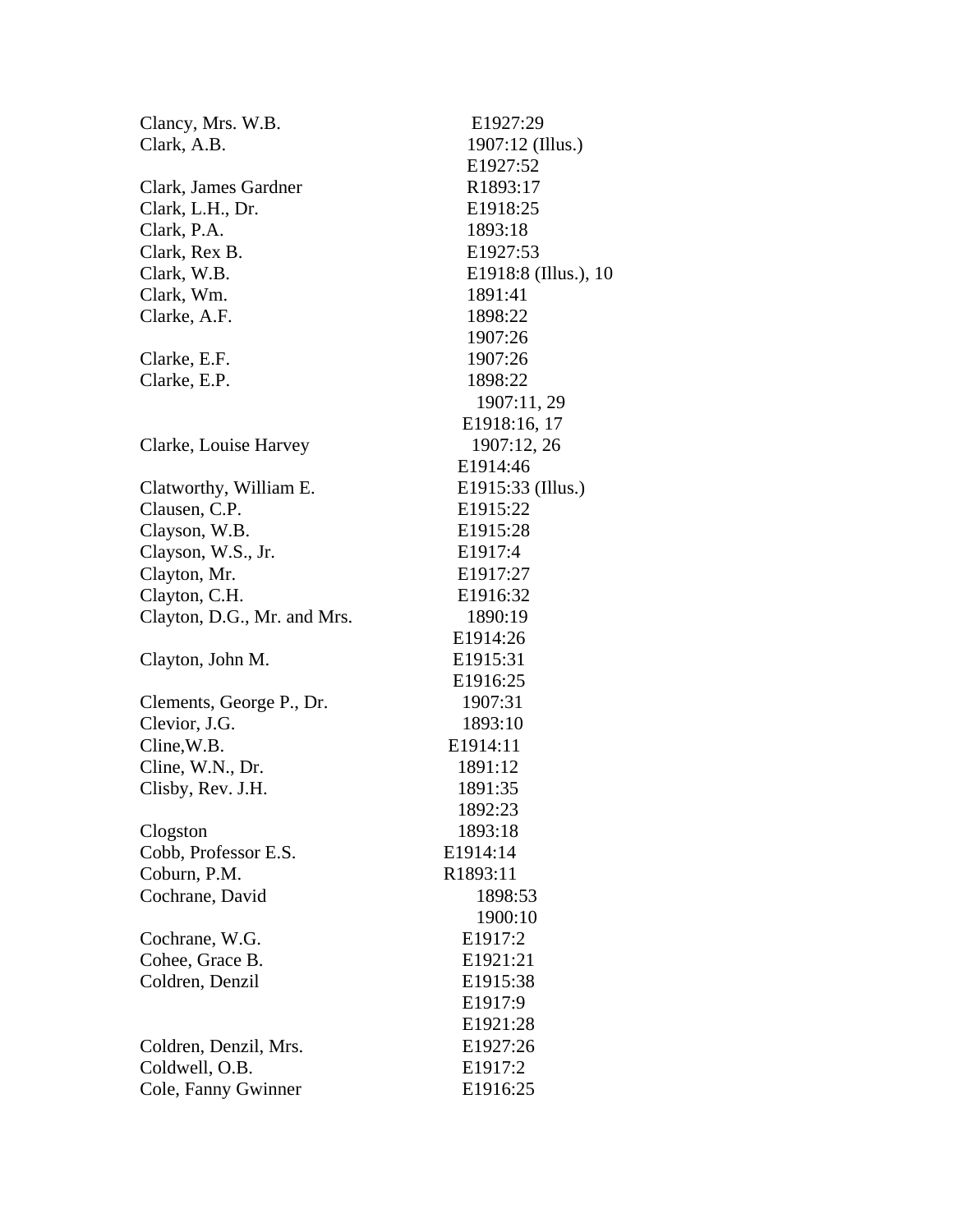| Cole, George G.                                    | E1914:42                  |
|----------------------------------------------------|---------------------------|
|                                                    | E1921:15                  |
| Cole, George G., Mrs.                              | E1927:26                  |
| Cole, R.G.                                         | E1916:25                  |
| Collier, C.T.                                      | 1890:23                   |
|                                                    | 1891:52                   |
|                                                    | 1892:24                   |
|                                                    | 1893:23                   |
| Collier, J., Mrs.                                  | E1914:46                  |
| Collier, W.M.*                                     | 1890:37, 42A              |
|                                                    | 1891:32, 48               |
|                                                    | 1892:24                   |
|                                                    | R1893:19, 20              |
|                                                    | 1898:52                   |
|                                                    | 1907:11, 28               |
| *Note: Some references are to William Collier, and |                           |
| some are to William M. Collier.                    |                           |
|                                                    |                           |
| Collins, W.S.                                      | 1891:32                   |
|                                                    | R1893:20                  |
|                                                    | 1898:55                   |
| Combs, A.P.                                        | 1890:40, 42C              |
|                                                    | 1891:3, 39                |
| Comingore, L., Mrs.                                | 1898:55                   |
| Compton, A.                                        | R1893:11                  |
| Compton, G.D.                                      | 1898:34                   |
| Conaty, Joseph, Bishop                             | 1907:17                   |
|                                                    | E1917:4                   |
|                                                    | E1927:13                  |
| Conder, C.R.                                       | 1890:42C                  |
| Congreve, John                                     | 1891:28                   |
|                                                    | 1891:41                   |
| Conrad, I.B.                                       | E1915:37                  |
| Conser, Frank M.                                   | E1918:16                  |
|                                                    | E1927:23 (Author, Illus.) |
| Colburn, M.F., Rev.                                | 1891:33                   |
| Cook, Charles R.                                   | 1891:41                   |
| Cook, George                                       | 1893:23                   |
| Cook, J.A.                                         | E1915:6 (Illus.)          |
| Cooley, Norman H.                                  | E1915:29                  |
| Coolidge, Dane                                     | R1893:2                   |
| Coombe, J.F.                                       | E1921:26                  |
| Coombs, Mrs. Susan B.                              | E1927:25                  |
| Coos, F.W.                                         | 1907:33                   |
| Copley, C., Miss                                   | 1907:11                   |
|                                                    |                           |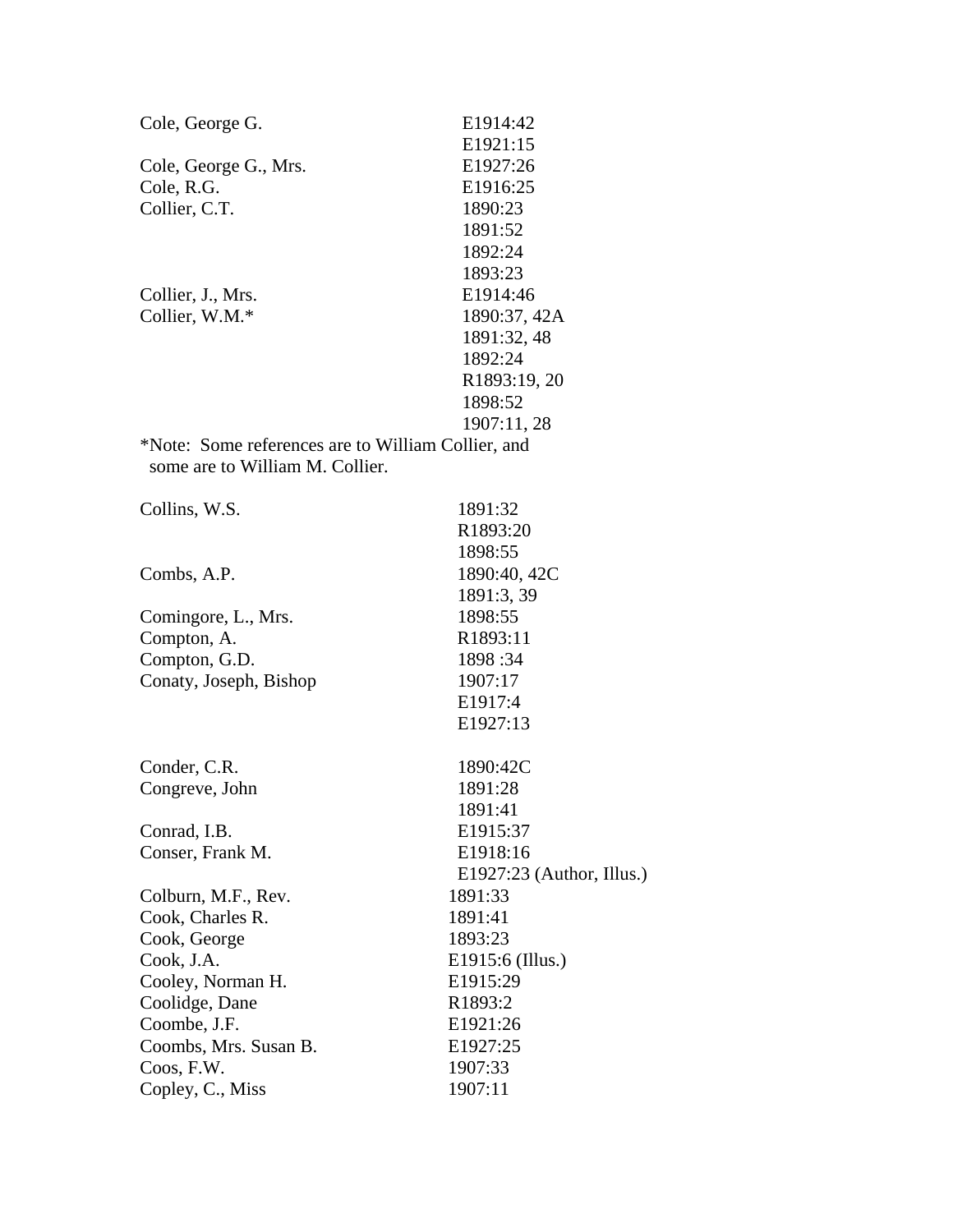| Corbett, Wallace, Captain | R1893:10          |
|---------------------------|-------------------|
| Corey, B.C., Reverend     | 1898:31           |
| Corl, J.W.                | 1898:54           |
| Corl, W.J.                | 1890:35           |
|                           | 1891:15           |
|                           | 1892:24           |
|                           | R1892:16          |
| Corlett, D.C.             | 1890:35           |
|                           | 1891:28           |
| Cornell, F.D.             | E1921:9           |
| Cornwell, Joe E.          | E1915:36          |
| Cornwell, Joe W.          | E1916:26          |
| Correll, David A.         | 1890:36           |
|                           | 1891:40, 43       |
|                           | 1907:29           |
| Correll, W.A.             | 1900:7            |
| Corrington, F.F.          | E1914:15 (Illus.) |
| Coughlin, H.J.            | E1914:61          |
| Coulson, C.               | 1900:5            |
|                           | 1907:28           |
| Coulson, J. B.            | E1915:29          |
| Cover, Charles A.         | R1893:11          |
| Cover, Cyrus              | E1927:18          |
| Cover, P. D.              | 1900:9            |
| Cover, T. W.              | 1891:16, 28       |
|                           | 1900:2            |
|                           | 1907:7            |
| Covert, J. W.             | 1898:23           |
|                           | 1900:9            |
|                           | 1907:6            |
|                           | E1915:37          |
| Cowgill, A.B.             | E1915:19          |
| Cox, E.E.                 | 1907:35           |
| Cox, E.M., Mrs.           | 1898:17           |
| Cox, Joseph H.            | E1914:18          |
| Cox, J.H.D., Mrs.         | E1914:46          |
|                           | E1927:26          |
| Craft, Miss Marcella      | E1915:11          |
|                           | E1917:4, 11       |
| Craig, C.W.               | E1917:6           |
| Craig, H.H., Judge        | E1921:20          |
| Craig, Hugh H., Judge     | E1916:12          |
|                           | E1918:11, 16, 18  |
| Craig, Will H.            | 1907:33           |
| Crane, Frank, Dr.         | E1927:13          |
|                           |                   |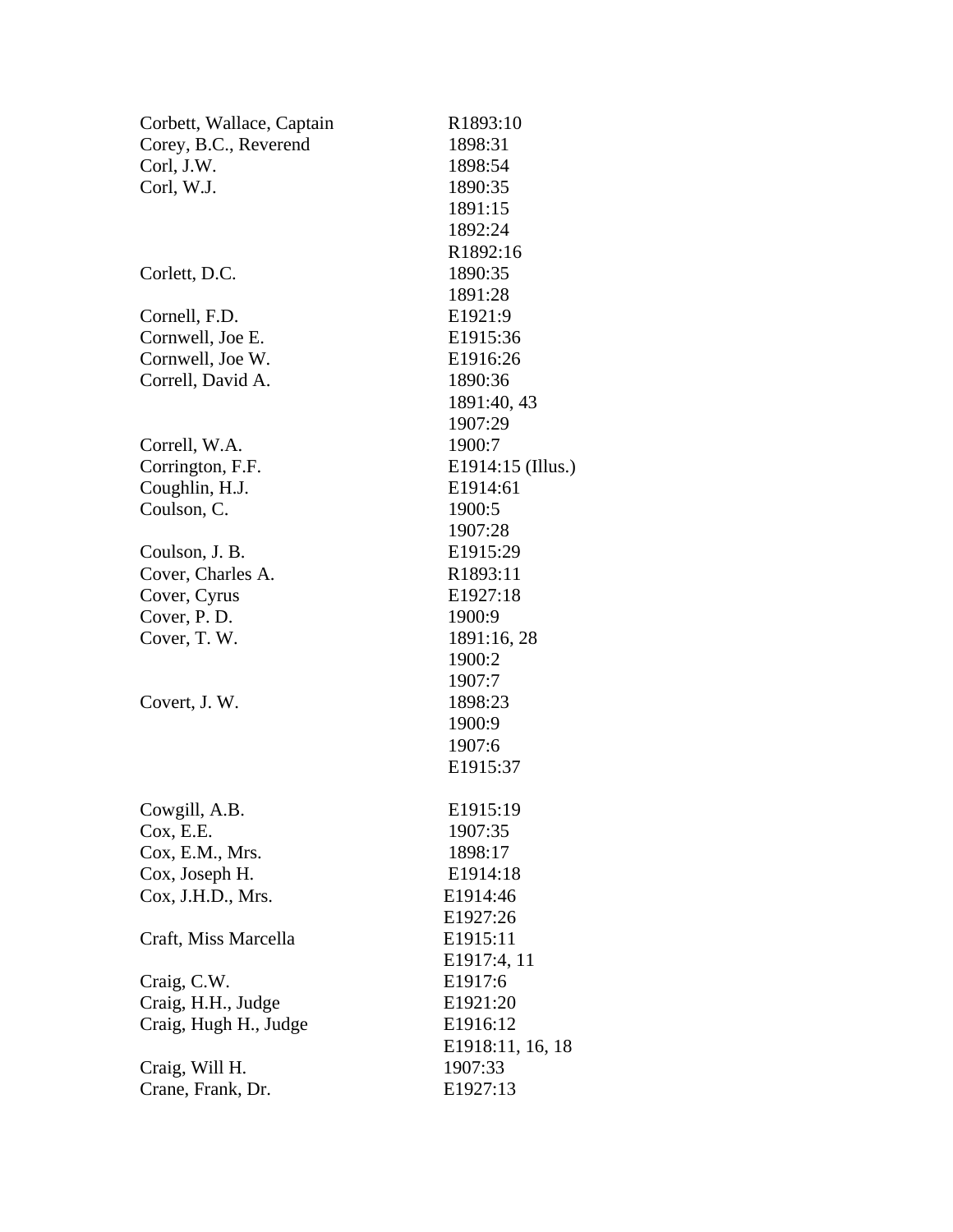| Crane, J.A.                     | 1907:39           |
|---------------------------------|-------------------|
|                                 | E1914:4           |
| Craven, C.W.                    | 1891:52           |
|                                 | R1893:19          |
| Cravens, Cecelia G.             | E1927:45 (Author) |
| Crawford, Miss                  | 1907:28           |
| Crawford, Mrs. Bertha           | 1907:11           |
| Crawford, George                | 1907:28           |
| Crawford, Mrs. George           | 1907:11           |
| Crawford, J.H.                  | 1893:11           |
| Crawford, Mrs. Lucy             | 1900:6            |
| Crawford, M.H.                  | 1907:28           |
| Crawford, M.H.                  | E1921:20          |
| Crawford, O.G.                  | E1915:29          |
| Crawford, Stanley               | E1921:15          |
| Crebbin, Alfred                 | E1921:15          |
| Cree, Harry C.                  | E1914:11 (Illus.) |
|                                 | E1916:12          |
| Cree, J.M.                      | 1898:33           |
| Creighton, Roy E.               | E1917:3           |
| Cresmer, J.H.                   | 1893:17           |
|                                 | 1900:10           |
|                                 | 1907:3            |
|                                 | E1915:42          |
| Cresmer, J.H.                   | E1921:21          |
| Crespigny, Captain de           | 1907:27           |
| Crisler, C.B.                   | E1915:39          |
| Crissey, Miss Ella M.           | 1890:21           |
| Crocker, Charles                | 1890:38           |
| Crombie, R.S.                   | 1890:39           |
| Crosby, C.A.                    | 1890:20           |
| Cross, A.W., Reverend           | 1907:11           |
| Cross, Harold                   | E1917:3           |
| Crossley, Theodore              | E1917:23          |
| Crow, B.H.                      | E1916:21          |
| Crowe, J.F., Judge              | 1907:11           |
|                                 |                   |
|                                 |                   |
| Crowell, J. Irving              | 1893:23           |
| Crowell, William C.             | E1915:34          |
| Crump, Percy                    | 1907:28           |
| Cudworth, First Lieutenant R.L. | E1918:5 (Illus.)  |
| Culnan, E.B.                    | E1921:35          |
| Culnan, Edgar B.                | E1915:41          |
|                                 | E1916:32          |
|                                 | E1917:28          |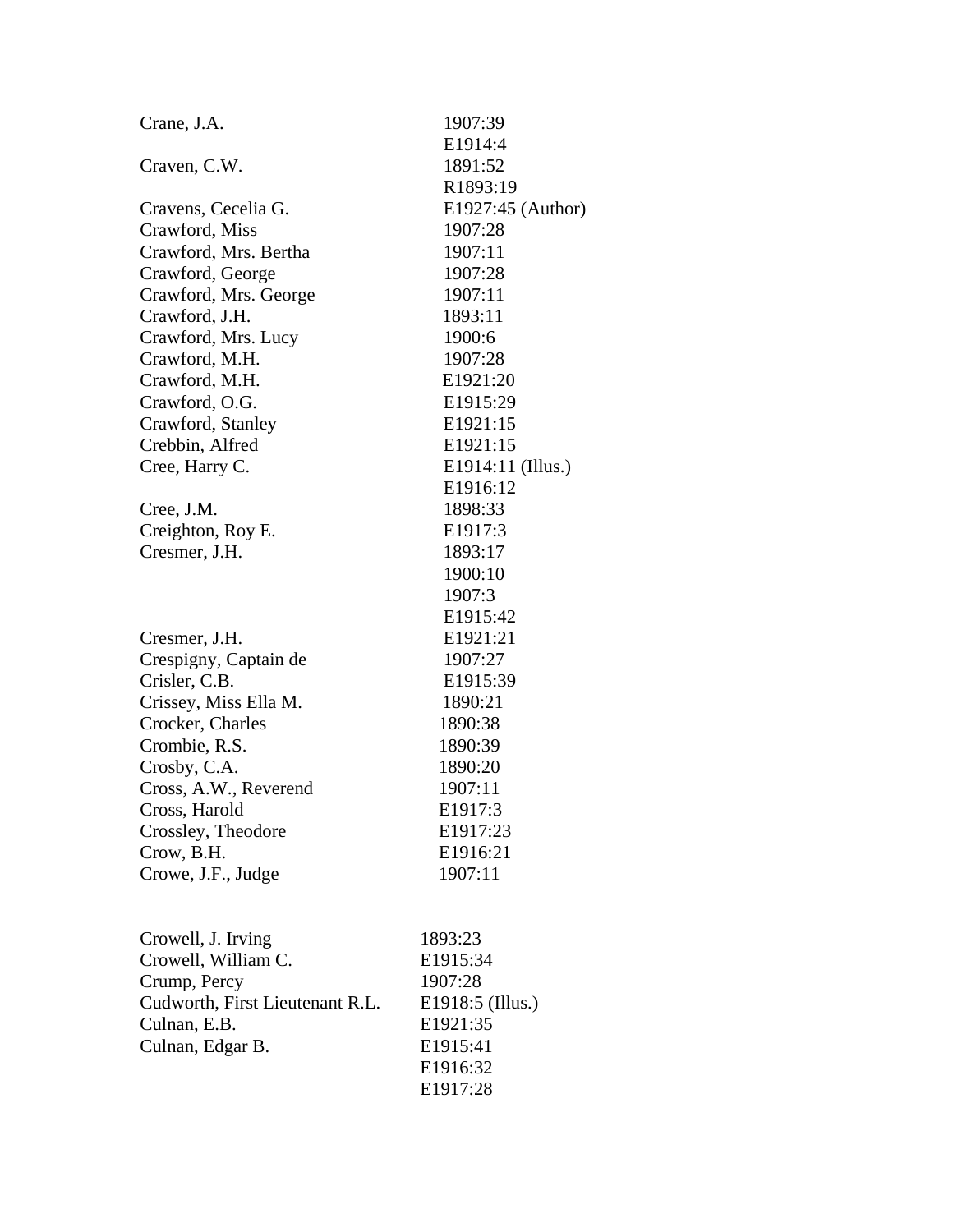| Cummins, A.B.         | E1915:22                   |
|-----------------------|----------------------------|
| Cummins, L.C.         | 1890:42A, 42C              |
| Cundiff, R.P.         | 1891:35                    |
|                       | 1892:19                    |
|                       | 1893:22                    |
|                       | R1893:18, 21               |
| Cunniff, M.T.         | 1890:41                    |
| Cunningham, Mrs. G.A. | E1914:46                   |
| Cunningham, G.D.      | 1898:56                    |
|                       | E1914:13 (Illus.), 55      |
| Cunningham, Mrs. G.D. | 1907:11                    |
|                       | E1927:26                   |
| Cunningham, H.E.      | 1893:23                    |
| Cunningham, Susan B.  | E1914:46                   |
| Currie, Miss          | E1918:25                   |
| Curtis, C.W.          | E1915:29                   |
|                       | E1917:34                   |
| Curtis, Mrs. L.B.     | E1927:26                   |
| Curtis, W.T.          | 1891:41                    |
| Cushing, R.W.         | 1890:39                    |
| Cuthbertson, James    | 1907:1                     |
| Cutter, E.A.          | R1893:13                   |
| Cutter, J.E.          | 1890:18                    |
|                       | 1900:9                     |
| Cutting, Elmer L.     | E1914:12                   |
|                       | E1914:17 (Illus.)          |
|                       | E1915:24 (Illus.)          |
|                       | E1917:8 (Illus.)           |
| Cutting, Francis      | E1917:2                    |
| Cuttle, Francis       | 1900:7                     |
|                       | 1907:15 (Author), 29       |
|                       | E1915:16                   |
|                       | E1927:15 (Author) (Illus.) |
| D                     |                            |
| Daggett, Claud        | E <sub>1915</sub> :39      |
| Daggett, G.T.         | 1893:14                    |
| Dahlsten, Rev. L.N.   | E1914:20                   |
| Dale, Frank           | E1915:34                   |
| Dalrymple,            | E1915:26                   |
| Daly, E.H.            | E1921:20                   |

Daly, E.H. E1921:20 Daly, John C. R1893:13 Dana, R.P.<br>Danforth, Mr. R1893:15<br>E1921:22 Danforth, Mr.<br>
Dangerfield, G.H.<br>
1900:3

Dangerfield, G.H.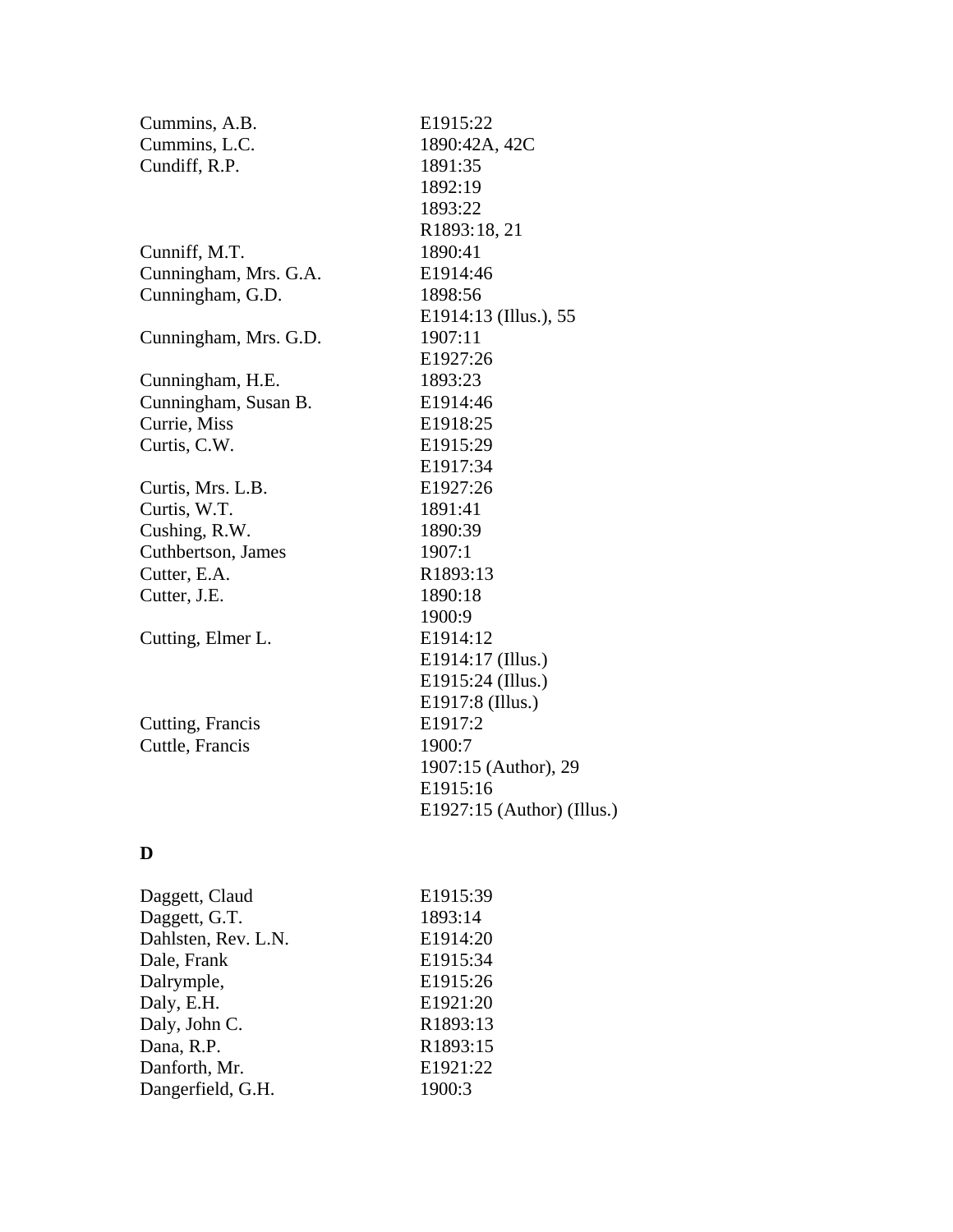| Daniels, Joseph F.                            | E1917:6 Author, 11      |
|-----------------------------------------------|-------------------------|
|                                               | E1918:16                |
| Daniels, M.J. (Congressman)                   | 1891:52                 |
|                                               | 1892:15, 21             |
|                                               | R1893:7 (Biography), 17 |
|                                               | 1898:9, 53              |
|                                               | 1900:6, 9               |
|                                               | 1907:11                 |
|                                               | E1914:14                |
| Darling, C.G.                                 | E <sub>1917</sub> :38   |
| Darling, L.F.                                 | 1900:9                  |
| Darling, Mrs. Lorenzo F.                      | 1907:11, 12             |
| Darling, Mrs. Mary E.                         | 1900:6                  |
|                                               | 1907:11-12 (Author)     |
|                                               | E1914:46                |
|                                               | E1927:26                |
| Darling, W.V.                                 | E1914:13 (Illus.)       |
|                                               | E1915:24                |
|                                               | E1916:13                |
|                                               | E1917:14                |
| Dauchy, W.E.                                  | E1916:1                 |
| Davidson, W.G.                                | E1921:20                |
| Davies, Miss E.                               | E <sub>1917:4</sub>     |
| Davies, Miss N.                               | E1917:4                 |
| Davis, Charles L.                             | E1916:25                |
| Davis, Mr. and Mrs. E.J.                      | 1890:12, 41, 42C        |
|                                               | 1891:15                 |
|                                               | 1893:6                  |
|                                               | R <sub>1893</sub> :15   |
| Davis, James L.                               | 1907:13                 |
|                                               | E1927:21 (Author)       |
| Davis, John W.                                | R1893:12, 15            |
| Davis, Sarah A.                               | 1890:41                 |
| Davis, Will C.                                | E1927:10 (Author)       |
| Davison, Fred                                 | E1921:26                |
| Davison, J.M.                                 | E1916:14                |
| Davison, J.M.                                 | E1921:13                |
| Day, Miss E.                                  | E1918:25                |
| Day, Mrs. F.W.                                | E <sub>1918:25</sub>    |
| De Aarcon (Discoverer of California) E1918:20 |                         |
| Deakin, (of San Diego)                        | 1893:11                 |
| De Anza, Juan                                 | E1915:4                 |
| De Anza, Juan                                 | E1921:2                 |
| Dearborn, Mrs. Sallie C.                      | 1907:10                 |
|                                               | E <sub>1914:48</sub>    |
| Deborra, Alex, Dr.                            | R1893:19                |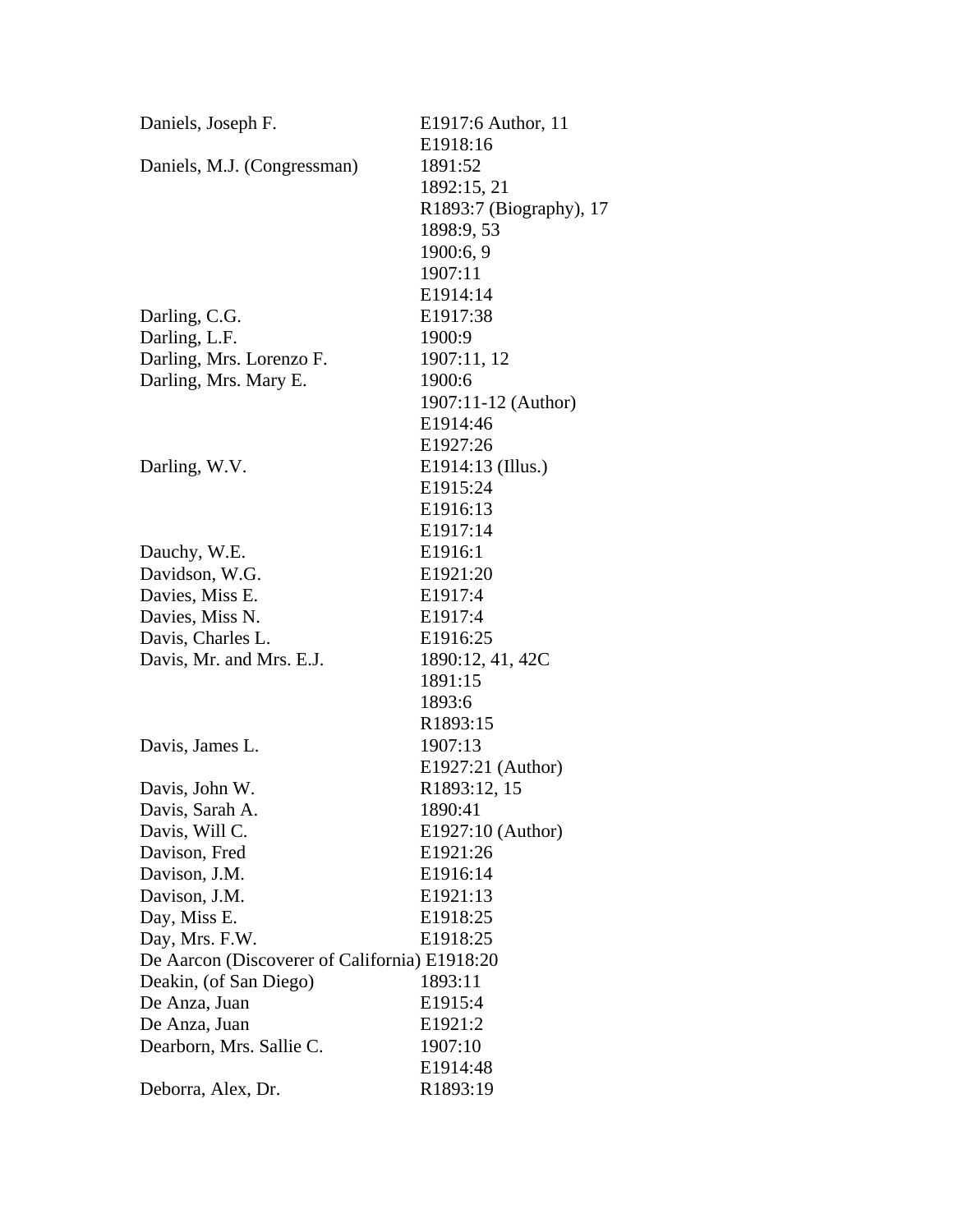| 1898:43               |
|-----------------------|
| E <sub>1915</sub> :31 |
| 1890:20, 25, 29       |
| 1891:32, 36, 44       |
| 1892:6, 23            |
| 1907:7                |
| 1914:30               |
| 1907:17               |
| E1914:46              |
| E1918:8 (Illus.), 10  |
| E1914:56              |
| E1914:46              |
| E1927:26              |
| 1898:13               |
| E1914:46              |
| E1914:46              |
| E1917:34              |
| 1891:13               |
| E1916: Front Cover    |
| E1917: Front Cover    |
| E <sub>1918:2</sub>   |
| E1921:1, 12           |
| 1891:34               |
| E1927:26 (Author)     |
| 1890:30               |
| R1893:17              |
| 1900:2, 5             |
| 1907:28               |
| E1921:20              |
| E1914:24              |
| 1907:11               |
| 1900:6                |
| 1898:22, 36           |
| E1914:7 (Illus.)      |
| E1917:15              |
| 1898:19               |
| E1918:11              |
| E1914:63              |
| 1898:22               |
| E1917:19              |
| 1893:8                |
| E1917:16              |
| E1918:13              |
| 1891:25, 27           |
| 1892:19               |
| 1900:8                |
|                       |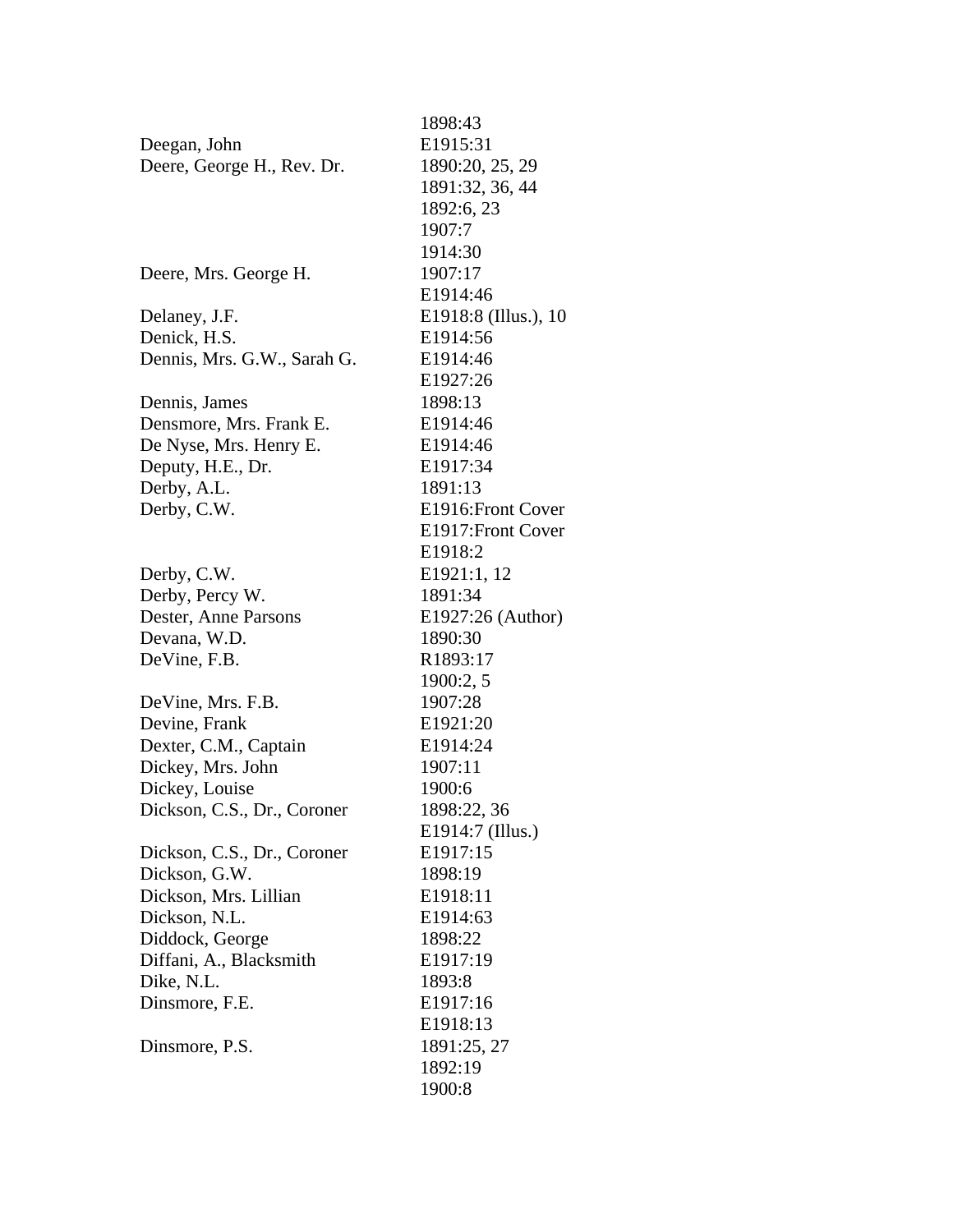| Dinsmore, W.T.        | E1921:1, 12, 13        |
|-----------------------|------------------------|
| Dinsmore, William T.  | 1900:10                |
|                       | 1907:1                 |
|                       | E1916: Front Cover     |
|                       | E1917: Front Cover, 11 |
|                       | E1918:2                |
|                       | E1827:51               |
| Divine, F.B.          | E1914:42               |
| Dixon, J.C.           | 1891:52                |
| Dixon, L.B.           | E1918:25               |
| Dixon, L.B.           | E1921:20               |
| Dixon, Mrs. L.B.      | E1918:25               |
| Doble,                | 1891:34                |
| Doble, Budd           | E1914:52 (Illus.)      |
|                       | E1915:31 (Illus.)      |
| Dole, C.S.            | 1900:5 (Author)        |
| Dole, Clara           | 1900:6                 |
| Dole, G. Ethelbert    | E1927:31               |
| Dole, George E.       | E1921:20               |
| Dole, George H.       | 1891:44                |
|                       | R1893:17               |
|                       | 1898:56                |
| Dole, Mrs. G.H.       | 1907:11                |
| Dole, Miss Sarah L.   | 1891:45                |
| Domenigoni, A.        | E1916:21               |
| Donion, Charles       | E1916:26               |
| Donnelly, J.C.        | E1918:8 (Illus.), 10   |
| Doran, J.B.           | R1893:10               |
| Dotten, Rev. M.C.     | E1914:30               |
| Doty, W.H.            | 1891:18                |
|                       | E1915:40               |
| Doyle, E.M.           | E1915:37               |
|                       | E1927:29               |
| Drake, J.M.           | 1890:29                |
| Drake, J.M.           | 1891:35                |
| Draper, Mrs. Gardiner | E1927:29               |
| Drayton, W.A.         | 1890:35                |
|                       | 1891:28                |
| Dreher, P.J.          | E1915:43 (Illus.)      |
| Drew, S.G.            | 1890:15                |
|                       | 1891:23                |
|                       | 1898:35                |
| Drew, W.D.            | E1915:22               |
|                       | E1917:19               |
| Drobish, George F.    | 1827:4                 |
| Drown, E.N.           |                        |
| Dryden, William       | 1898:32                |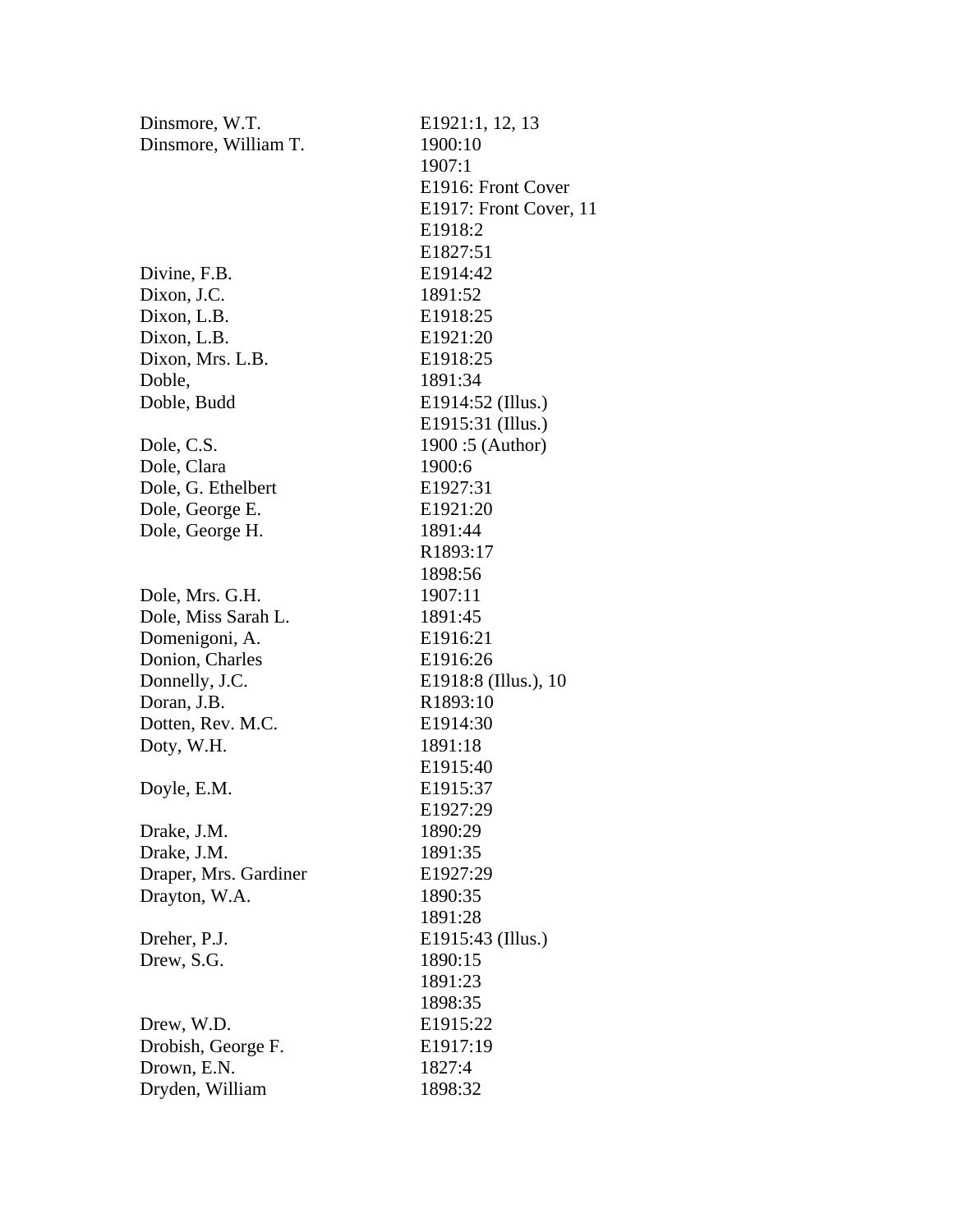| Dudley, A.S.           | E1916:1, 2                 |
|------------------------|----------------------------|
| Dudley, Mrs. Martha S. | E1927:26                   |
| Duell, W.C.            | 1891:22                    |
| Dunbar, Harry          | E1914:24                   |
|                        | E1916:12                   |
| Dunbar, Mrs. Marry     | E1917:5                    |
| Duncan, Mr.            | E1917:25                   |
| Duncaster,             | 1893:6                     |
| Dundas, C.A.           | E1915:27                   |
|                        | E1916:31                   |
|                        | E1917:25, 29               |
|                        | E1918:13                   |
|                        | E1914:68                   |
| Dunham, Mrs. N.W.      | 1907:37                    |
| Dunn, John Duncan      | E1927:47                   |
| Dunn, Williamson       | 1891:18                    |
| DuPeel, L.R.           | E1921:18                   |
| Dupree, Madame         | E1918:25                   |
| Durfee, Grant          | 1890:21                    |
| Duykinck, Mrs. Dudley  | 1907:11                    |
|                        | E1914:32                   |
| Dyer, C.E.             | 1891:52                    |
| Dyer, E.C.             | 1890:38                    |
|                        | 1891:52                    |
| Dyer, L.L.             | R1893:12                   |
| Dyer, O.T.             | 1890:37, 38, 39, 41        |
|                        | 1891:52                    |
|                        | R1893:4, 9 (Biography), 17 |
|                        | E1914:11                   |
| Dyer, R.C.             | R1893:17                   |
| Dyer, R.E.             | 1907:10                    |
|                        | E1914:48                   |
| Dyer, W.H.             | 1890:38                    |
|                        | 1891:52                    |

# **E**

| Eadus, Miss Lillian | 1907:10          |
|---------------------|------------------|
| Eagon, Will E.      | E1915:25         |
| Eames, W.C.         | 1891:41          |
| Eardley, E.G.       | E1914:32, 36     |
|                     | E1917:5 (Illus.) |
| Earl, Edwin T.      | R1893:7          |
| Eastman, Sandford   | R1893:2          |
|                     | 1900:2           |
|                     | 1907:7           |
|                     |                  |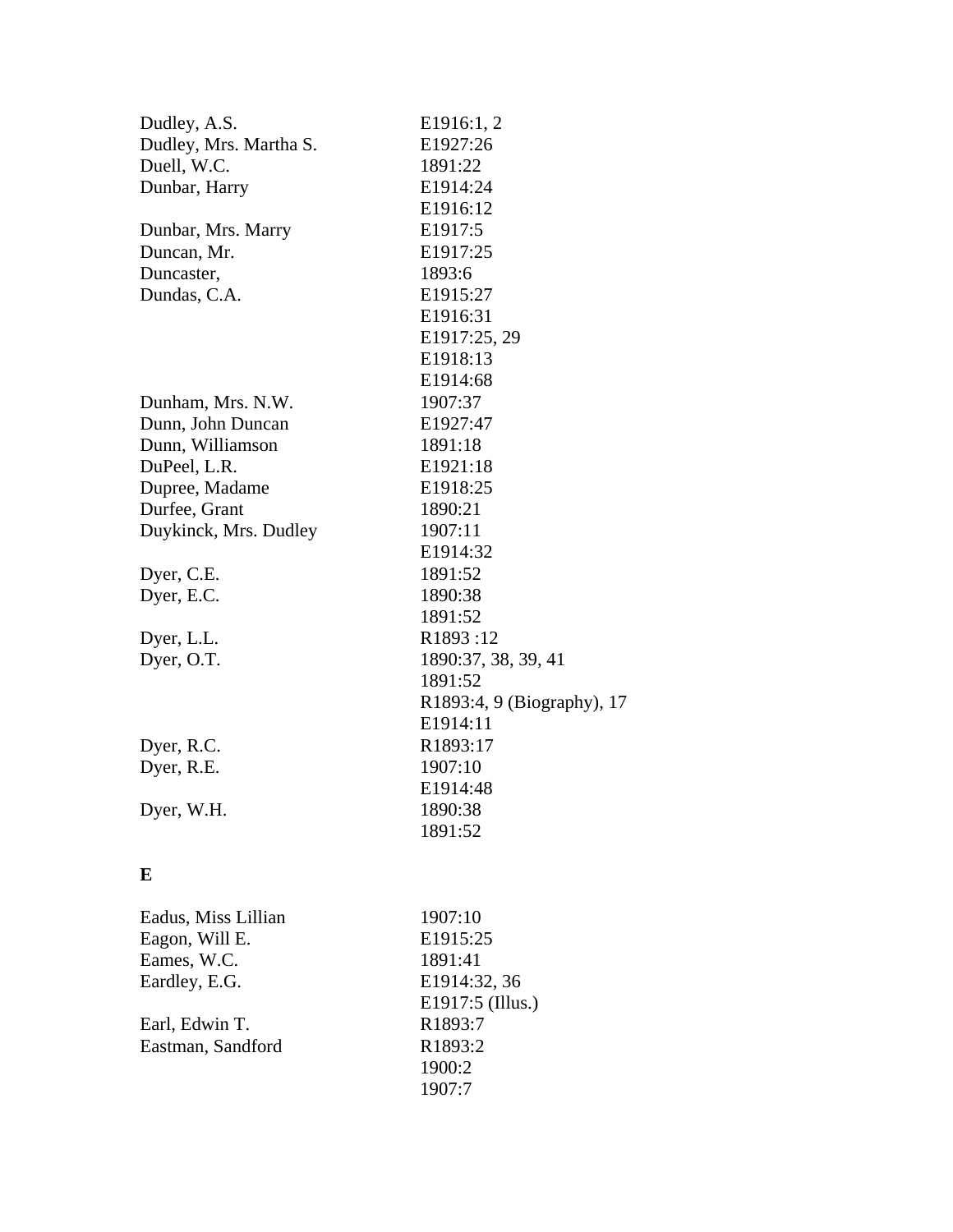| Easton, Miss Celeste           | 1890:21                     |
|--------------------------------|-----------------------------|
|                                | 1891:44                     |
| Easton, Miss Ida               | 1890:21                     |
|                                | 1891:44                     |
| Easton, Wendell                | 1891:20                     |
| Ecker, F.S.                    | 1893:22                     |
| Eckert, F.W.                   | E1915:22                    |
| Edmiston, Rev. Mr. Barry       | 1890:25                     |
|                                | 1891:33                     |
|                                | 1892:23                     |
|                                | E1914:32                    |
| Edmunds, C.L.                  | E1916:17                    |
| Edwards, Reverend S.E.         | E1914:32                    |
| Egan, J.M.S.                   | 1898:13                     |
| Eggen, E.D.                    | 1916:22                     |
| Eicher, Captain Charles G.     | E1918:3, 5 (Illus.)         |
| Eisen, Gustave                 | 1890:16                     |
| Elder, Noble S.                | E1915:25 (Illus.), 42       |
| Elder, R.V.                    | E1916:20                    |
| Elfers, Nellie S.              | E1921:13                    |
| Elliott, George F.             | E1914:54                    |
| Elliott, Doctor W.H.           | R1893:18                    |
| Ellis, J. Harvey               | E1917:17                    |
| Ellis, Mrs. J.H.               | E1918:11                    |
| Ellis, M. S.                   | E2926:24                    |
| Ellis, T. Earl, Dr.            | 1898:43                     |
|                                | 1907:37                     |
|                                | E1915:28                    |
| Ellis, T. Harvey               | E1916:24                    |
| Ellis, Mrs. W.H.               | E1914:25                    |
|                                | E1927:26                    |
| Emans, J. Frances              | E1915:29                    |
| Emerson, C.L.                  | E1916:21                    |
| Emerson, C.L.                  | E1921:14, 18                |
| Emery, O.L.                    | E1915:29                    |
| Enderly, F.W.                  | 1907:4                      |
| Ensley, Oliver P.              | E1916:25                    |
| Epley, Rev. L.L.               | $E1927:27$ (Author, Illus.) |
| Erickson, Assistant Chief E.R. | E1917:19                    |
| Erickson, Miss Lillian         | E1917:19                    |
| Erickson, Nels                 | E1921:26                    |
| Erickson, William              | E1921:26                    |
| Eskew, E.H.                    | E1915:18                    |
| Estudillo, Miguel              | 1907:11                     |
|                                | E1914:26                    |
|                                | E1915:6                     |
|                                |                             |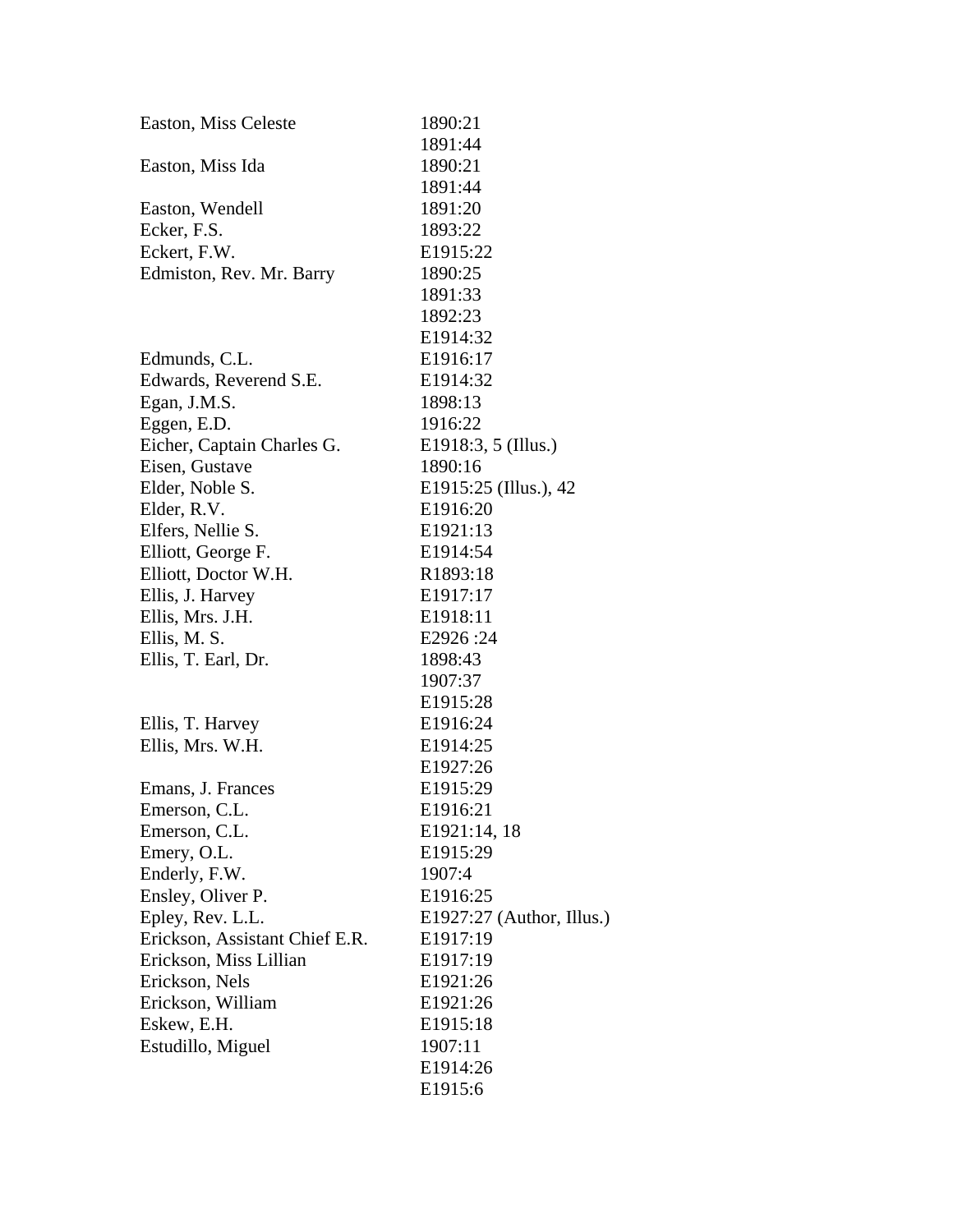|                            | E1918:11, 17, 20            |
|----------------------------|-----------------------------|
| Estudillo, Mrs. M.         | E1914:46                    |
| Evans, C.O.                | 1907.1                      |
|                            | E1916: Front Cover          |
|                            | E1917: Front Cover          |
|                            | E1918:2                     |
| Evans, C.O.                | E1921:1, 12                 |
| Evans, Lyman, Attorney     | 1898:56                     |
|                            | 1900:11                     |
|                            | E1914:5} Illus.             |
|                            | E1915:25 } Illus.           |
|                            | E1917:16} Illus.            |
|                            | E1918:25                    |
|                            | E1927:29                    |
| Evans, Mrs. Lyman          | 1900:6                      |
| Evans, Pliny T.            | 1891:541                    |
|                            | R1893:17, 22                |
|                            | 1900:7                      |
|                            | 1907:27                     |
|                            | E1914:54                    |
|                            | E1916:13                    |
|                            | E1927:43                    |
| Evans, Samuel Carey (S.C.) | 1890:42B                    |
|                            | 1891:39                     |
|                            | 1892:17, 20                 |
|                            | R1893:6 (Biography), 17, 22 |
|                            | 1900:2                      |
|                            | 1907:7, 11                  |
|                            | E1914:4, 10, 20, 24         |
|                            | E1916:11, 13                |
| Evans, S.C., Junior        | R1893:7 (Biography), 17     |
|                            | 1898:53                     |
|                            | 1900:6                      |
| Evans, Vivian P.           | E1927:25                    |
| Everest, A.J.              | 1898:54                     |
|                            |                             |
| Everest, H.B.              | 1890:9, 12                  |
|                            | 1891:5                      |
|                            | R1893:17                    |
| Eyer, Edward               | E1927:13                    |
|                            |                             |
| $\mathbf F$                |                             |
|                            |                             |
| Fairbanks, Charles W.      | E1927:13                    |
| Farmer, Thomas             | 1898:32                     |
| Farra, Norman              | E1927:48                    |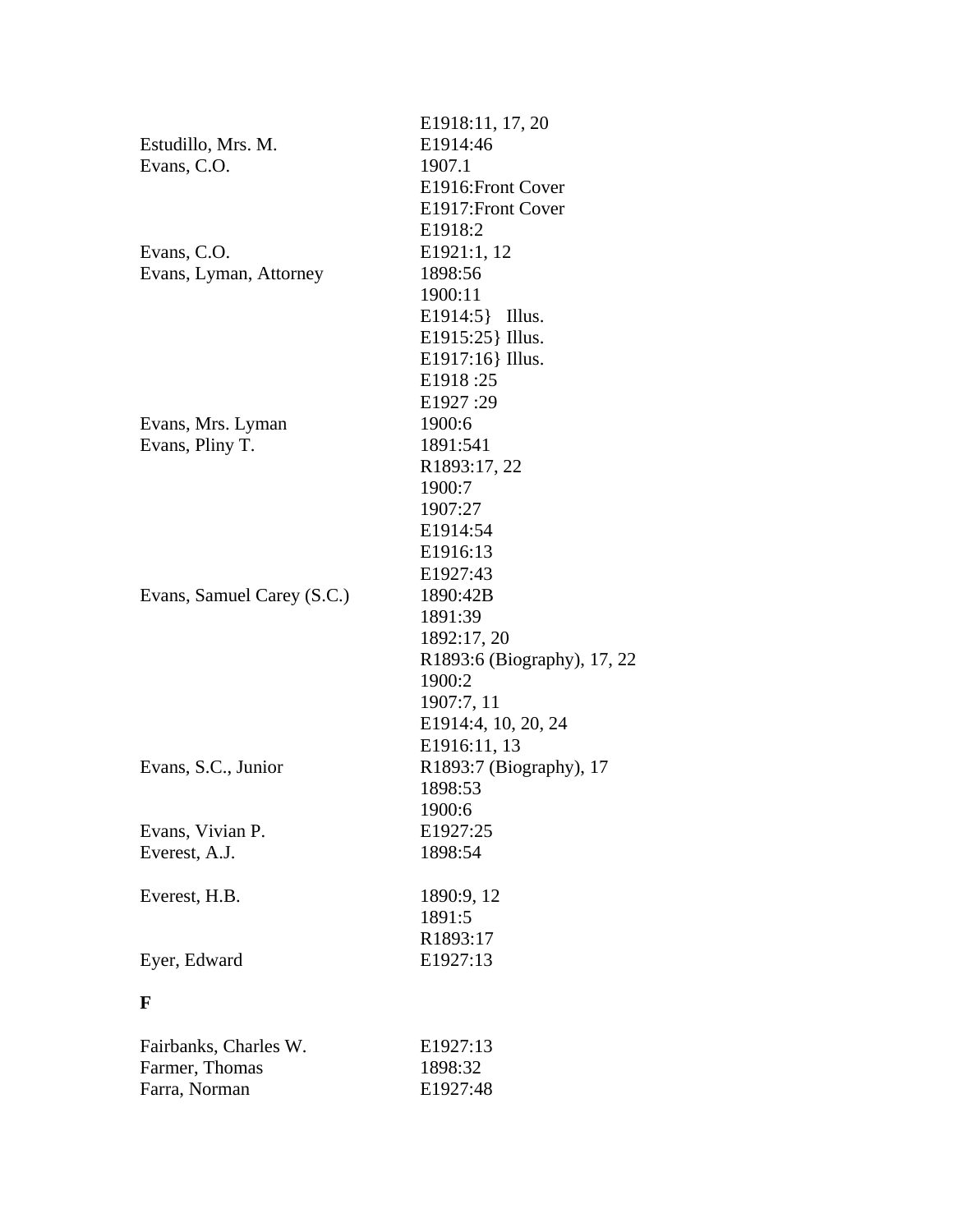| Farrell, Miss Maggie J.    | 1890:21               |
|----------------------------|-----------------------|
| Fast, Alger                | E1914:53              |
|                            | E <sub>1915</sub> :31 |
|                            | E1916:25              |
| Ferguson, P.               | 1890:42A              |
| Fertig, W.H.               | E1927:52              |
| Fessenden, D.C.            | E1916:9               |
| Fessenden, Mrs. D.C.       | E1918:25              |
| Field, A.E.                | E1917:15 (Illus.)     |
| Field, F.T.                | R1893:16              |
| Filene, Edward A.          | E1927:13              |
| Files, R.H.                | E1914:56              |
| Filkins, Mrs. Ella         | 1900:6                |
|                            | E1914:46              |
| Finch, C.W.                | 1890:29               |
| Finch, William             | 1891:41               |
| Findlay,                   | 1891:18               |
| Findlay, M.C.              | 1900:3                |
|                            | E1917:40              |
| Fink, Nellie E.            | E1916:25              |
| Fink, R.J.                 | E1917:19              |
| Fink, W.J.                 | E1914:8               |
| Finley, Lieutenant John P. | R1893: Front Cover-2  |
| Fish, A.E.                 | 1890:14, 19           |
|                            | 1891:13               |
|                            | 1893:6                |
| Fisher, Frank S.           | E1916:24              |
| Fitzsimmons                | 1893:6                |
| Flagg, W.L.                | 1907:28               |
| Flagler, J.H.              | 1907:12               |
|                            | E1916:5               |
| Flaherty, T.F.             | E1914:4, 5 (Illus.)   |
| Flammarion, Camille        | E1918:23              |
| Flanders, Walter           | E1917:22              |
| Fleming, C.W.              | 1890:41               |
|                            | 1891:52               |
|                            | 1907:29               |
| Fleming, Errol             | E1921:20              |
| Fletcher, Albert E.        | E1914:36              |
| Flinn, J.H.                | E1917:36              |
| Flint, Frank P.            | 1900:11               |
| Flowers, M.E.              | 1900:5                |
|                            | 1907:27, 28           |
|                            | E1927:44              |
| Flutcher, Reverend         | E1914:32              |
| Foote, James W.            | E1921:13              |
|                            |                       |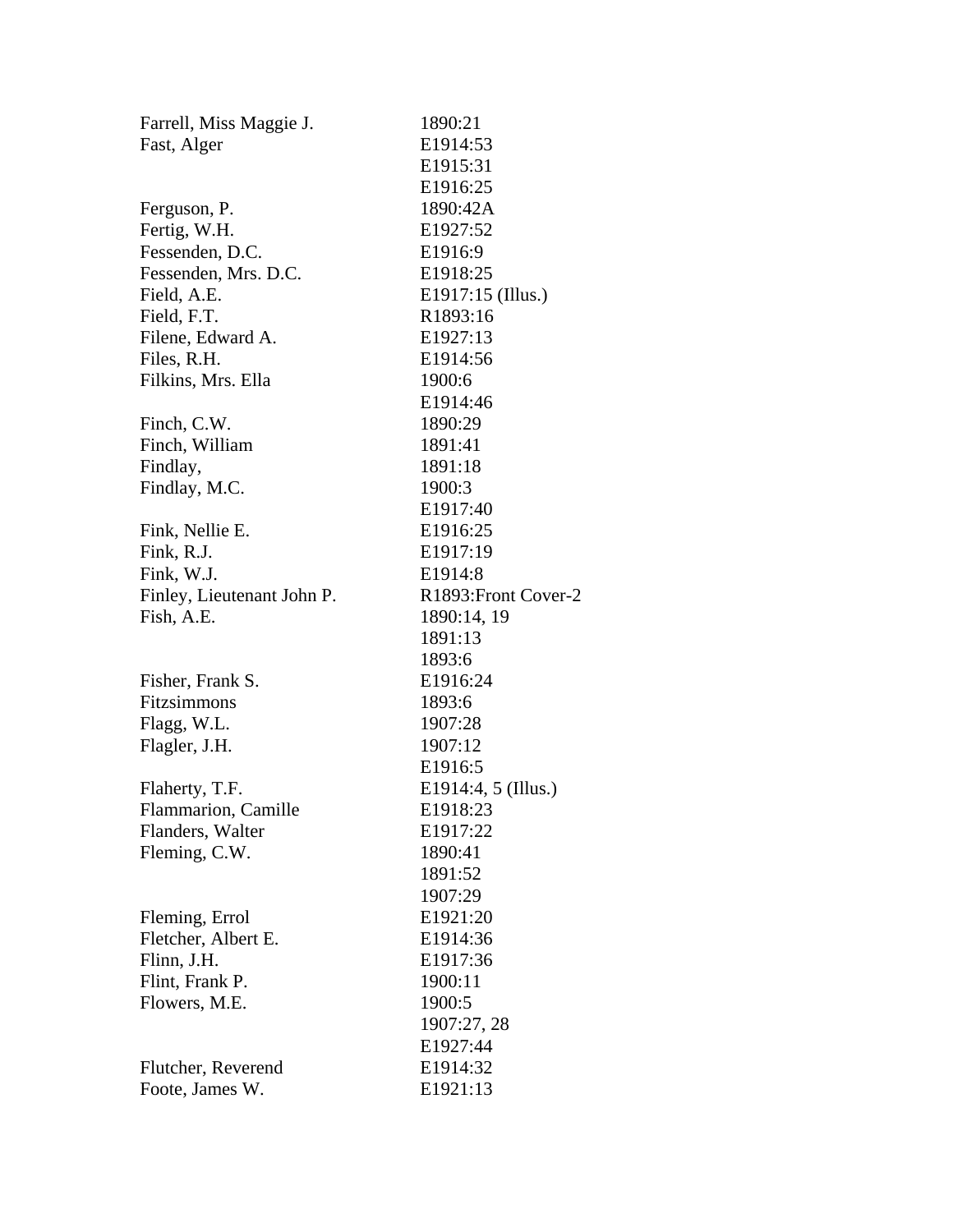| Forbes, Rev. Dr.            | 1891:34                       |
|-----------------------------|-------------------------------|
| Ford, George W.             | 1898:20                       |
| Ford, Mrs. Sarah J.         | E1914:46                      |
| Ford, Oscar                 | 1891:4, 49                    |
|                             | E1914:10 (Illus.)             |
|                             | E1915:24 (Illus.)             |
|                             | E1916:12                      |
|                             | E1918:25                      |
|                             | E1927:49 (Author)             |
| Foreman, William            | 1891:22                       |
| Forsythe, J.H.              | E1917:25                      |
| Forsythe, R.N.              | E1917:24                      |
| Foshay, Miss M. Amelia      | 1891:45                       |
| Foster, Herbert C,          | 1893:20                       |
|                             | R1893:11                      |
| Foster, M.C.                | E1915:22                      |
| Foster, Seth                | 1898:22, 36                   |
| Fountain, J.R.              | 1898:48                       |
| Fountain, James H.          | 1890:7, 24, 42, 42c           |
|                             | 1893:6                        |
|                             | R <sub>1893</sub> :15, 20, 21 |
| Fowler, George              | E1915:22                      |
| Fowler, Mary E.             | E1914:62                      |
| Fox, Mrs. Frank             | E1921;20                      |
| Foxton, Joseph              | 1900:9                        |
| Foxton, Mrs. Joseph         | 1907:11                       |
| France, J.S.                | 1898:22                       |
| Frank, Mrs. A.L.            | R1893:16                      |
| Frankenheimer, P.K.         | 1891:33                       |
| Franklin, R.H.              | R <sub>1893</sub> :12         |
| Franzen, Chris              | E1918:10 (Illus.)             |
|                             | E1927:52                      |
| Franzen, Henry              | E1918:10 (Illus.)             |
| Fraser, Mrs. T. E.          | 1893:15                       |
| Fraser, W.G.                | E1921:1, 12, 13               |
| Fraser, William G.          | 1900:9                        |
|                             | 1907:11                       |
|                             | E1914:51                      |
|                             | E1916: (Front Cover)          |
|                             | E1917: (Front Cover)          |
|                             | E1918:2, 4                    |
| Fraser, Mrs. W.G.           | E1918:25                      |
| Fraser, W.W.                | E1915:34                      |
| Fredericks, Captain John D. | E1918:3, 23                   |
| Freeman, E.W.               | R1893:11                      |
| Freeman, Fred H.            | 1898:17                       |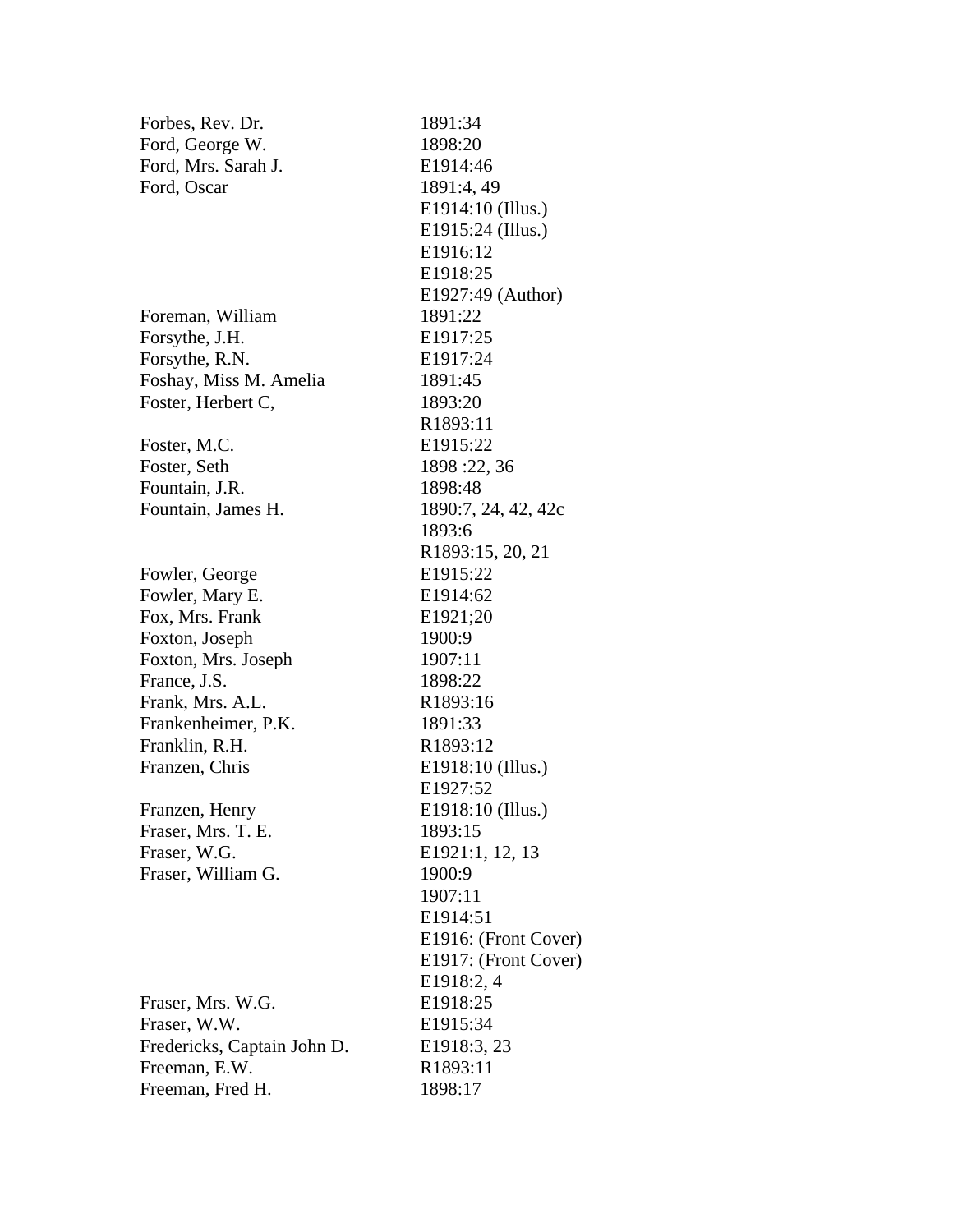| Fremont, Col. John C.    | 1890:38                 |
|--------------------------|-------------------------|
|                          | 1892:3                  |
| Fremont, Jessie Benton   | 1892:3                  |
| French, E.A.             | E1921:12, 37            |
| French, George A.        | 1898:56                 |
| French, Henry D.         | 1891:41                 |
|                          | 1900:3                  |
|                          | 1907:22                 |
|                          | E1914:42, 55            |
| Frich, Reverend Mr.      | R1893:15                |
| Fritz, Otto              | E1915:36                |
| Frost, George            | 1891:3, 5               |
|                          | 1892:21                 |
|                          | R1893:9 (Biography), 17 |
|                          | 1900:6,7,9              |
|                          | 1907:29                 |
|                          | E1916: Front Cover      |
|                          | E1917: Front Cover      |
|                          | E1918:2                 |
| Frost, H.B., Dr.         | E1915:22                |
| Frost, Howard            | E1917:13                |
| Frost, Walter B.         | 1907:35                 |
| Fry, Mrs.                | 1893:17                 |
| Frye, Mrs. J.R.          | R1893:15                |
| Fudickar, George A.      | 1892:4                  |
|                          | 1893:4                  |
| Fuller, Miss Eugenie     | 1890:20, 21             |
|                          | 1891:45                 |
|                          | 1907:10                 |
| Fullerton, George H.     | 1891:52                 |
| Fulmor, A.C.             | E1916:12                |
|                          | E1917:16                |
| Fulmor, A.C. (continued) | E1918:13                |
| Funk, Rev. and Mrs. A.L. | 1891:33                 |
|                          | 1892:23                 |
| Furber, Miss Caroline    | 1890:20, 21             |
| G                        |                         |
|                          |                         |
| Gabbert, J.R.            | E1914:3, 58, 62         |
|                          | E1915:1                 |
|                          | E1916:9                 |
|                          | E1918:1 (Author),       |
|                          | E1918:16 (Author), 25   |
| Gabbert, J.R.            | E1921:6 (Author)        |
| Gage, Daniel D.          | 1898:22                 |
|                          |                         |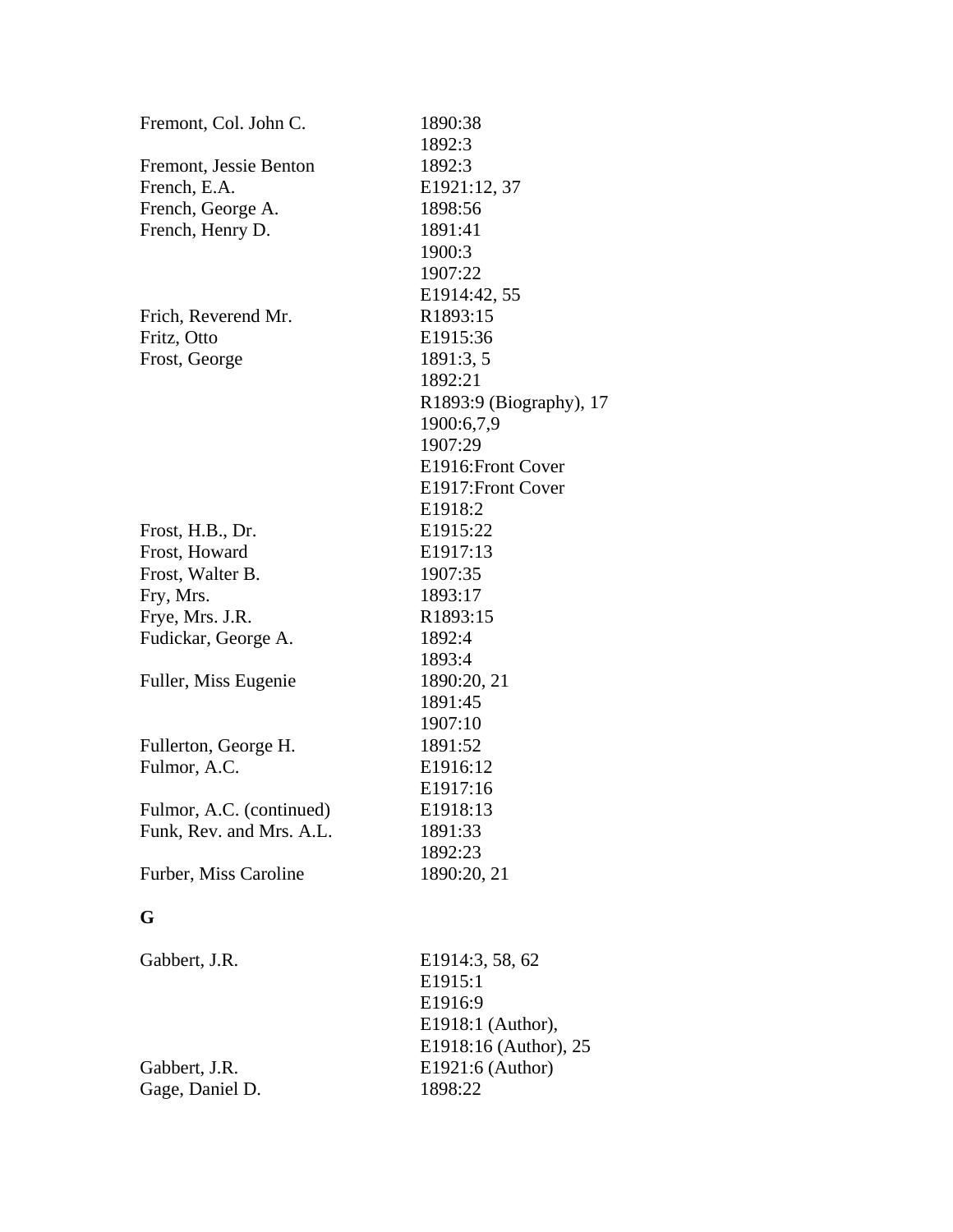|                              | 1900:7                              |
|------------------------------|-------------------------------------|
|                              | E1914:53                            |
| Gage, Rev. Henry B.          | 1890:25                             |
|                              | 1891:33                             |
|                              | 1892:23                             |
| Gage, Mrs. Margaret          | 1907:11                             |
| Gage, Mathew                 | E1921:20                            |
| Gage, Matthew                | 1891:6, 41, 46                      |
|                              | 1892:16, 24                         |
|                              | 1893:7                              |
|                              | R1893: Front Cover-2, 6 (Biography) |
|                              | 1898:25                             |
|                              | 1900:2                              |
|                              | 1907:27                             |
|                              | E1915:16                            |
|                              | E1927:44                            |
| Gale, Miss Zona (Author)     | E1917:4                             |
|                              | E1918:18                            |
|                              | E1927:13                            |
| Gallmarch, E.M.              | E1918:13                            |
| Galves, Senor (Associate of  | 1907:8                              |
| Father Serra)                |                                     |
| Gamble, A.A.                 | 1900:7                              |
| Gamble, A.R.                 | E1926:24                            |
|                              | E1917:23                            |
| Gamble, L.W.                 | E1916:24                            |
| Gamble, R.E.                 | E1916:24                            |
|                              | E1917:23                            |
| Gamble, W.W.                 | E1916:24                            |
|                              | E <sub>1917:23</sub>                |
| Gantt, A.T.                  | E1916:20                            |
| Garcelon, G.W.               | 1891:7, 21                          |
|                              | 1900:2, 9                           |
|                              | 1907:7                              |
| Gardiner, Dr. John           | E1927:26                            |
| Gardner, A.H.                | E1917:13                            |
| Gardner, F.A.                | E1917:37                            |
|                              | E1918:4                             |
| Gardner, F.A.                | E1921:24                            |
| Gardner, Mr.                 | E1917:9                             |
| (Pioneer Meat Market)        |                                     |
| Garedon, G.W.                | E1927:18                            |
| Garlick, Mr. and Mrs. Hobart | E1927:41                            |
| Garner, J.T.                 | 1907:4, 28                          |
|                              | E1915:35                            |
|                              | E1916:18                            |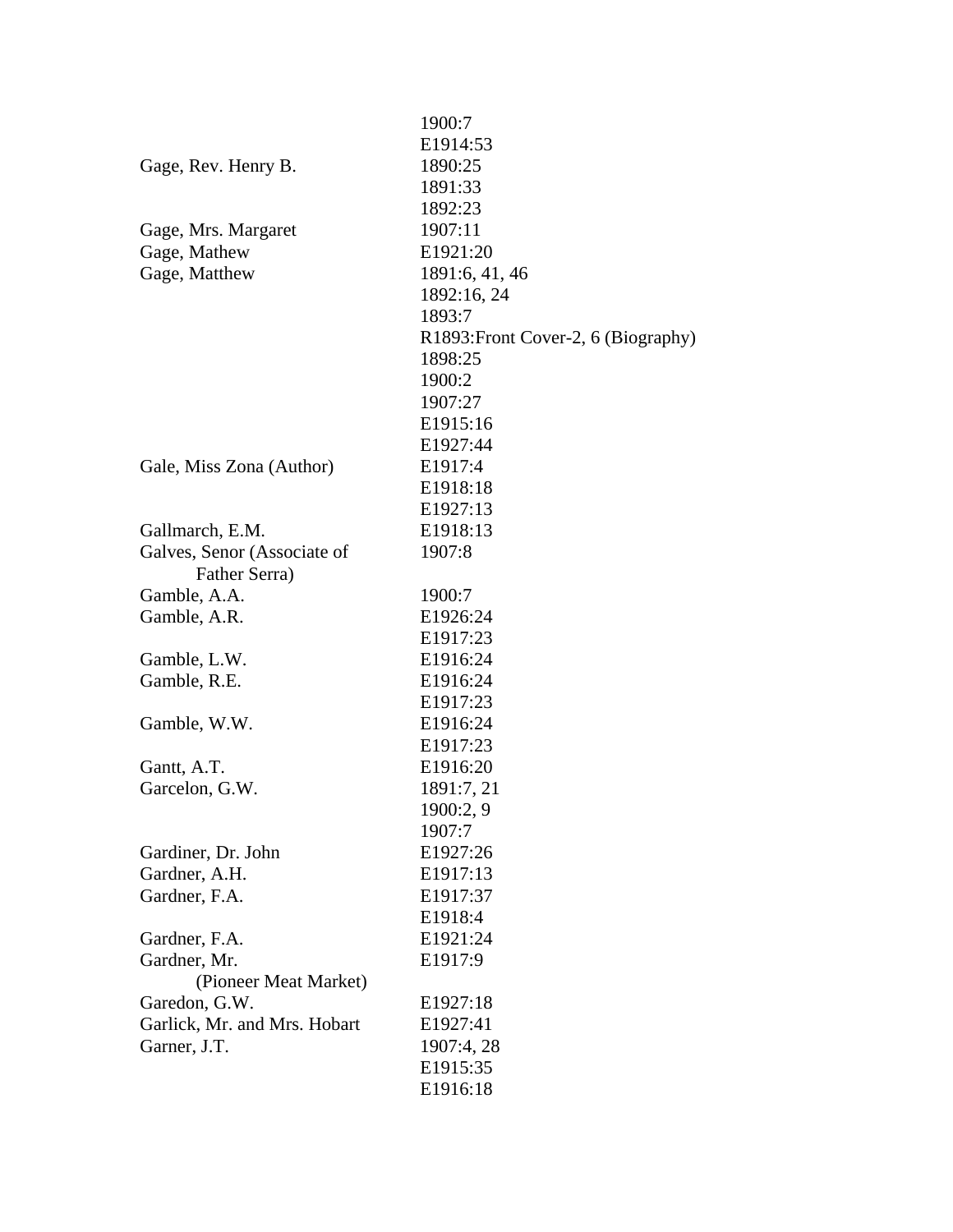| Garst, Mrs. Dolly A.           | E1927:25          |
|--------------------------------|-------------------|
| Garston, H.H.                  | E1915:19          |
| Gaston, John                   | 1898:17           |
| Gavito, A.P.                   | 1890:42C          |
| Genereux, E.J.                 | E1915:28          |
|                                | E1917:4           |
| Genth, Prof. F.A.              | 1892:5            |
| George, Lieutenant H.H.        | E1921:9 (Illus.)  |
| Getty, Theodore                | 1893:18           |
| Gibson, W.H.                   | 1898:56           |
| Giffin, Mrs. Josephine         | E1918:25          |
| Gifford, E.M.                  | E1914:28          |
|                                | E1915:24 (Illus.) |
|                                | E1917:14          |
| Gilbert, C.J.                  | E1914:39          |
| Gilbert, Isabel                | E1917:25          |
| Gilbert, I.V.                  | 1891:3, 52        |
|                                | R1893:18          |
|                                | 1900:6            |
| Gill, Dr. C.J.                 | 1890:38, 42A      |
|                                | 1891:36, 42       |
|                                | R1893:19          |
| Gill, Isabella                 | E1914:46          |
| Gillan, D.H.                   | 1891:49           |
| Gilleland, Miss Grace          | 1907:28           |
| Gilleland, Mrs. Grace          | E1918:25          |
|                                |                   |
| Gillespie,                     | E1927:19          |
| President, Chamber of Commerce |                   |
| Gillespie, Mrs. Robert         | E1916:24          |
| Gilliland, Mrs. L.S.           | 1890:5            |
| Gilman, W.E.                   | E1916:21          |
|                                | E1917:35          |
| Gilmore, John Hamilton         | R1893:3, 6        |
| Gilmore, J.P.                  | 1907:5            |
| Gilson, F.R.                   | 1907:28           |
| Gird, Richard                  | 1892:7            |
|                                | 1898:45           |
| Girdlestone, Dr. C.W.          | 1900:5            |
| Girl, Christian                | E1918:4           |
| Girld, Avery Edwin             | E1918:13          |
| Gladden, George B.             | 1891:28           |
|                                | 1892:19           |
|                                | 1893:23           |
| Glass, H.S.                    | E2926:20          |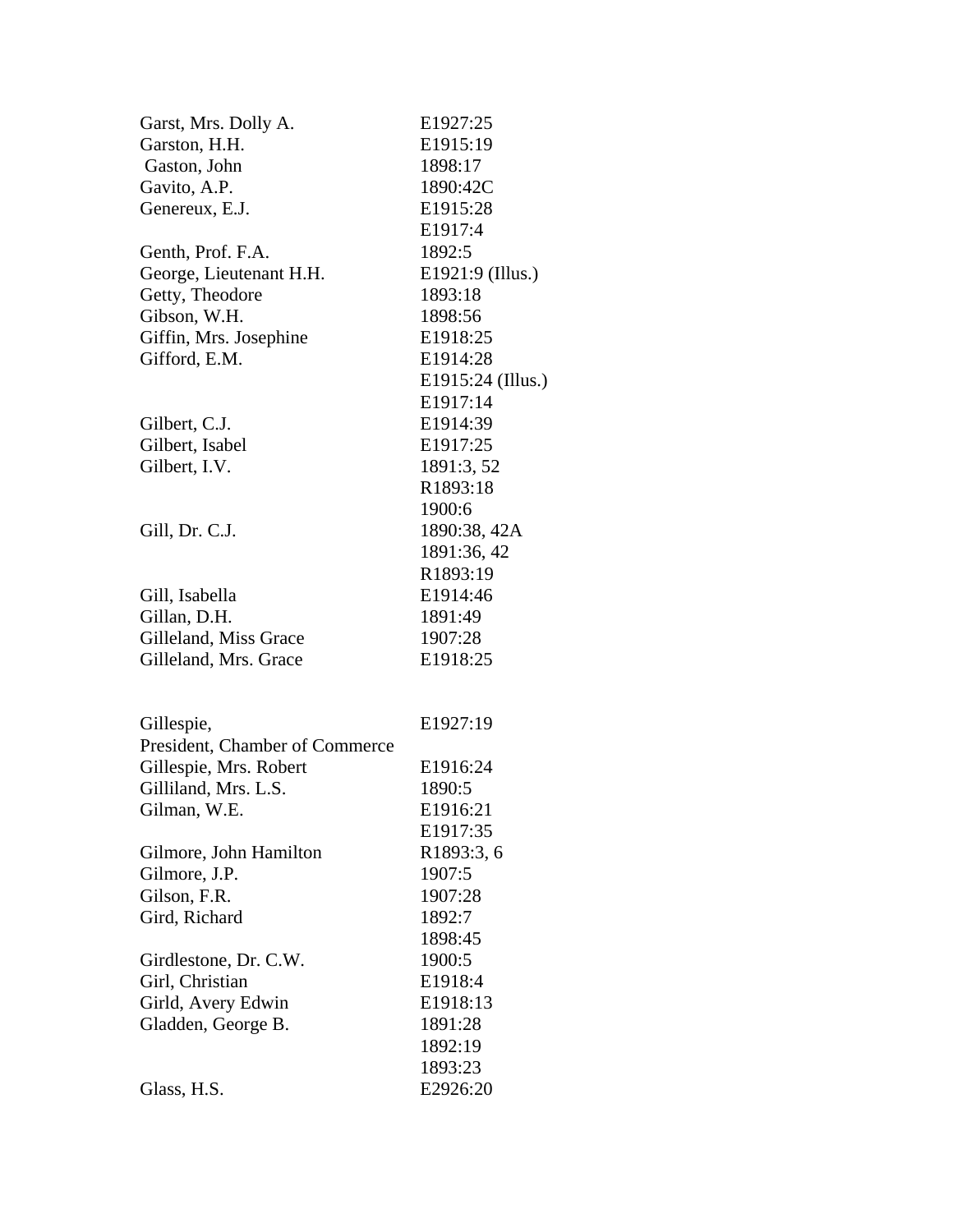| Glaze, Dr. G.E., Dentist      | E1917:14             |
|-------------------------------|----------------------|
| Gleason,                      | E1915:38             |
| Gleason, I.W.                 | 1900:11              |
| Gleason, Mrs. I.W.            | 1907:12              |
|                               | E1914:46             |
| Gleason, Miss Rose            | 1891:45              |
| Glenn, D.W.                   | E1917:4              |
| Glodfelty, J.J.               | 1898:31              |
| Godfrey, George               | 1893:18              |
| Godfrey, R.W.A.               | 1900:6               |
| Goethals, Mr.                 | E1918:25             |
| Goff, Reverend Edward F.      | 1907:11              |
| Gonsolus, P.A.                | E1914:15 (Illus.)    |
| Goodhue, Doctor E.S.          | R1893:19             |
| Goodhue, J.H.                 | 1890:28, 38          |
|                               | 1891:52              |
|                               | R1893:17             |
| Goodman, W.                   | 1893:11              |
| Goodwin, R.N.                 | 1907:3               |
| Gordon, Alex                  | E1921:33             |
| Gordon, Dr. (Nuevo)           | E1921:3              |
| Goslin, W.H.                  | E1918:10             |
| Gossett, Mrs. J.O.            | E1918:11             |
| Graham, Henry L.              | E1914:22 (Illus.)    |
|                               | E1916:27             |
|                               | E <sub>1918:16</sub> |
| Graham, Mrs. H.L.             | E1918:25             |
| Graham, P.C.                  | E1916:25             |
| Grant, Jeremy                 | E1921:21             |
| Gray, R.T.                    | 1898:47              |
| Greeg, J.P.                   | E1915:15             |
| Green, Charles W.             | 1893:8               |
| Green, J.A.                   | 1893:14              |
| Green, M.A.                   | E1917;38             |
| Greenawalt, Second Lt. H.V.   | E1918:3, 5 (Illus.)  |
| Greene, Mrs. F.A.             | 1898:51              |
| Greene, H.R., Jr.             | 1900:10              |
| Greenleaf, J. L.              | E1915:28             |
| Gregg, Sylvester E.           | 1907:16              |
| Gregory, Dr. (of San Jacinto) | Oops!                |
| Gregory, Arthur               | E1915:19             |
| Gregory, H. K.                | R1893: Front Cover   |
| Gregory, William              | E1915:37             |
| Greppin, E. H.                | 1898:40              |
| Greves, James P.              | R <sub>1893</sub> :2 |
|                               | 1900:2               |
|                               |                      |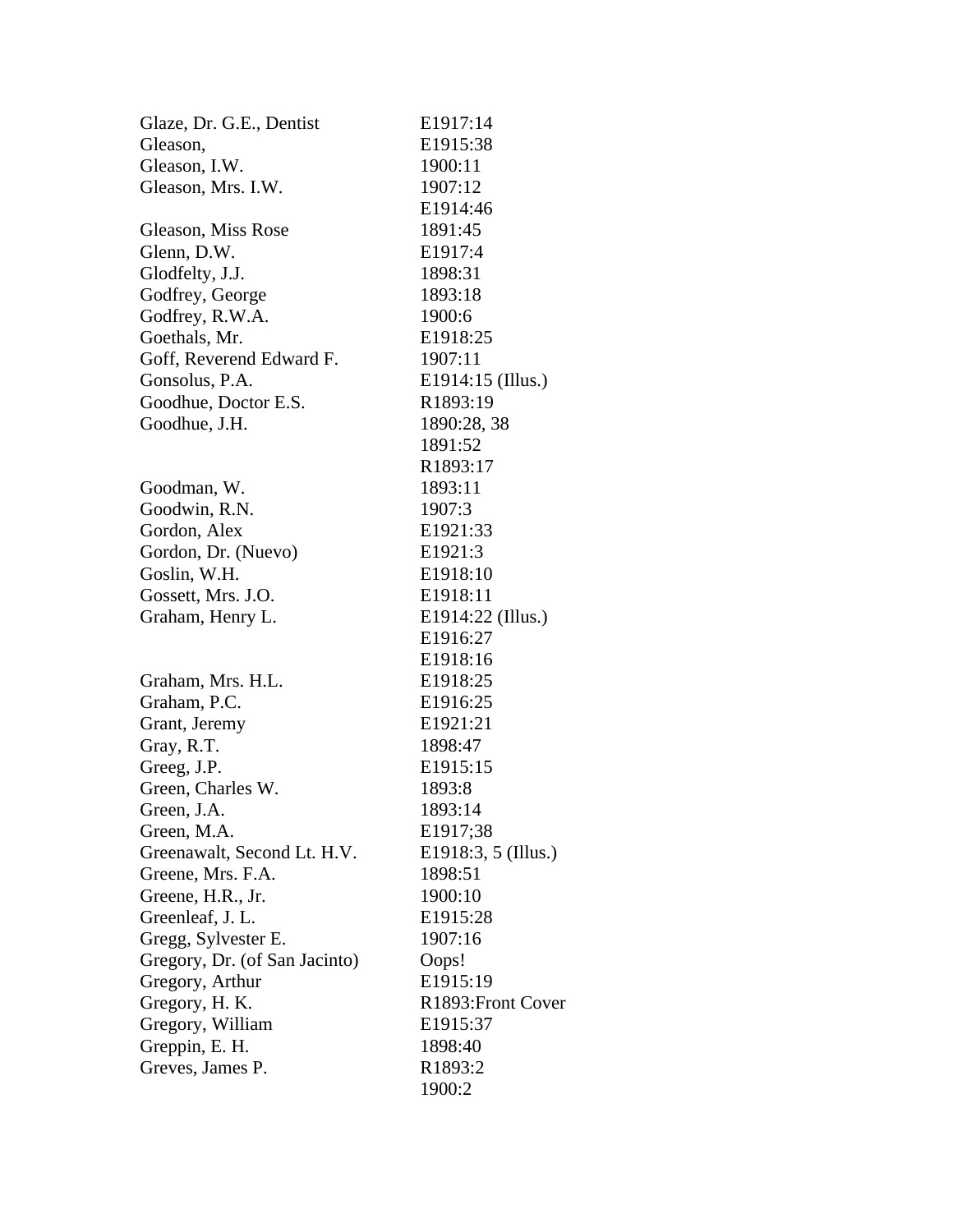|                        | 1907:7               |
|------------------------|----------------------|
| Griffen, C. W.         | 1890:28              |
| Griffen, W. M.         | 1890:28              |
| Griffens, H. B.        | 1907:40              |
| Griffin, Maurice       | 1907:28              |
| Grisinger, C. M.       | E1915:29             |
| Grout, H. F.           | E1915:28             |
|                        | E1918:16, 25         |
|                        | E1927:52             |
| Grout, H. R.           | E1918:4              |
| Grout, Henrietta       | 1907:11              |
|                        | E1914:46             |
|                        | E1927:26             |
| Grow, W. F.            | E1915:19             |
| Gruhn, Ernie E.        | E1927:56             |
| Guenther, F.           | E1921:17             |
| Guenther, Fritz        | E1916:32             |
|                        | E1917:20             |
| Guenther, Hugo         | E1916:32             |
|                        | E1917:20 (Illus.)    |
|                        | E1918:12 (Illus.)    |
| Guenther, Hugo         | E1921:17             |
| Guenther, R.           | E1921:17             |
| Guenther, Rudolph      | E1916:32             |
|                        | E1917:21 (Illus.)    |
|                        | E1918:12 (Illus.)    |
| Guffin, L. H.          | 1900:9               |
| Gunning, D.            | R1893:19             |
| Gunsolas, P. A.        | 1890:41              |
| Guyot, A. G.           | E1927:48             |
| Gyde, Cora             | 1907:12              |
| H                      |                      |
| Haas, Albert           | E1917:19             |
| Haeberlin, A.          | 1890:32, 39          |
|                        | 1891:52              |
|                        | R1893:18             |
|                        | 1900:9               |
| Hagan, C. C.           | E1918:13             |
| Hahn, Florian B., Revd | E1914:32             |
| Hahn, William J.       | E1915:36             |
|                        | E1916:24             |
| Haight, A.D.           | 1890:15, 27 (Illus.) |
|                        | 1891:41              |
| Haines, H.B.           | E1915:35             |
|                        |                      |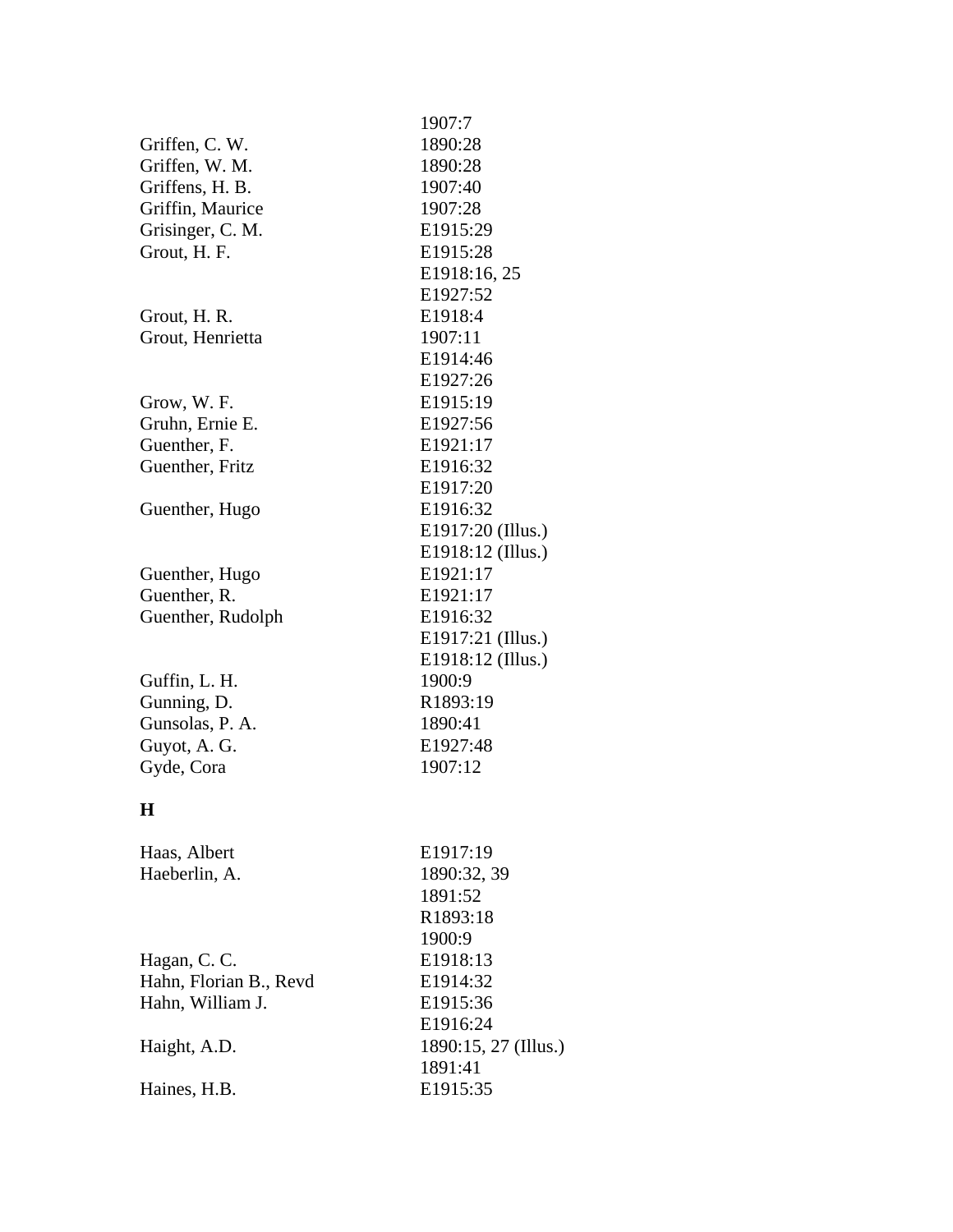| Hakurd, C.G.                 | 1891:44                  |
|------------------------------|--------------------------|
| Hale, W.R.                   | E1917:5, 24 (Author)     |
| Hall, Clayton R.             | 1893:18                  |
| Hall, E.E.                   | R1893:15                 |
| Hall, Mr. and Mrs. F.H.      | 1907:34                  |
| Hall, Frank                  | 1907:28                  |
| Hall, Mr. and Mrs. John E.   | 1891:36                  |
| Hall, Mr. and Mrs. Priestley | 1891:8, 35, 41           |
|                              | 1898:18                  |
|                              | 1900:2, 9                |
|                              | 1907:7                   |
| Hall, S.T.                   | 1891:6, 41               |
| Hall, William H.             | 1893:38                  |
| Halpin, Warren D.            | 1890:42A                 |
| Halsey, Frank S.             | 1891:18                  |
|                              | 1893:22                  |
| Halsted, A.H.                | 1907:28                  |
| Halsted, A.H.                | E1921:20                 |
| Halsted, S.T.                | 1907:28                  |
| Hamilton, C.D.               | 1898:48                  |
| Hamilton, Charles G.         | E <sub>1915</sub> :30    |
|                              | E1916:21                 |
| Hamilton, J.W.               | 1890:31                  |
|                              | E1918:13                 |
| Hamilton, N.W.               | E1915:34                 |
| Hammer, J.T.                 | R <sub>1893</sub> :11    |
| Hammit, M. (of Perris)       | 1898:13                  |
| Hammon,                      | E1915:6                  |
| Hammond, Harry A.            | E1914:25, 26, 55         |
|                              | E1917:5, 10 (Author), 11 |
| Hammond, H.W.                | 1907:26                  |
|                              | E1927:52                 |
| Hammond, H.W.                | E1921:37                 |
| Hammond, T.W.                | E1921:12                 |
| Hamner, Thomas J.            | E1914:4                  |
| Hampson, R.B.                | E1916: Front Cover       |
|                              | E1917: Front Cover       |
|                              | E1918:2                  |
|                              | E1927:29                 |
| Hampson, R.B.                | E1921:1                  |
| Hampton, S.B.                | E1915:28                 |
|                              | E1917:4                  |
| Hancock, C.P.                | 1907:22                  |
| Hancock, C.P.                | E1921:35                 |
| Hancock, Major Henry         | 1892:4                   |
| Hancock, Miss Inez           | 1890:21                  |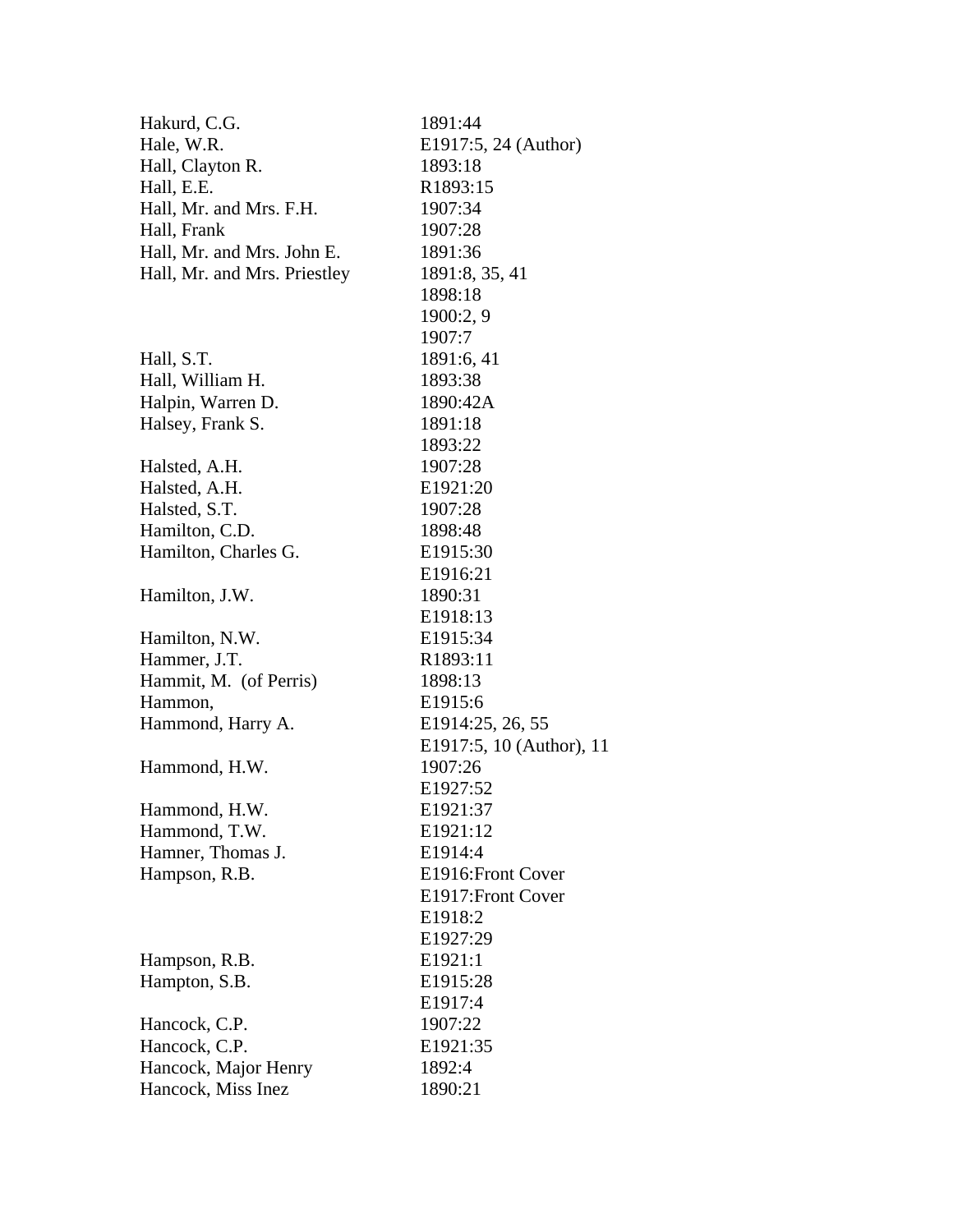|                       | 1891:45            |
|-----------------------|--------------------|
|                       | 1907:10            |
|                       | E1914:48           |
| Hand, Elder G.R.      | 1891:33            |
| Hanford, J.J.         | E1915:29           |
| Hank, Prof.           | 1892:5             |
| Hanna, Charles R.     | E1917:25           |
| Hanna, J.B.           | R1893:12           |
| Hanscom, F.B.         | 1893:10            |
|                       | R1893:10           |
| Hansen, Alex          | E1917:23           |
| Hansen, Colonel L.F.  | 1900:11            |
| Hansen, L.P.          | 1898:49            |
| Hardman, J.C.         | 1890:21            |
|                       | 1891:28, 41        |
|                       | 1898:54            |
|                       | 1900:6             |
| Hards, J.T.           | 1893:17            |
| Hardy, Alfred         | 1891:31            |
| Hardy, Edward W.      | 1891:31            |
| Harger, K.D.          | E1915:38           |
|                       | E1916: Front Cover |
|                       | E1917: Front Cover |
| Hargrave, Mrs.        | 1891:41            |
| Harper, G.S.          | E1914:42           |
| Harper, Harry H.      | E1927:43 (Author)  |
| Harrington, C.C.      | E1917:4            |
| Harrington, T.M.      | 1890:29            |
| Harris, Capt. Stephen | 1892:5             |
| Harrison, W.C.        | E1917;26           |
| Hart, A.D.            | E1916:31           |
| Hart, Edwin           | 1890:31 (Illus.)   |
| Hart, R.              | 1907:28            |
| Hartley, Rev. R.H.    | 1890:25            |
|                       | 1891:35            |
|                       | 1892:23            |
| Harvey, D.W.          | E1921:36           |
| Harwood, A.P.         | E1915:40           |
| Harwood, Frank H.     | E1915:2            |
| Haskell, F.W.         | 1891:41            |
| Hasselbrink, Carlos   | E1916:25           |
| Hassen, J.M.          | 1898:13            |
| Hasson, Ray           | E1917:27           |
| Hathaway, F.B.        | E1915:29           |
| Hathaway, W.S.        | 1898:48            |
| Havens, J.M.          | 1891:41            |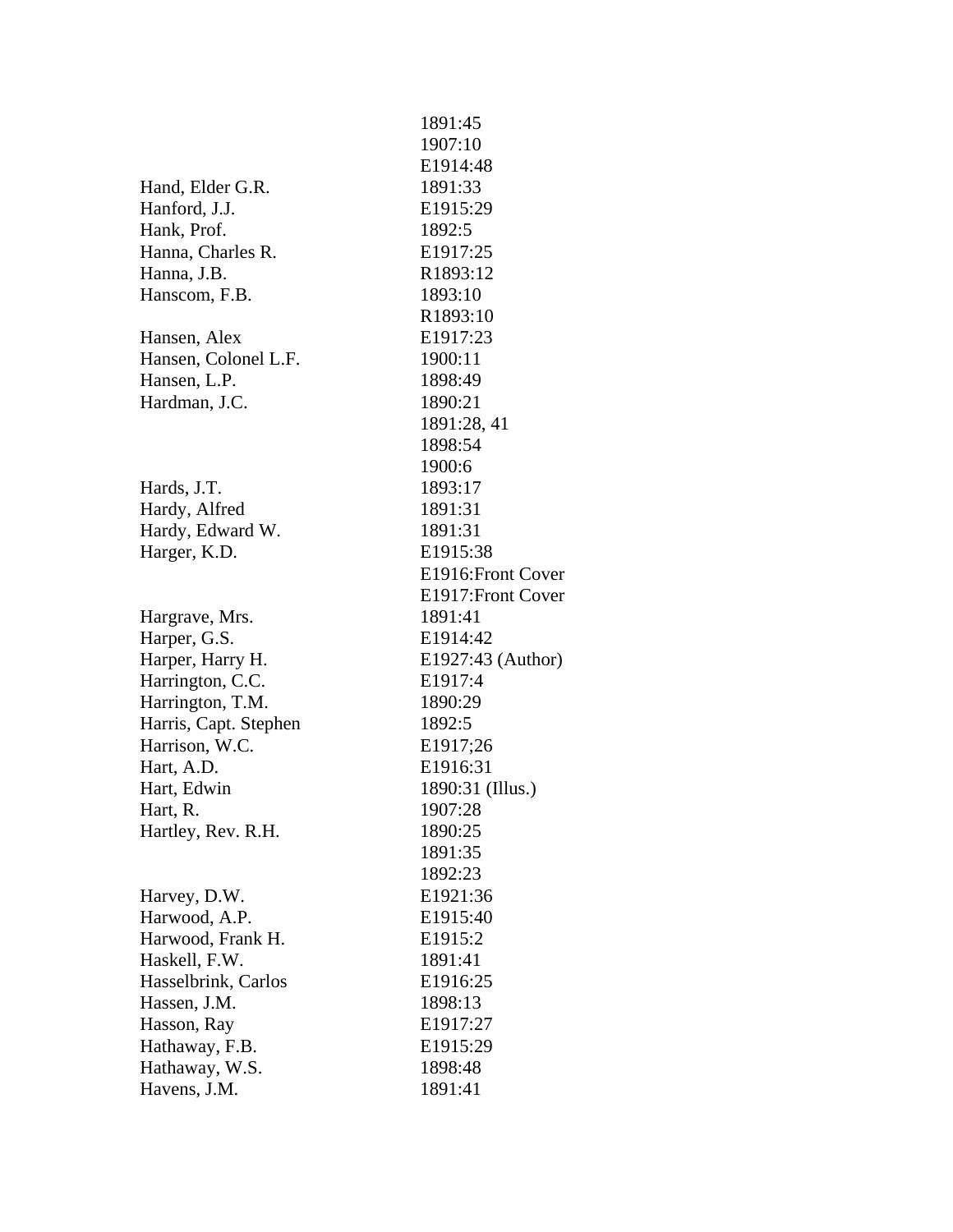| Hawes, N.S.          | 1890:12                    |
|----------------------|----------------------------|
|                      | 1891:29, 41                |
|                      | R1893:22                   |
| Hawkins, A.M.        | E1916:17                   |
| Haymond, Judge T.W.  | E1927:51                   |
| Haynes, John R., Dr. | 1900:11                    |
| Hayes, Howard Thomas | R1893:7 (Biography), 17    |
|                      | 1898:53                    |
|                      | 1900:5, 6                  |
|                      | 1907:27, 29                |
| Hays, Wilson         | R1893:12                   |
| Hayt, C.P.           | 1891:25, 34                |
| Hayt, W.A.           | 1890:28, 29                |
|                      | 1891:32                    |
|                      | 1892:20                    |
|                      | R1893:8 (Biography) 16, 17 |
|                      | 1900:6                     |
|                      | 1907:28                    |
| Haywood, Dr. B.F.    | E1918:11                   |
| Haywood, Benjamin S. | 1907:11                    |
|                      | E1918:22 (Author)          |
| Hazen, Miss Nellie   | E1918:25                   |
| Heath, F.M.          | 1890:31                    |
|                      | 1891:24                    |
|                      | 1900:5                     |
|                      | 1907:27                    |
| Hebberd, W.C.        | E1915:29 (Illus.)          |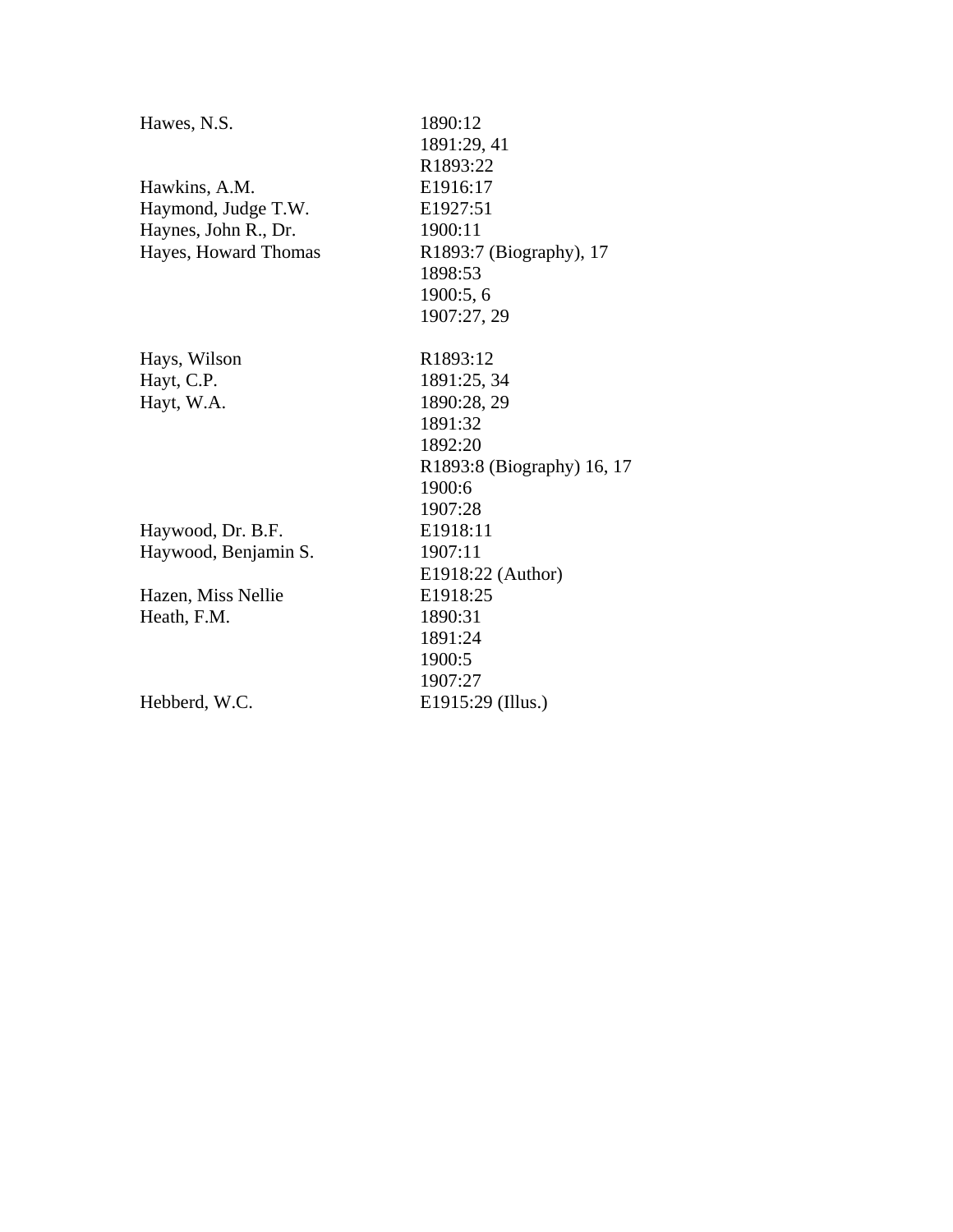| Hebberd, W.C.           | E1917:39               |
|-------------------------|------------------------|
| Hecke, G.C.             | E1918:16               |
| Heinie, James F.        | E1918:8 (Illus.), 10   |
| Heller, Edward          | 1891:14, 35, 41        |
| Hellman, Herman W.      | R1893:17               |
| Helmer, W.F.            | 1890:26                |
| Helmquest, W.J.         | 1893:23                |
| Hemstock, A.R.          | E1917:36               |
| Henck, R.A.             | 1900:11                |
| Henderson, C.S.         | E1917:7                |
| Henderson, Charles      | E1921:20               |
| Henderson, Randall      | E1917:30 (Author)      |
| Henderson, Robert       | 1907:27                |
| Henderson, William T.   | 1907:27                |
|                         | E1914:36, 59           |
|                         | E1916:27               |
| Hendricks, R.C.         | E1927:31               |
| Hendsley, C.J.          | E1914:44               |
| Hendy, Joshua           | 1898:13                |
| Hennessy, T.M.          | E1915:37               |
| Henry, Miss Lyda M.     | 1890:21                |
| Henshaw, William G.     | 1907:40                |
| Herbert, Dr. C.P.       | E1921:20               |
| Herbert, J. Ernest      | 1907:5                 |
| Herlihy, D.W.           | R1893:17, 19           |
| Herr, H.H.              | 1891:41                |
| Herrick, Miss           | 1907:28                |
| Herrick, G.F.           | 1890:28                |
| Herrick, Mrs. George F. | R1893:16               |
| Herrick, S.H.           | 1898:27                |
|                         | 1900:9                 |
|                         | 1907:39                |
|                         | E1914:29, 63           |
|                         | E1916: Front Cover, 21 |
|                         | E1917: Front Cover     |
|                         | E1918:2, 13            |
| Herrick, S.H.           | E1921:1, 12            |
| Herrick, Mrs. S.H.      | E1918:25               |
| Hershburger, Miss Naomi | 1891:41                |
| Hesketh, Moore          | 1890:28                |
|                         | 1891:34                |
|                         | 1892:19                |
| Hetchcock, Miss A.      | 1891:41                |
| Hewetson, Miss          | 1907:28                |
| Hewetson, James         | 1891:4                 |
|                         | 1907:28                |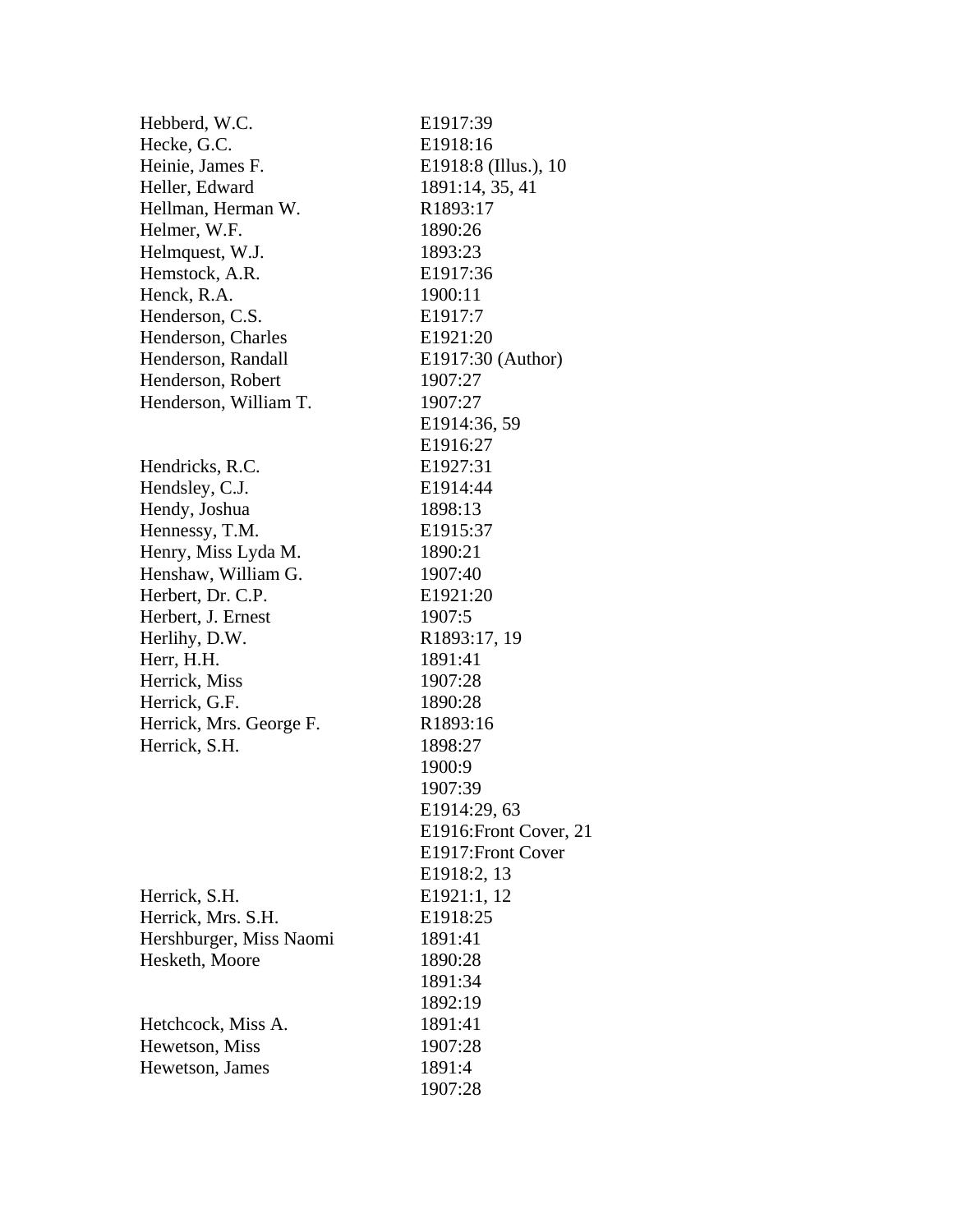| Hewitson, J.                  | 1900:5            |
|-------------------------------|-------------------|
| Hewitt, H.T.                  | 1893:18           |
| Hewitt, John J.               | 1891:41           |
|                               | R1893:18          |
|                               | 1900:6            |
| Hewitt, Mrs. Martha E.        | 1900:6            |
|                               | E1914:46          |
|                               | E1927:26          |
| Hewitt, Theodore D.           | 1907:6            |
| Hibbard, H.C.                 | 1890:42A          |
|                               | R1893:19          |
| Hibbard, L.C.                 | E1916:10          |
| Hickok, C.W.                  | E1915:27          |
| Hicks, A.T.                   | E1927:50          |
| Hicks, C.J.                   | E1915:7           |
| Hiestand, Miss Clara V.       | 1890:27           |
| Higbie, H.H.                  | 1891:13           |
| Hilgard, Professor E.W.       | R1893:14          |
|                               | E1916:9           |
| Hill, George C.               | E1916:26          |
|                               | E1917:13          |
| Hill, Hamilton A.             | E1927:19          |
| Hill, James                   | E1917:13          |
| Hill, James                   | E1921:22          |
| Hill, John E.                 | 1890:20           |
|                               | 1891:44           |
| Hill, J.H.                    | E1916:26          |
| Hill, J.J.                    | 1907:28           |
| Hill, N.M.                    | E1915:28          |
| Hillebrecht, Henry            | E1918:10          |
| Hillegas, E.N.                | 1900:5            |
|                               | 1907:6            |
| Hilliard, (Hemet)             | 1900:7            |
| Hillis, W.M.                  | 1907:31           |
| Hills, Miss Josephine         | E1915:32          |
| Hilverkus, Gustav (Professor) | E1914:48          |
|                               | E1917:11          |
| Hinshaw, H.O.                 | E1927:37          |
| Hinze, R.G.                   | E1915:34          |
|                               | E1917:19          |
| Hitchcock, A.D.               | E1917:30 (Illus.) |
| Hoak, E.K.                    | E1921:39          |
| Hoff, J.D.                    | 1891:52           |
| Hogan, Frank G.               | E1915:34          |
| Hogan, H.M.                   | E1916:21          |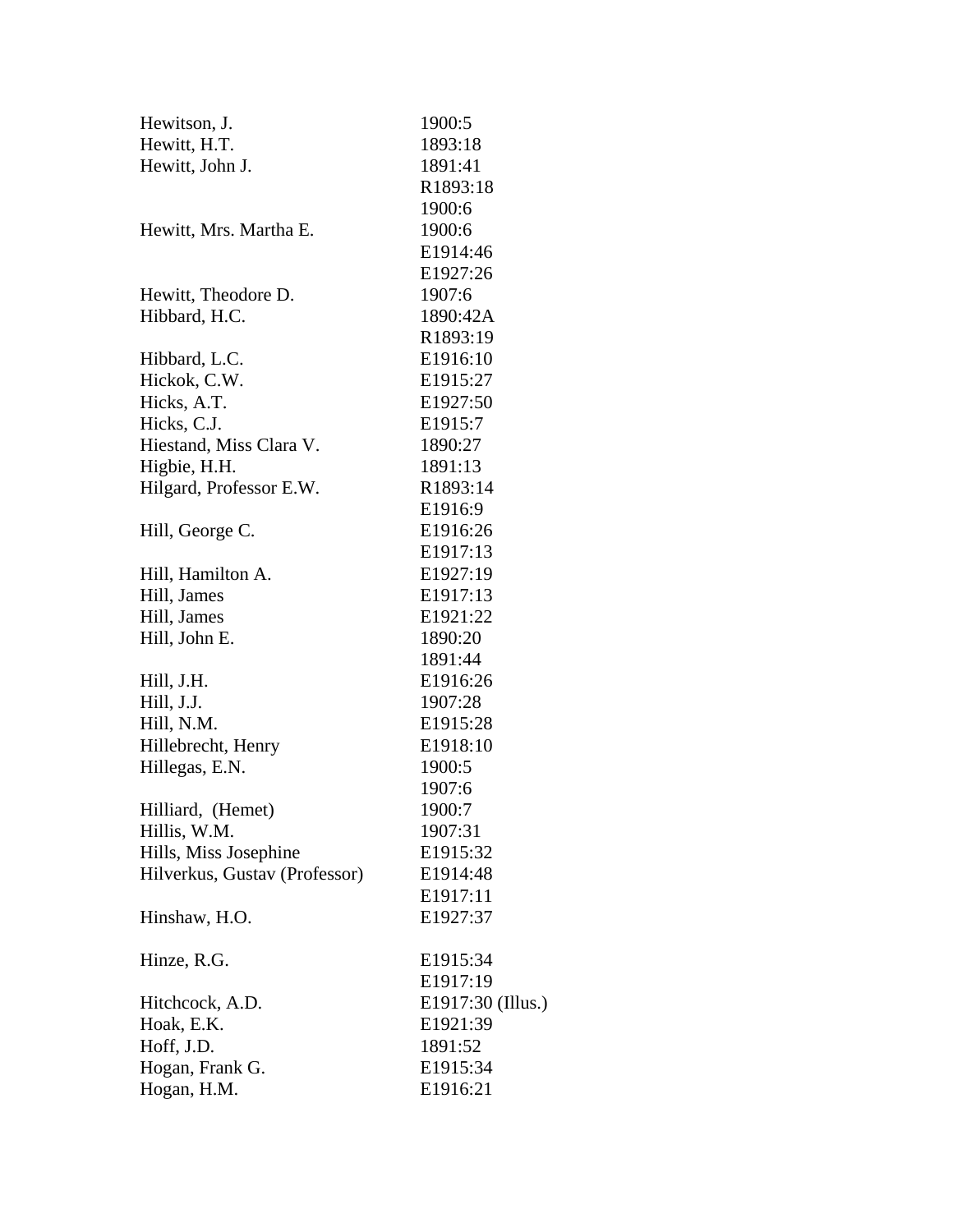| Hogan, J.O.            | E1916:21            |
|------------------------|---------------------|
| Hogue, A.W.            | E1915:31            |
| Holden, Arthur         | E1921:20            |
| Hole, W.J.             | E1915:46            |
|                        | E1916:23            |
|                        | E1917:39            |
| Holladay, Judge        | 1890:38             |
| Holland, Mr.           | E1916:9             |
| Holland, Emma P.       | E1927:31            |
| Holland, Mrs. J.H.     | E1914:46            |
|                        | E1918:11            |
|                        | E1927:26            |
| Holmes, Mrs. Alice E.  | E1914:46            |
| Holmes, Dyer B.        | E1918:11            |
| Holmes, E.W.           | 1890:20, 29         |
|                        | 1891:36, 44, 48     |
|                        | 1892:6              |
|                        | 1900:4 (Author), 9  |
| Holmes, Mrs. E.W.      | 1907:11             |
|                        | E1914:46            |
|                        | E1927:26            |
| Holmes, Oliver Wendell | 1898:28             |
| Holt, G.F.             | E1914:30            |
| Holt, Mr. L.M.         | 1890:6              |
| Homeyer, C.H.          | E1917:40            |
| Hook, A.W.             | 1898:39             |
| Hook, J.F.             | 1898:39             |
| Hooper, W.L.           | R1893:12, 15        |
| Hoover, M.             | 1890:29             |
| Hopkins, Jack          | E1916:21            |
| Hopkins, Mrs. Martha   | 1918:11             |
| Horan, James F.        | E1918:8 (Illus.), 9 |
| Hosford, C.H.          | E1916:14, 23        |
| Hoskyn, E.             | 1891:52             |
| Hosp, A.M.             | E1921:7             |
| Hossack, Harry         | E1917:30 (Illus)    |
| Hottson, A.            | 1891:41             |
| Hott, Bishop J.W.      | R1893:16            |
| Houghton, G.E.         | E1927:37            |
| Houlding, Horace       | 1891:41             |
| Houlding, William      | 1891:4, 5, 35, 41   |
| House, Judson          | 1891:5              |
| Houser, N.H.           | 1891:11             |
| Howard, Maude M.       | E1917:29            |
| Howard, W.H.           | E1917:25            |
| Howe, Dr. E.B.         | 1890:42A            |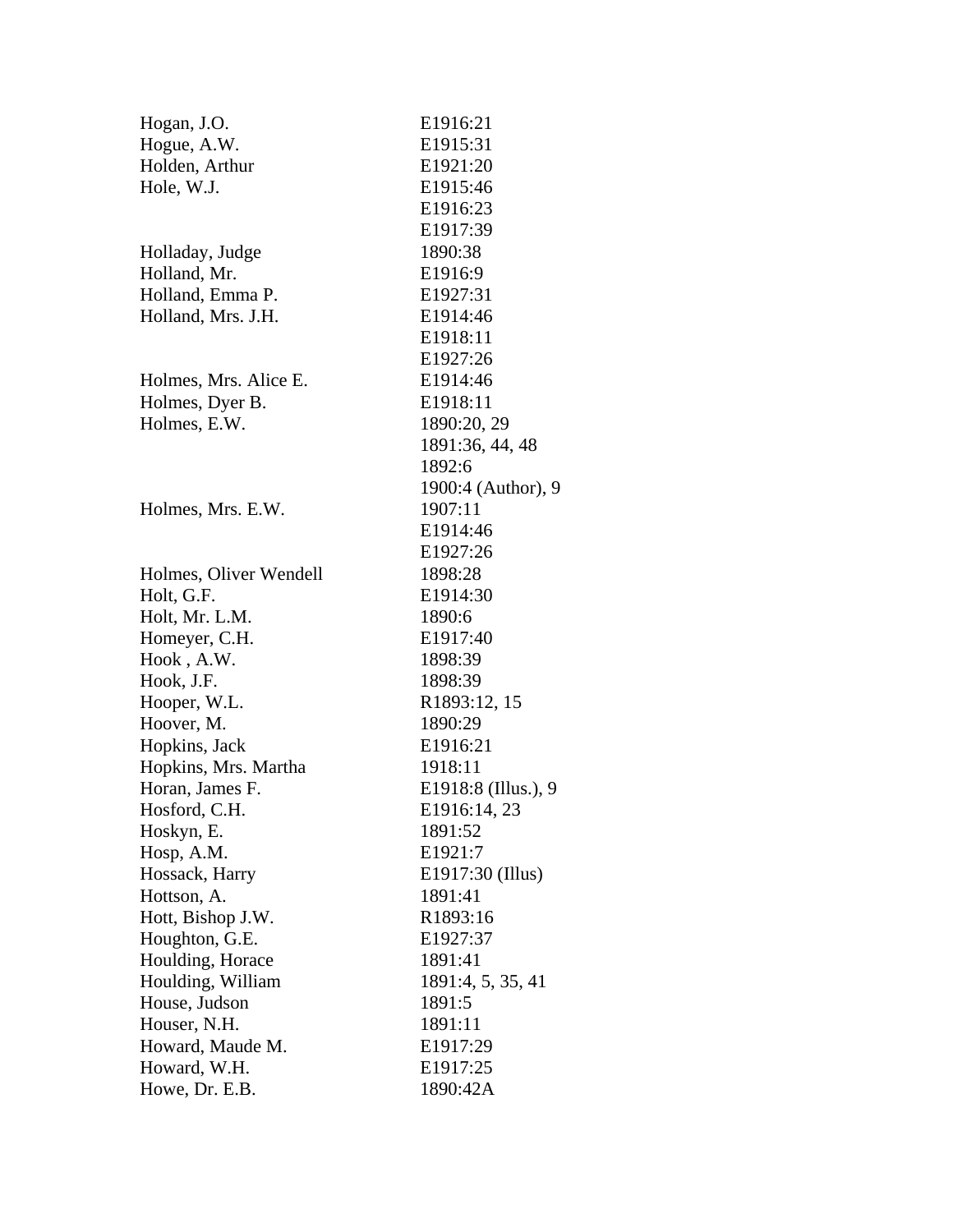| Hoxie, F.O.               | E1916: Front Cover   |
|---------------------------|----------------------|
|                           | E1917: Front Cover   |
| Hubbard, A.G.             | E1916:21             |
| Hubbard, Elbert           | E1927:13             |
| Hubbell, T.J.             | R1893:12             |
| Hudson, F.O.              | 1907:27              |
| Hudson, Frank             | 1921:20              |
| Huff, Dr. M.B.            | R1893:19             |
| Hugo, Victor              | 1907:30              |
| Hulce, V.E.               | E1916:23             |
| Humanson, O.V.            | E1918:8 (Illus.), 10 |
| Humphrey, J.W.            | 1898:50              |
| Hungate, J.D.P.           | 1898:39              |
| Hunnell, F.A.             | E1915:34             |
|                           | E1917:37             |
|                           | E1927:36             |
| Hunt, George H.           | 1893:17              |
| Hunt, May                 | E1915:22             |
| Hunt, Myron               | E1914:25             |
| Hunt, Rev. T.C.           | 1890:25              |
|                           | 1891:32              |
|                           | 1892:23              |
| Hunter, John M.S.         | 1907:37              |
| Hunter, Dr. W.A.          | E1914:30             |
|                           | E1918:25             |
| Hunter, W.J.              | 1898:17              |
| Huntington, Dr.           | 1891:8               |
| Huntington, Henry E.      | 1907:17              |
| Huntoon, F.M.             | E1915:41             |
| Hurd, Charles G.          | 1890:20              |
| Hurd, Theodore D.         | E1916: Front Cover   |
|                           | E1917: Front Cover   |
|                           | E1918:2              |
| Hurd, Theodore H.         | E1921:1, 12          |
| Hursh, Alexander          | E1927:10             |
| Huse, Curtis F.           | R1893:16             |
|                           | 1900:9               |
| Hutchings, Alice (Miller) | E1921:7              |
| Hutchings, De Witt        | E1914:47             |
|                           | E1918:11             |
|                           | E1927:29             |
| Hutchings, De Witt        | E1921:7, 20          |
| Hutchinson, G.L.          | 1891:41              |
|                           | R1893:12             |
| Hutson, Henry W.          | R1893:11             |
|                           | 1907:28              |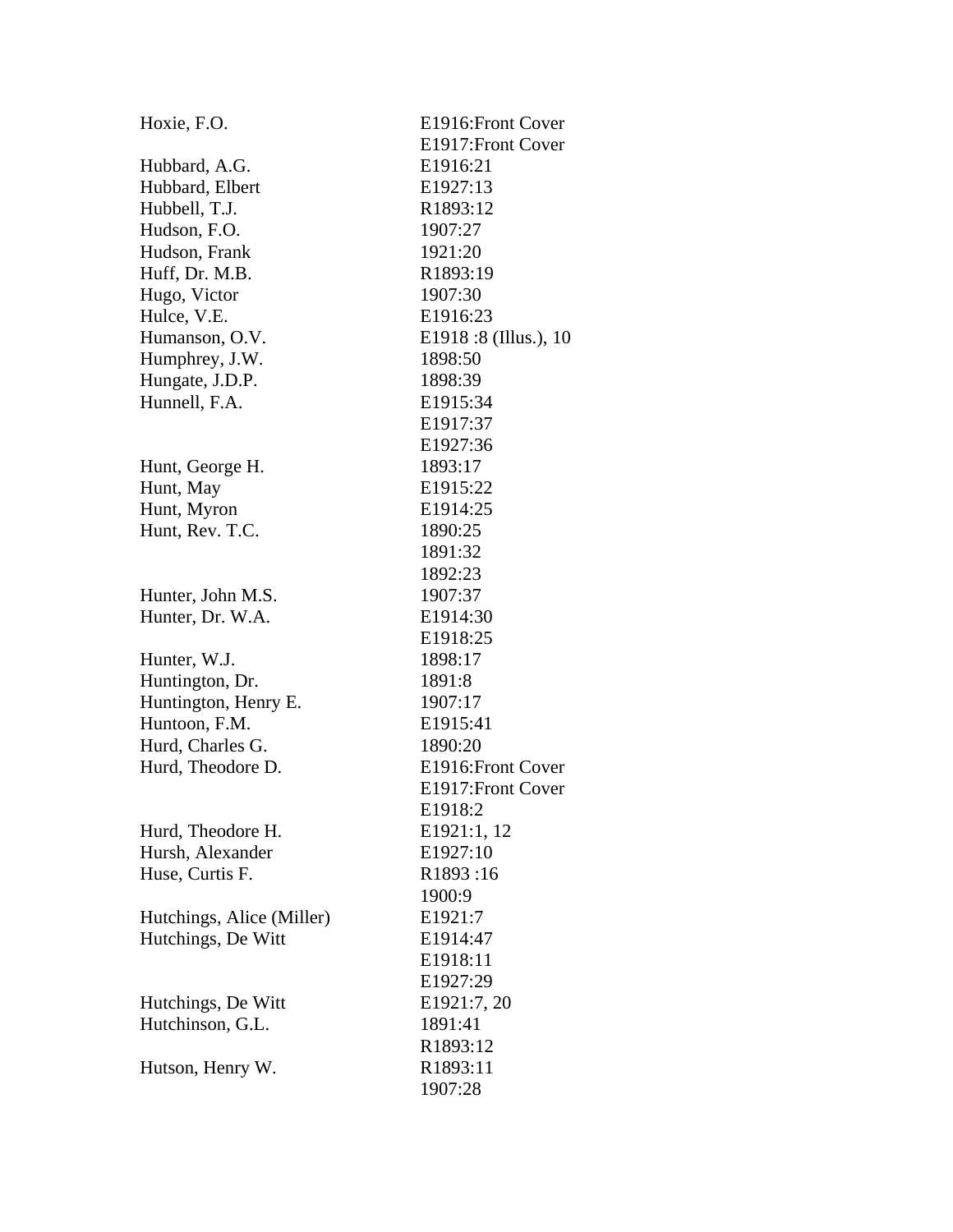| Hyat, E.W.    |  |
|---------------|--|
| Hyatt, Edward |  |

### **I**

Imes, J.A. 1891:41 Inwall, B.J. 1893:17 Irvine, David 1891:41 Irvine, Mrs. N. E1918:25 Irving, Robert 1907:28 Irving , W.G. E1914:13 (Illus.)

Irving, William G. 1898:22, 26

Irving, Mrs. W.G. E1918:25 Irwin, Mrs. Athalia L. E1914:30 Irwin, W.A. 1891:27 Isbell, George A. 1890:42A Isham, Second Lt. Howard F. E1918:3, 5 (Illus.) Ives, Charles E. 1898:46 Ives, Mrs. C.E. E1918:25

### **J**

| Jackson, A., Professor  | 1891:21, 32 |
|-------------------------|-------------|
| Jackson, E.S.           | E1927:52    |
| Jackson, Helen Hunt     | 1893:13     |
| Jacobs, Uede            | E1921:36    |
| Jacobson, Mrs. C.L.     | E1917:34    |
| Jahn, J.J.              | E1914:42    |
| Jahn, John J., Jr.      | 1900:9      |
| Jameson, W.H.           | 1907:12, 14 |
| Jameson, T.C.           | E1916:1     |
| Jamieson, Reverend H.M. | E1914:32    |
| Jarrett, R.C.           | E1921:13    |
| Jarvis, E.              | 1890:27     |
| Jarvis, John T.         | 1891:13     |
|                         | 1898:5      |
|                         | 1900:10     |
|                         | 1907:5      |
| Jarvis, Dr. Joseph T.   | 1890:23     |
|                         |             |

1898:22 1898:7 1900:10 (Author) Hynes, S.B. R1893:Front Cover

> E1916:Front Cover E1917:Front Cover, 5

1907: 11 (Author)

E1918:25

1900:4, 9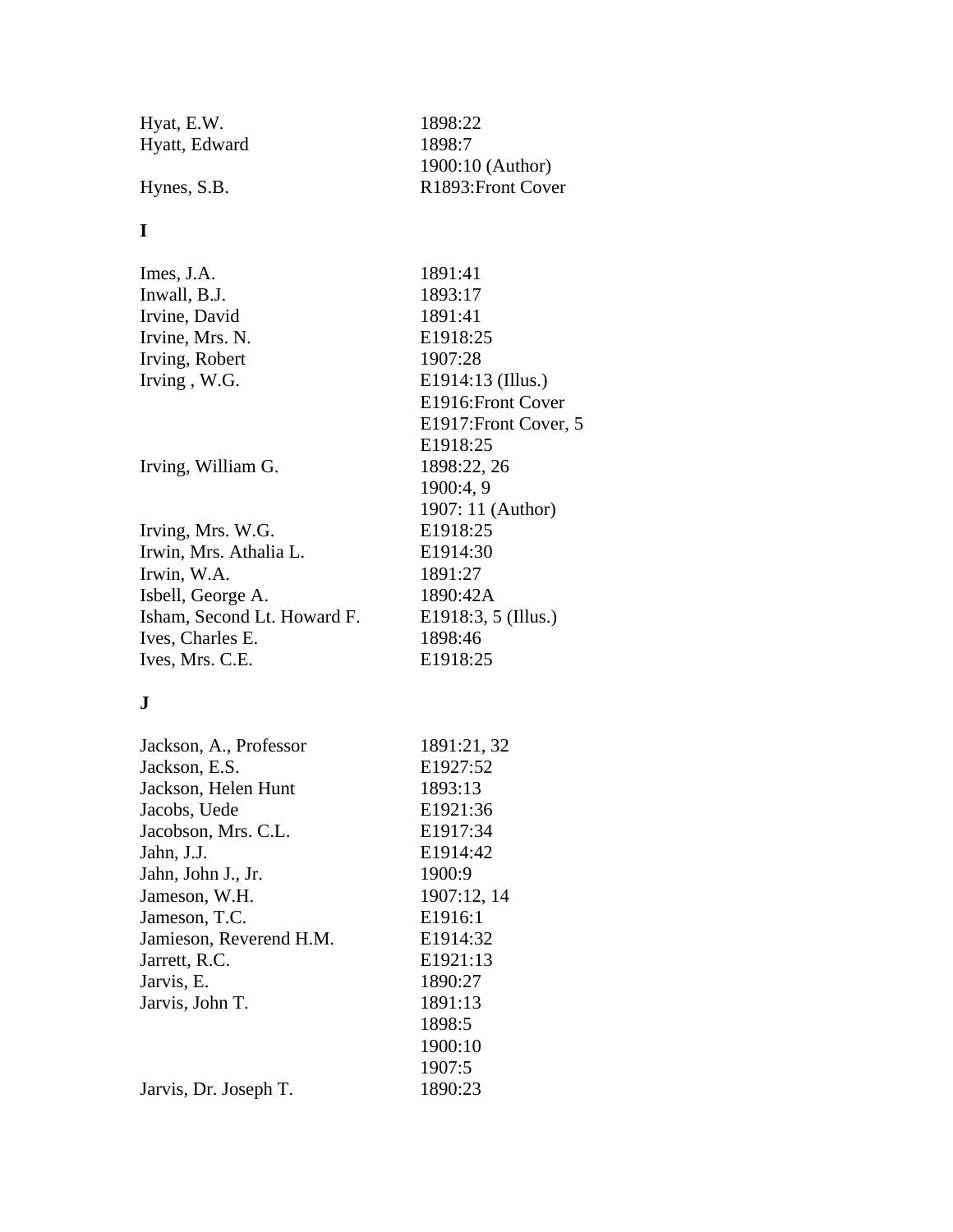|                                 | 1891:5, 38             |
|---------------------------------|------------------------|
|                                 | 1900:8                 |
| Jauro, Rognes                   | E1914:62               |
| Jenkins, J.F.                   | 1898:34                |
| Jenkins, J.F.T., C.M.D (Illus.) | 1892:6                 |
|                                 | R1893:15               |
| Jenkins, Captain P.T.           | E1918:5 (Illus.), 7    |
| Jenkins, R.T.                   | 1898:47                |
| Jenkins, W.W.                   | 1892:4                 |
| Jenney, W.L.B.                  | 1890:21                |
| Jettinger, Carl A.              | 1907:34                |
| Johnson, A.P.                   | 1891:23, 59            |
|                                 | R1893:18               |
|                                 | 1900:6, 9              |
| Johnson, C.A.                   | E1915:22               |
| Johnson, Charles E.             | E1914:64               |
|                                 | E1916:29               |
|                                 | E1917:16               |
| Johnson, D.                     | R1893:12               |
| Johnson, F.H.                   | E1915:39               |
| Johnson, Frank S.               | E1921:18               |
| Johnson, Hancock                | 1893:14                |
| Johnson, Senator Hiram          | E1918:23               |
| Johnson, J.M.                   | R1893:21               |
| Johnson, J.W.                   | 1890:29                |
|                                 | E1914:12               |
| Johnson, O.T.                   | 1891:4, 5              |
| Johnson, Olga M.                | E1917:1 (Author)       |
| Johnson, W.B.                   | 1898:10                |
|                                 | 1900:3                 |
|                                 | 1907:5                 |
| Johnson, Dr. W.E.               | E1915:32               |
| Johnson, William A.             | E1915:40               |
| Johnson, William A.             | E1921:12, 37           |
| Johnstone, W.A.                 | E1915:2                |
| Jones, J.F.                     | 1893:10                |
| Jordan, David Starr             | 1907:23                |
|                                 | E1927:13               |
| Jordan, James H.                | E1918:13               |
| Jose, Emanuel                   | R1893:15               |
| Joslyn, F.K.                    | E1915:42               |
| Joy, Mrs. E.L.S.                | 1907:12                |
| Joy, George L.                  | 1898:45                |
| Joyce, First Lt. William B.     | E1918:3, 4, 5 (Illus.) |
| Judson, H.H.                    | 1893:14                |
| Jumper, S.R.                    | 1890:41                |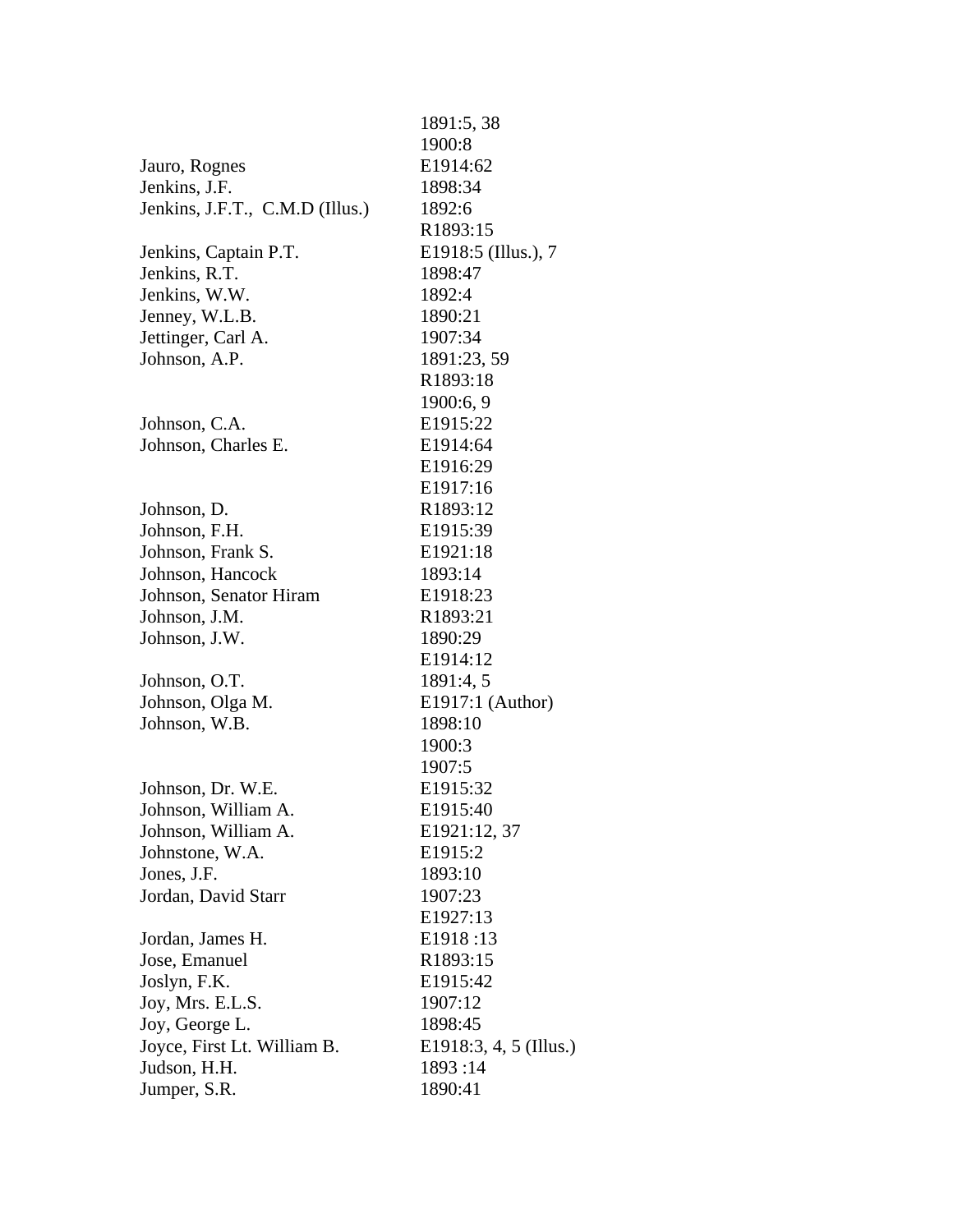# **K**

| Kaneko, George W.            | E1917:36                |
|------------------------------|-------------------------|
| Karlton, Karl S.             | 1898:31                 |
| Kavanaugh, Charles J.        | E1918:8 (Illus.), 10    |
| Kean, Mrs. J.W.              | 1893:18                 |
| Kearne, Mrs. Harry           | E1921:20                |
| Kearne, Stuart               | 1891:32                 |
| Keck, A.G.                   | E1914:63                |
| Keck, E.D.                   | E1914:32                |
| Keen, Mrs.                   | R1893:13                |
| Keeney, J.W.                 | 1891:52                 |
|                              | 1892:21                 |
| Keith, A.                    | 1890:38                 |
| Keith, Aberdeen              | 1890:35 (Illus.)        |
|                              | 1891:41, 52             |
|                              | 1892:15                 |
|                              | R1893:9 (Biography), 17 |
|                              | 1898:4                  |
| Keith, J.N.                  | 1890:29                 |
| Keith, W.A.                  | 1898:5                  |
| Kellam, E.R.                 | E1915:36                |
| Kellam, N.J.                 | E1917:40                |
| Keller, M.E.                 | 1891:30                 |
| Kelley, Dr. W.P.             | E <sub>1915:22</sub>    |
| Kelsey, George W.            | E1917:32                |
| Kelsey, O.K.                 | E1921:3                 |
| Kelty, Walter P.             | 1898:56                 |
| Kemp, J.W. (Billy)           | E1917:22                |
|                              | E1927:56                |
| Kendall, A.G.                | R1893:15                |
| Kennard, G.G.                | 1890:33                 |
| Kennedy, C.E.                | 1898:25                 |
| Kennedy, E.C.                | E1921:26                |
| Kennedy, E.C.                | E1927:52                |
| Kennedy, I.S.                | 1907:2                  |
|                              | E1916:32                |
| (Continued)<br>Kennedy, I.S. | E1917:39                |
| Kennedy, I.S.                | E1921:32                |
| Kennedy, Mrs. P.P.           | E1918:25                |
| Kennedy, S.F.                | E1918:13                |
| Kern, Albert F.              | E1917:2                 |
| Kettner, William             | E1918:23                |
| Keyes, C.H.                  | 1891:45                 |
|                              | 1892:22                 |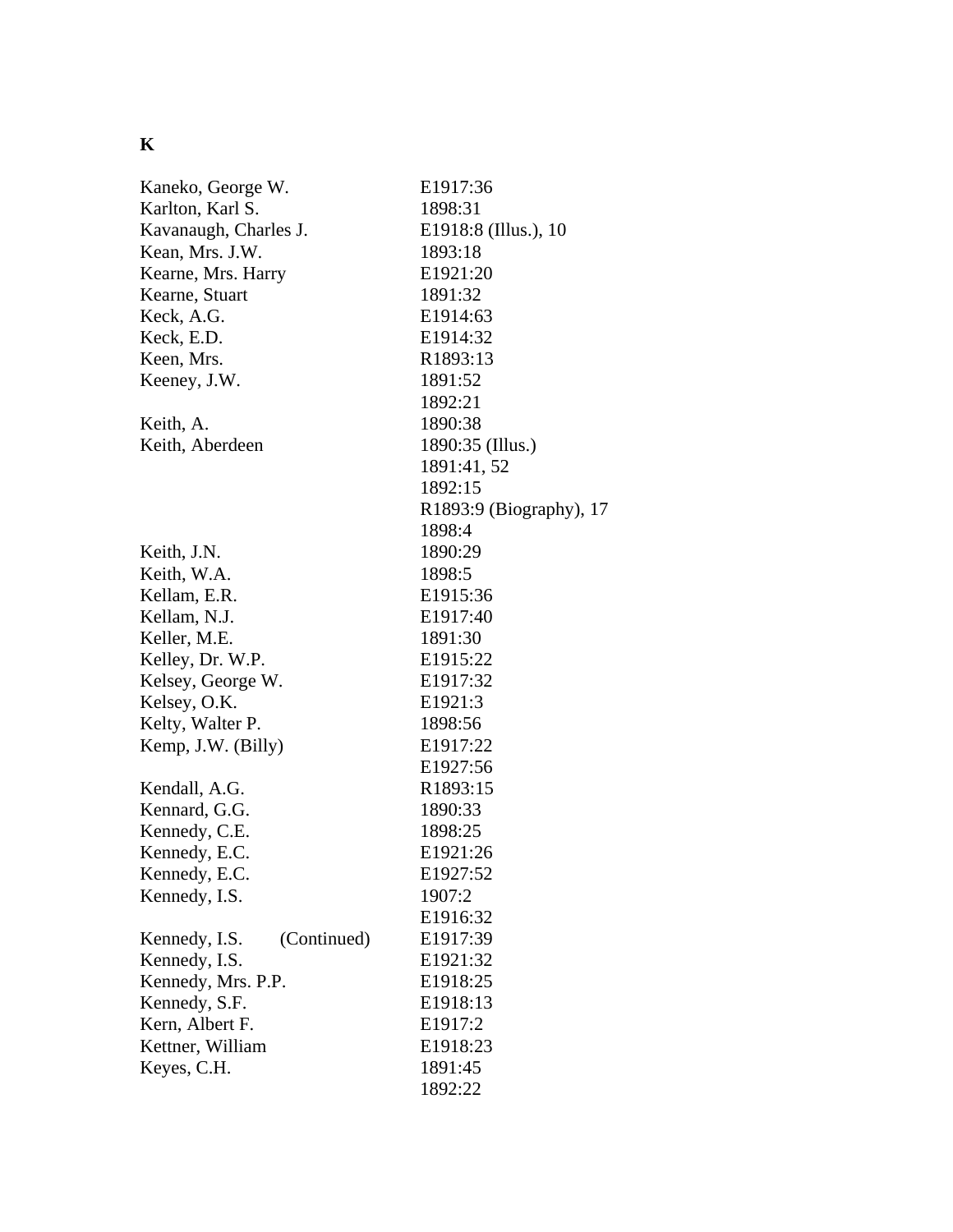| Keyes, Miss May E.                 | 1891:45             |
|------------------------------------|---------------------|
| Kingman, E.F.                      | 1891:3              |
|                                    | R1893:9 (Biography) |
|                                    | 1900:8              |
| Kingman, George A.                 | 1907:6              |
| Kinser, R.J.                       | E1916:25            |
| Kipf, H.O.                         | 1891:22             |
| Kirby, Laura V.                    | E1917:4             |
| Kirkpatrick, E.W.                  | E1917:26            |
| Kirkpatrick, R.H.                  | E1914:63            |
| Kise, Thomas A.                    | E1916:24            |
|                                    | E1917:24            |
| Kishler, Mrs. Fanny G. (Mrs. J.W.) | 1900:6              |
|                                    | 1907:11             |
|                                    | E1914:46            |
|                                    | E1927:26            |
| Kishlar, J.W.                      | 1898:53             |
|                                    | 1900:9              |
| Kleinfelter, Mr. and Mrs. P.K.     | 1907:28             |
| Kline, F.C.                        | 1893:11             |
| Klinefelter, S.K.                  | 1891:25             |
| Klingman, Reverend C.C.            | E1914:32            |
| Klure, Harry F.                    | E1921:5             |
| Knapp, E.B.                        | 1891:49             |
| Knight, A.H.                       | E1917:7             |
| Knight, Sam                        | 1891:18, 41         |
| Knight, Stephen                    | 1891:41             |
| Knighten, Rev. W.A.                | 1891:33             |
| Knudson, Hans                      | E1916:28            |
|                                    | E1917:26            |
| Koethen, E.L.                      | E1914:26            |
| Koethen, J. Ludewig                | 1890:42A            |
|                                    | R1893:5 (Author)    |
| Koethen, Mrs. Jean                 | E1914:46            |
| Koethen, Walter                    | R1893:19            |
|                                    | 1898:55             |
| Kollock, First Lt. W.G             | E1918:3, 7          |
|                                    |                     |
| L                                  |                     |
|                                    |                     |
| Law, Miss Ruth                     | E <sub>1918:5</sub> |
| Lawless, F.J.                      | E1927:54 (Author)   |
| Lawrence, Miss Grace               | E1914:36            |
| Lawrence, Bishop William           | E1927:13            |
| Lawson, J.S.                       | E1921:9             |
| Lawson, J.S., Jr.                  | E1921:26            |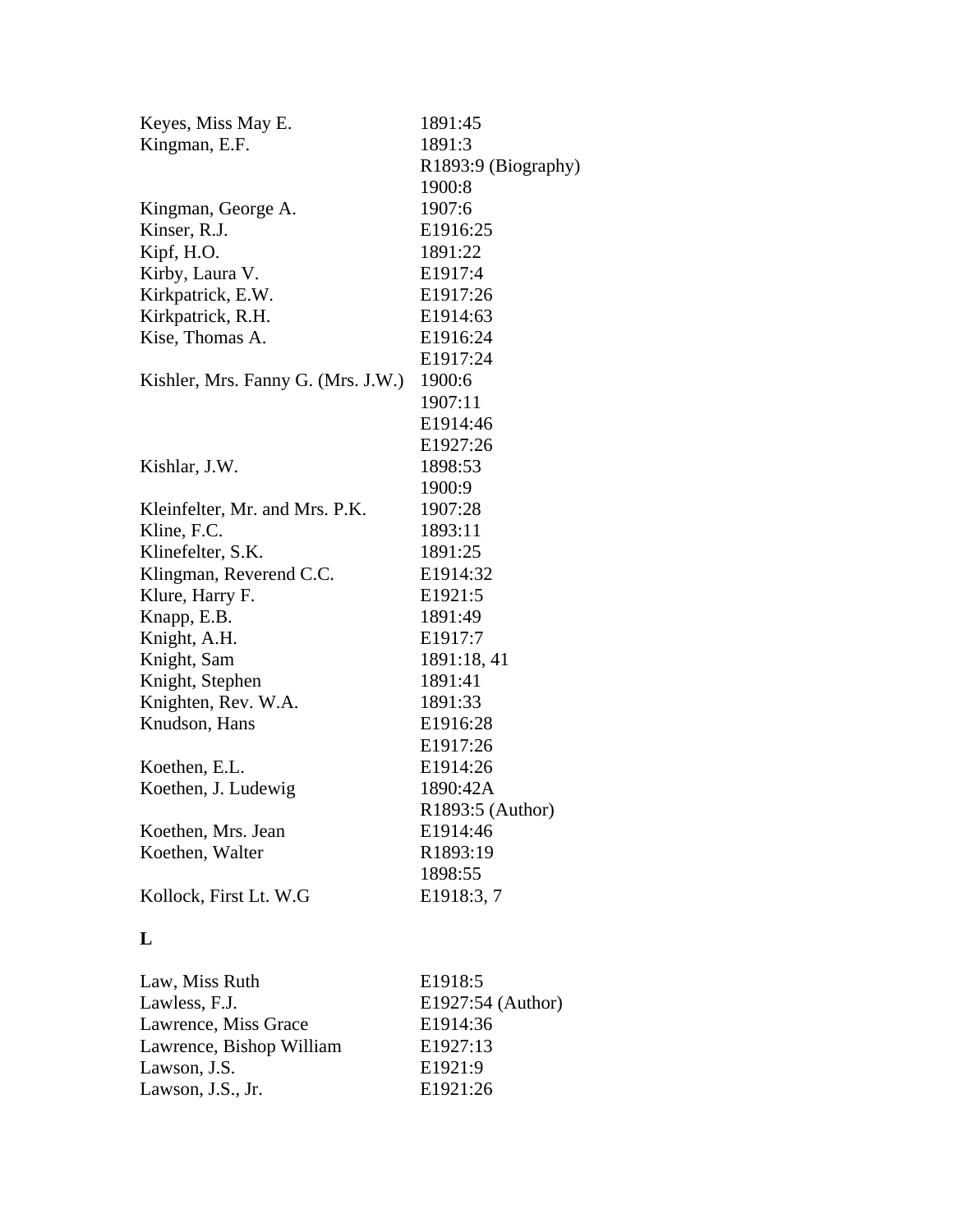| Layez, H.P.           | E1918:8 (Illus.), 10           |
|-----------------------|--------------------------------|
| Lazenby, John         | 1907:28                        |
| Leak, Rev. Francis A. | E1921:16                       |
| Lee, F.O.             | 1898:31                        |
| LeFeur, Mrs. George   | E1927:47                       |
| Leicht, Joseph        | 1907:30                        |
| Leighton, H.W.        | 1900:9                         |
| Leighton, Mrs. Helen  | E1914:46                       |
| Leslie, Robert        | 1907:40                        |
| Lett, A.H.            | E1914:42                       |
| Lett, Hilliard        | E1921:20                       |
| Lett, William P.      | 1890:14                        |
|                       | 1891:49                        |
|                       | R1893:17                       |
| Letterer, F.          | 1898:34                        |
| Lewis, Alfred M.      | 1891:38                        |
|                       | E1915:16                       |
|                       | E1917:2                        |
|                       | E1927:29, 49                   |
| Lewis, A.S.           | 1898:55                        |
| Lewis, C.H.           | E1917:15                       |
| Lewis, D.W.           | 1907:6                         |
| Lewis, Frank D.       | R1893:16                       |
|                       | 1898:56                        |
| Lewis, Mrs. F.        | E1918:25                       |
| Lewis, Mrs. W.E.      | 1898:54                        |
| Lightfoot, J.H.       | E1917:30 (Illus.), 33 (Author) |
| Lillard, R.A.         | E1916:24                       |
| Lilliard, R.A.        | E <sub>1921:5</sub>            |
| Lillie, Henry         | 1893:10                        |
|                       | 1898:43                        |
| Lincoln, Joseph       | E1927:13                       |
| Lindenberger, E.F.    | E1927:13 (Author) (Illus.),    |
|                       | 29 (Author)                    |
|                       | 30 (Author)                    |
| Lindenberger, F.T.    | 1893:12, 18                    |
|                       | 1898:36, 37                    |
| Lindley, Dr. Walter   | 1898:4                         |
|                       | 1900:11                        |
| Lines, Rev. S.G.      | 1891:32                        |
| Linville, H.H.        | R1893:22                       |
|                       | E1915:29                       |
| Linville, William J.  | R1893:2                        |
| Lipman, Professpr     | E1915:21                       |
| Littleton, Vern C.    | E1917:22, 25                   |
|                       |                                |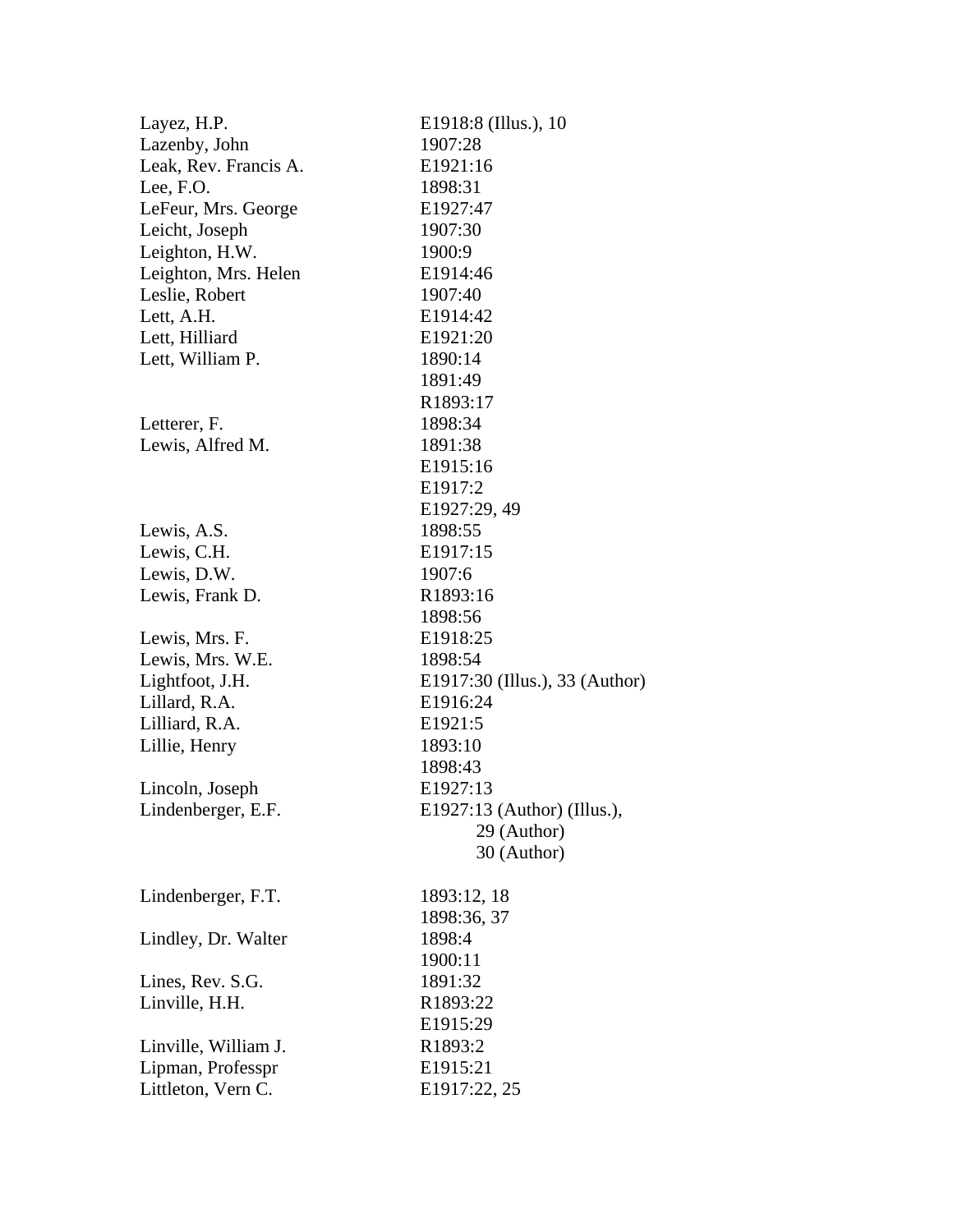| Livacish, J.                      | E1917:9             |
|-----------------------------------|---------------------|
| Lloyd, E.J.                       | E1921:13            |
| Lloyd, Robert                     | E1914:11            |
| Locke, B.F.                       | 1890:29             |
|                                   | 1891:29             |
| Lockwood, Henry B.                | 1900:5              |
|                                   | 1907:28             |
| Lockwood, Henry B.                | E1921:20            |
| Lockwood, H.B.                    | E1927:44            |
| Lockwood, Russell N.              | E1916:7             |
| Longdin, Leonard                  | E1916:15            |
| Loofbourrow, Rev. David B.        | E1914:30, 48        |
| Looney, D.C.                      | E1916:29            |
| Loop, Rev. C.F.                   | 1891:32             |
| Lorbeer, T.L.                     | E1916:24            |
|                                   | E1917:17            |
| Lord, A.                          | 1898:31             |
| Lord, Daniel                      | 1898:46             |
| Lord, L.C.                        | E1914:59            |
|                                   | E1918:13            |
| Lord, Ned                         | E1917:22            |
| Lord, P.W.                        | E1914:59            |
| Loring, C.M.                      | 1891:39             |
|                                   | 1892:20             |
| Loring, Mrs. Florence Barton      | E <sub>1917:5</sub> |
| Lorrce, Professor Warren          | 1892:3              |
|                                   | 1893:6              |
| Lothrop, F.L.                     | 1891:28             |
| Louis, Mrs. W.E.                  | 1891:27             |
| Louthian, Mrs. M.M.               | 1907:33             |
| Lovekin, A.C.                     | E1921:11            |
| Loveland, F.L.                    | 1893:12             |
| Low, Charles H.                   | 1890:21             |
|                                   | 1900:9              |
|                                   | E1916: Front Cover  |
| Low, Charles H. (cont'd from      | E1917: Front Cover  |
| Page above)                       | E1917:2             |
| Low, Charles H.                   | E1921:1, 12         |
| Low, Mrs. C.H.                    | 1907:11             |
| Low, Miss Lizzie A.               | E1914:46            |
| Lowentrout, F.W.                  | 1898:17             |
| Lucas, W.H.                       | E1917:19            |
| Lucas, Miss Zula                  | E1917:19            |
| Luce, 2 <sup>nd</sup> Lieut. O.C. | E1918:3, 5 (Illus.) |
| Lunt, George                      | E1927:25            |
|                                   |                     |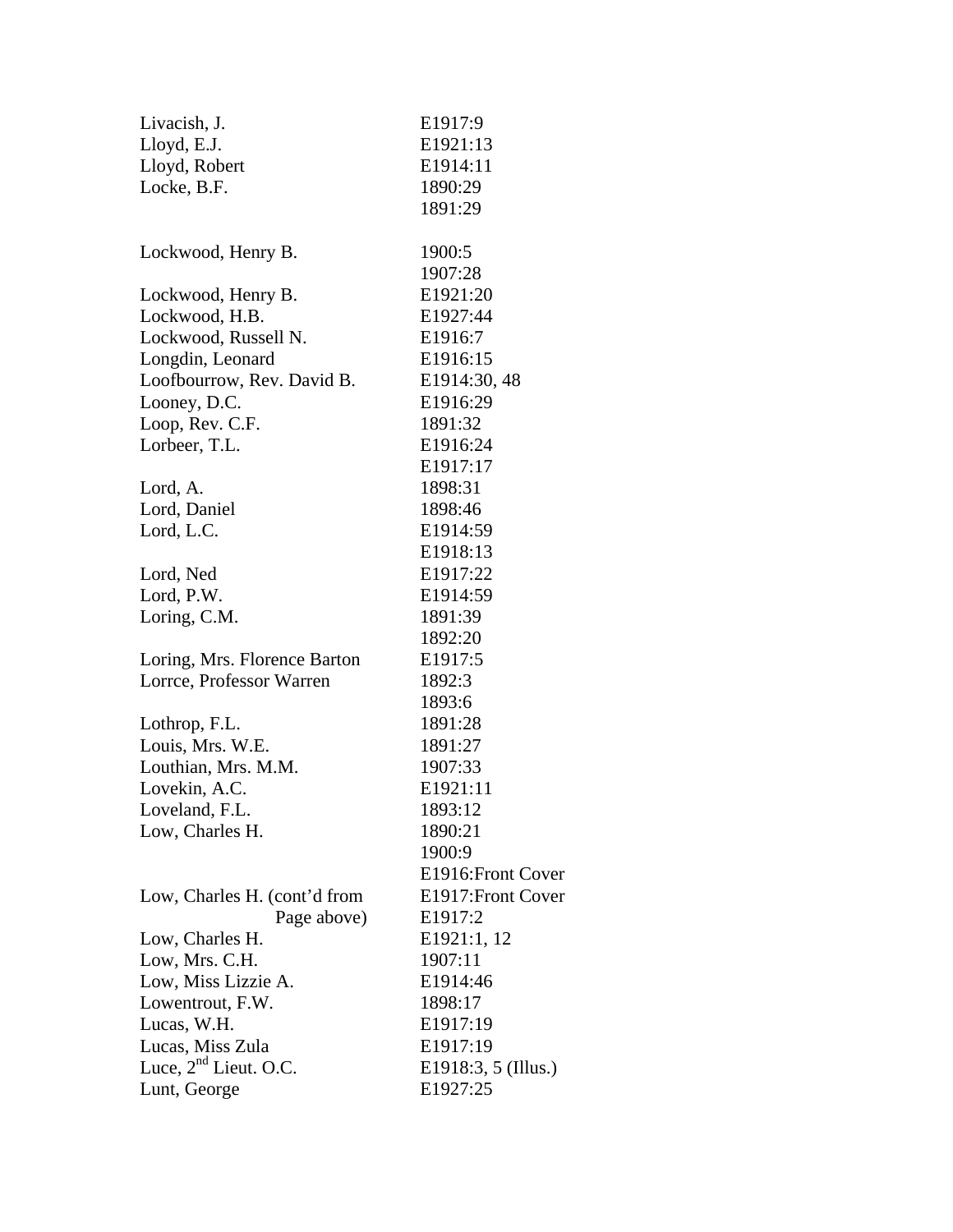| Lunt, Professor Howard L. | 1900:8   |
|---------------------------|----------|
|                           | 1907:11  |
| Luter, W.H.               | E1918:13 |
| Lyken, C.G.               | E1927:48 |
| Lyman, L.S.               | R1893:14 |
| Lynn, H.A.                | E1916:5  |
|                           | E1927:29 |
| Lynn, T.A.                | 1891:44  |
| Lyons, George             | E1921:22 |
| Lyons, Major              | E1918:23 |

## **M**

| MacBeath, D.                   | 1893:17-18          |
|--------------------------------|---------------------|
|                                | 1898:27             |
| MacGowan, Granville, Dr.       | 1900:11             |
| MacIntyre, W.J.                | E1921:20            |
| MacQuarrie, D.L.               | E1914:30            |
| Mackey, F. Jay                 | 1900:5              |
| Mackie, F.J.                   | 1907:27             |
| Mackie, Frank                  | 1907:27             |
| Mackie, H.R.                   | 1900:5              |
|                                | 1907:27             |
| Mac Laughlin, Leo G.           | E1915:34            |
| Mac Lean, J.M., Dr.            | 1890:28             |
| Mac Naughten, Dr.              | E1918:25            |
| MacQuarrie, D.L., Revd         | 1907:11             |
|                                | E1914:32            |
| MacRae, Kenneth                | E1915:15            |
| Mac Rae, Mrs. John             | 1907:11             |
| Magee, J.K., Dr. and Mrs.      | 1891:49             |
| Magee, S.R., Dr. and Mrs.      | 1891:20             |
| Maillaux, Eli                  | E1918:6 (Illus.), 7 |
| Main, Mrs. Lulu E.             | E1927:25            |
| Main, Walter W.                | 1893:8              |
| Maloy, Sarah E., Dr.           | 1898:56             |
|                                | 1900:6              |
|                                | 1907:11             |
|                                | E1914:46            |
| Mangin, Thomas                 | E1921:20            |
| Mansfield, Joseph              | 1891:28             |
|                                | 1892:19             |
| Mapes, M.L.                    | 1893:10             |
| Mapes, S.L.                    | E1915:37            |
|                                | E1916:24            |
| March, Major General Peyton C. | E1918:4             |
|                                |                     |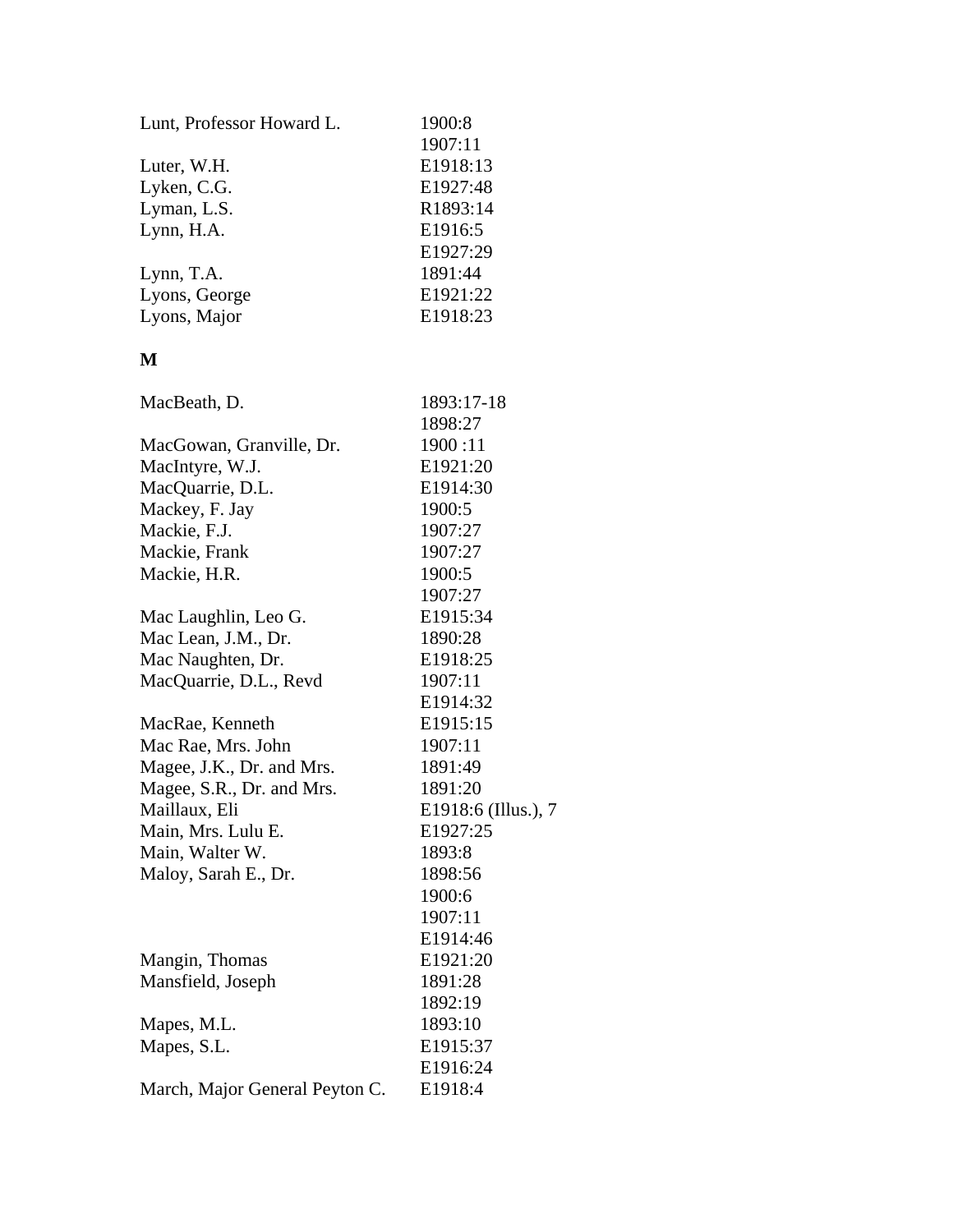| March, Peyton C., Jr.  | E1918:4, 9       |
|------------------------|------------------|
| Marcy, C.F.            | 1900:9           |
| Markham, Charles Edwin | 1898:11          |
| Marsh, W.J.            | 1892:3           |
|                        | 1893:7           |
| Martin, Karl           | E1921:22, 27, 30 |
| Mason, C.F.            | E1916:20         |
| Mason, Mrs. Leola I.   | 1890:20, 21      |
|                        | 1891:45          |
|                        | 1907:10          |
|                        | E1914:48         |
| Masters, J.C.          | E1914:12         |
| Masters, S.            | 1898:54          |
| Mathes, M.E.           | R1893:11         |
| Mathews, A.L.          | 1898:44          |
| Mathiessen, F.W.       | E1921:20         |
| Mathis, L.B.           | E1921:1, 12      |
| Maud, C.(Charles) E.   | 1900:5, 9        |
|                        | 1907:27          |
|                        | E1927:44         |
| Maud, Charles E.       | E1921:20         |
| Maude, J.L.            | R1893:19         |
| Maurice, William H.    | R1893:22         |
| Mauzy, Edward T.       | 1907:33          |
| Maxwell, J.B.          | E1916:21         |
| May, H.M.              | 1907:29          |
|                        | E1914:38         |
| Mayberry, Colonel E.L. | R1893:13         |
|                        | 1898:22          |
|                        | E1914:53         |
| Mayer, George S.       | 1891:41          |
| Mayerson, William      | E1921:5          |
| Maynard, D.G.          | 1890:39          |

| 1891:33  |
|----------|
| E1915:22 |
| E1914:30 |
| E1917:19 |
| E1915:35 |
|          |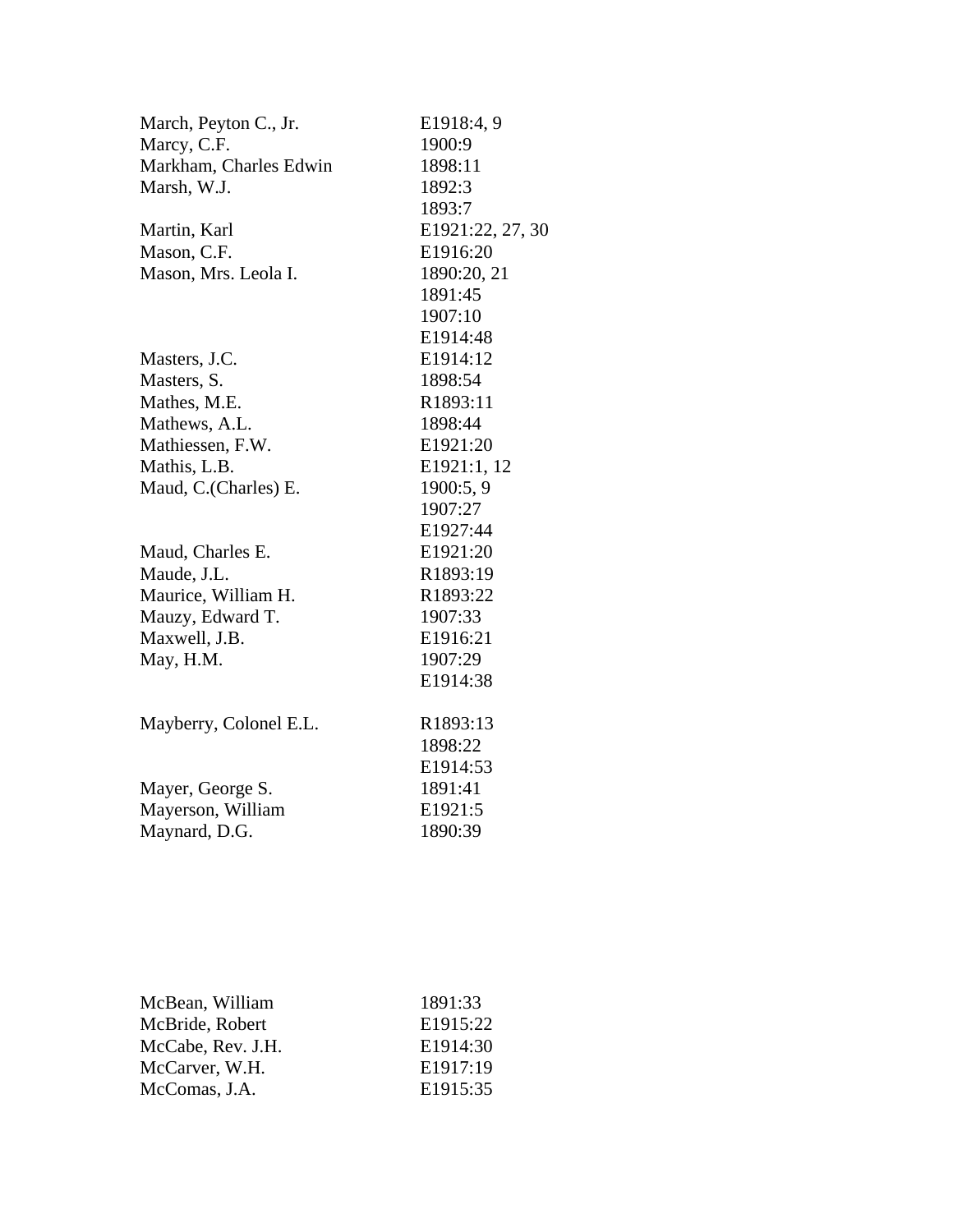| McConnocks, J.S.        | E1921:20           |
|-------------------------|--------------------|
| McCool, John            | 1893:18            |
| McCormick, A.B.         | 1900:2             |
|                         | 1907:22            |
| McCormick, Charles R.   | E1915:41           |
|                         | E1917:28           |
| McCormick, Charles R.   | E1921:35           |
| McCoy, Sam              | 1891:28            |
|                         | R1893:18           |
|                         | 1900:6             |
|                         | E1927:18           |
| McCrea, C.L.            | E1918:10           |
| McCrea, H.F.            | E1914:8            |
| McCrea, R.L.            | E1916: Front Cover |
| McCullum, Judge         | 1893:15            |
| McCune, L.F.            | E1916:30           |
| McCutcheon, Thomas      | 1891:41            |
| McDonald, James A.      | E1927:13           |
| McDonald, M.            | 1891:48            |
|                         | 1893:6             |
|                         | R1893:20           |
| McDougall, James        | 1890:38            |
|                         | 1891:37            |
| McDougall, S.R.         | E1927:37           |
| McEuen, Mrs. Agnes      | E1927:37           |
| McEuen, D.              | 1893:18            |
| McEuen, W.J.            | 1898:37            |
| McFarland, C.L.         | E1927:29           |
| McFarland, John         | 1891:52            |
| McGowan, Charles        | E1915:39           |
| McGroarty, John S.      | E1915:4            |
|                         | E1927:13           |
| McGroarty, John Steven  | E1921:2 (Author)   |
|                         | 6, 39              |
| McIntyre, Wm. J.        | 1890:29, 42A       |
|                         | 1892:11            |
|                         | R1893:17, 19       |
|                         | 1898:9             |
|                         | 1900:5             |
|                         | E1927:44           |
| McKee, D.O.             | 1893:17            |
| McKee, Mrs. M.J.        | 1893:18            |
| McKeehan, Miss Fannie   | 1907:10            |
| McKenzie, R.            | 1907:5             |
| McKie, Miss Lena        | 1891:45            |
| McKnight, Col. Woodruff | 1891:41            |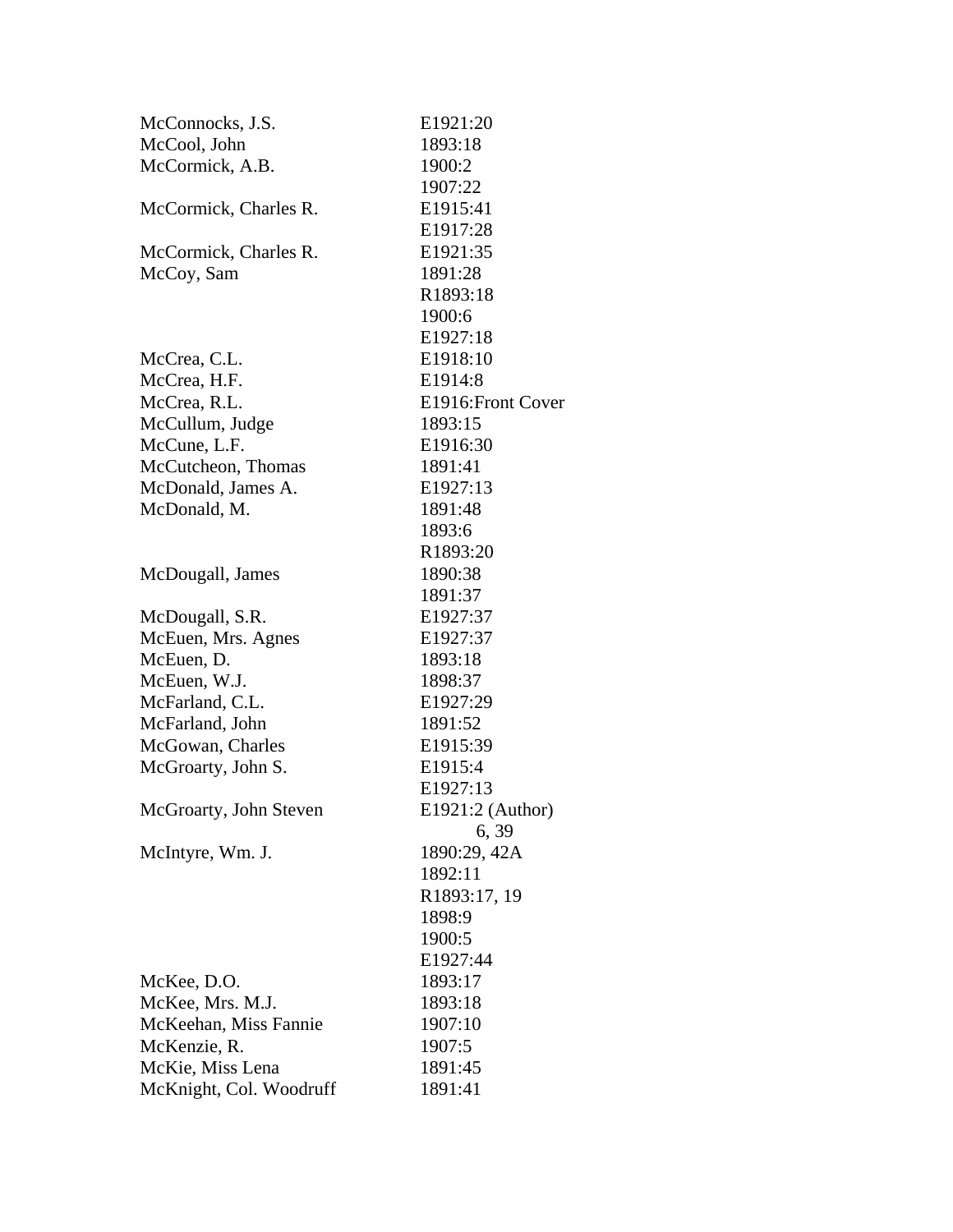| McLaren, A.          | R1893:10      |
|----------------------|---------------|
| McLaren, John        | 1891:49       |
|                      | 1893:2        |
|                      | R1893:6, 16   |
| McLennon, K.         | R1893:14      |
| McLeod, D.J.         | E1917:28      |
| McLeod, D.W.         | 1890:42B      |
|                      | 1891:4, 5, 35 |
| McLeod, J.W.         | 1890:42       |
| McLeod, Miss Verna   | E1918:24      |
| McMahon, Mabry       | E1917:2       |
| McMillen, Miss Clara | 1890:21       |
|                      | 1891:45       |
| McMillen, Frank H.   | 1891:43       |
|                      | 1892:19, 23   |
| McMillen, Roy        | 1891:43       |
| McMillen, Z.P.       | 1891:43       |
|                      | 1892:19       |
| McNab, J.D.          | 1890:10       |
|                      | 1891:4        |
|                      | R1893:17      |
| McNab, J.R.          | 1900:5        |
|                      | 1907:28       |
| McNeil, C.D.         | E1915:28      |
|                      | E1914:4       |
| McPhee, Horace       | 1893:10       |
| McStay, Carl         | E1918:3, 23   |
| McSwain, Dr. A.      | 1890:42A      |

| Meacham, E.A.      | 1900:9   |
|--------------------|----------|
| Mears, F.D.        | E1917:36 |
| Meeker, Z. Earl    | E1914:47 |
| Meharg, Mrs. John  | 1907:11  |
|                    | E1917:26 |
| Mellen, T.J.       | 1898:47  |
| Menziers, F.       | 1907:27  |
| Merrill, C.C.      | 1891:52  |
| Merrill, C.H.      | 1907:5   |
| Merrill, Mrs. J.R. | 1891:12  |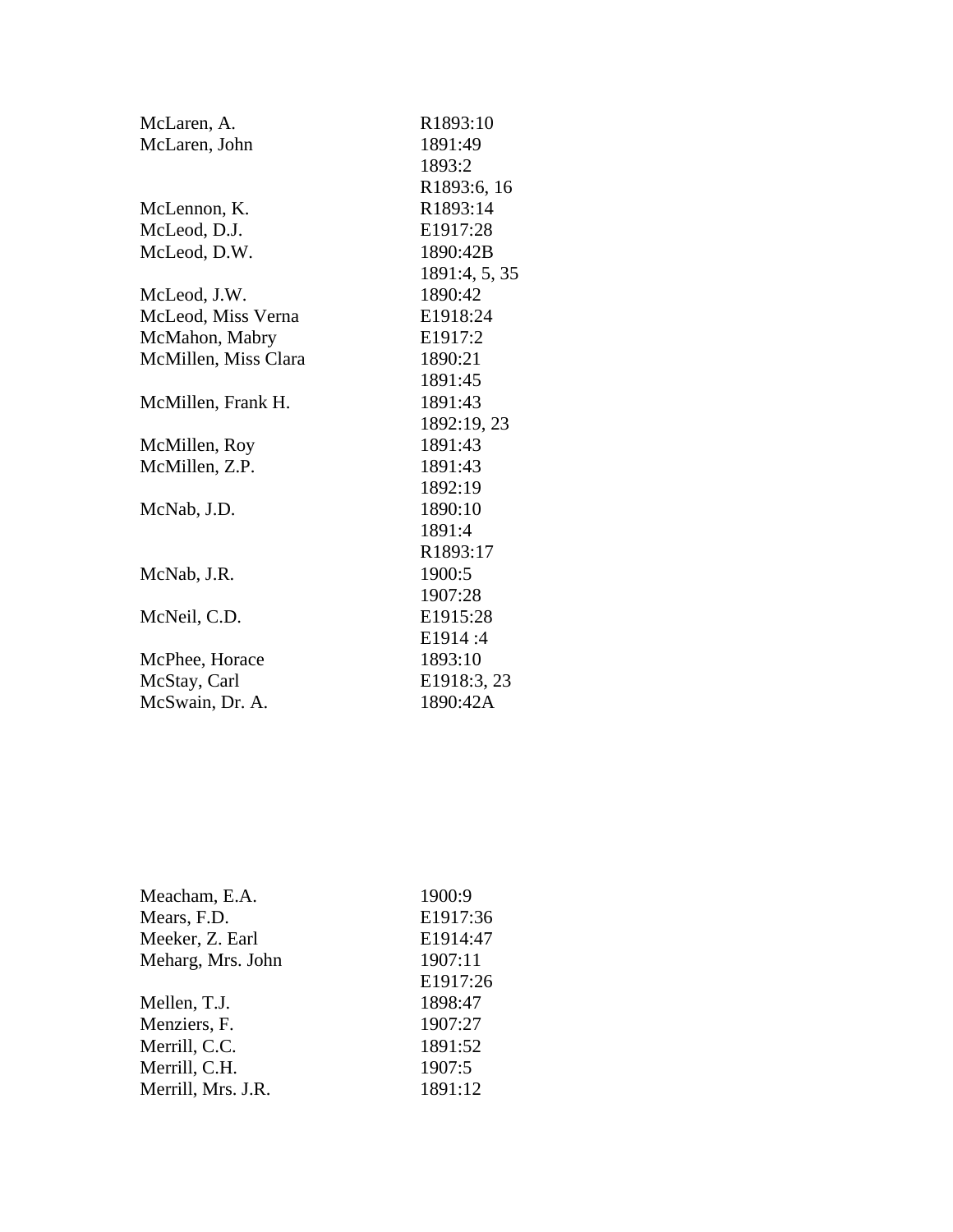| Merritt, General E.A. | 1891:39                    |
|-----------------------|----------------------------|
| Merritt, Ralph P.     | E1916:10                   |
| Merry, Mrs. Cora A.   | E1921:13                   |
| Mertz, W.M.           | E1915:20, 22               |
| Metcalf, John R.      | 1890:36                    |
| Meyerhofer, O.        | E <sub>1918:7</sub>        |
| Michelle, J.O.        | E1914:63                   |
| Mickey, E.S.          | E1917:23                   |
| Middleham, Fred A.    | E1921:12                   |
| Milice, A.S.          | R1893:21                   |
| Milice, Myron         | E1916: Front Cover         |
|                       | E1917: Front Cover         |
|                       | E1918:2                    |
| Milice, Myron         | E1921:1, 12                |
| Miller, A.W.          | 1900:10                    |
| Miller, Albert W.     | 1907:2, 28                 |
|                       | E1918:7 (Illus.)           |
|                       | E1914:58                   |
| Miller, C.C.          | 1890:41                    |
|                       | 1918:20                    |
| Miller, E.A.          | E1917:11                   |
| Miller, Ed E.         | 1890:42C                   |
|                       | R1893:21                   |
|                       | 1898:56                    |
|                       | 1900:7                     |
| Miller, E.W.          | E1921:29                   |
| Miller, Frank A.      | 1890:28, 42                |
|                       | R1893:6, 8 (Biography), 16 |
|                       | 1907:17, 18, 23, 27, 29    |
|                       | E1914:14, 23               |
|                       | E1916:6, 7                 |
|                       | E1917:4, 5, 11             |
|                       | E1918:4, 16, 19, 23, 25    |
|                       | E1927:13, 14, 44           |
| Miller, Frank A.      | E1921:6, 39                |
| Miller, Mrs. Frank A. | 1907:23                    |
| Miller, Mrs. Frank A. | E1921:7                    |
| Miller, George        | 1890:42C                   |
| Miller, H.L.          | 1891:31, 34                |
|                       | 1907:4                     |
|                       | E1914:59                   |
| Miller, H.W.          | E1915:28                   |
|                       | E1916:22                   |
| Miller, John B., Mrs. | E1918:25                   |
| Miller, J.G.          | 1898:36                    |
| Miller, Lauro, Dr.    | E1915:4 (Illus.)           |
|                       |                            |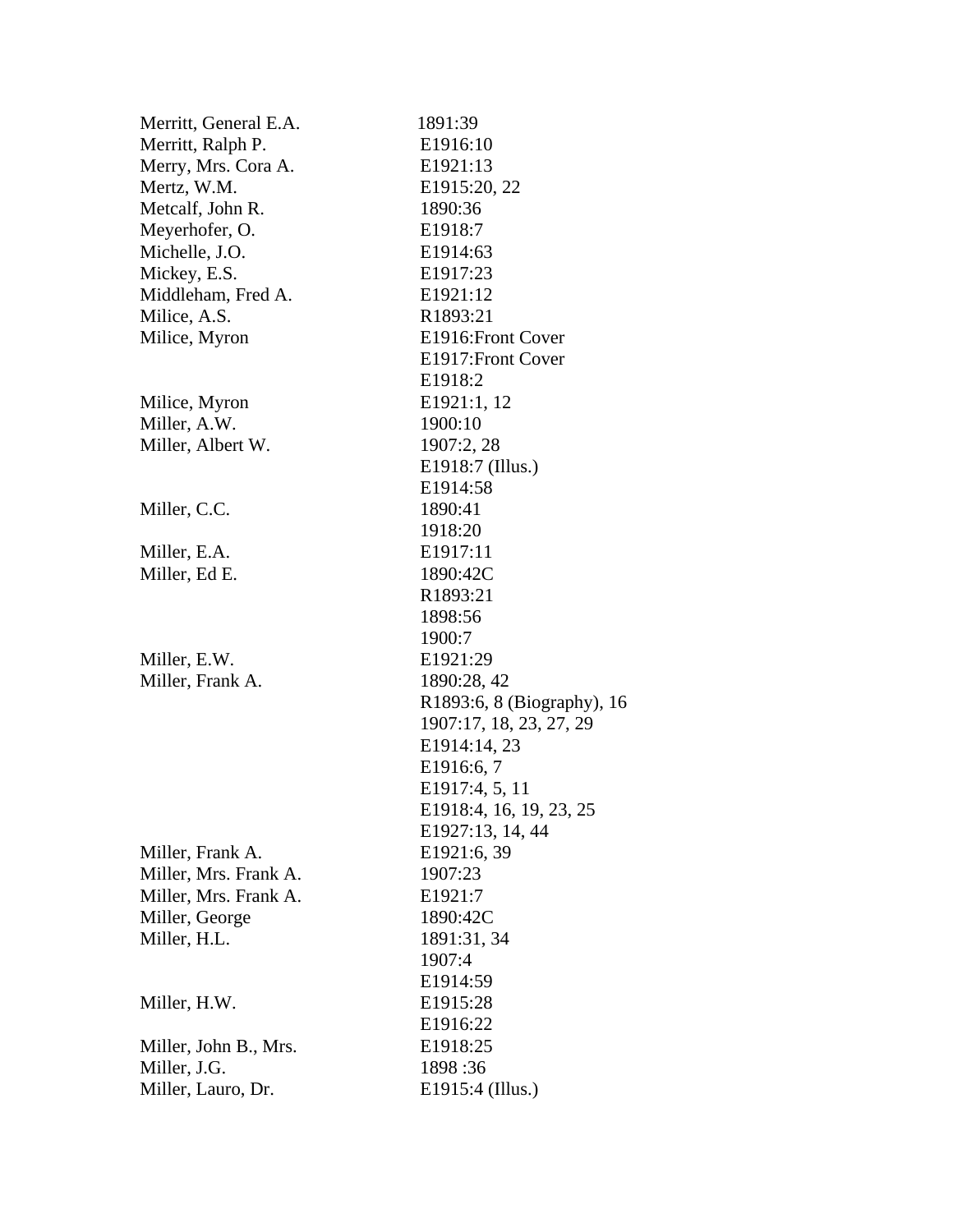| Milliken, B.H.               | 1891:45               |
|------------------------------|-----------------------|
| Milliken, J.S.               | E1915:22              |
| Mills, G. Albert             | E1927:31              |
| Mills, James                 | 1898:25               |
|                              | 1907:19               |
| Mines, W.W.                  | E1917:2               |
| Minkler, Estelle Sausman     | E1915:32 (Illus.)     |
|                              | E1916:25              |
| Mitchell, D.G.               | 1893:2                |
|                              | R1893:6, 16           |
|                              | E1914:9 (Illus.)      |
| Mitchell, J.F., Mr. and Mrs. | 1898:23               |
| Mitchell, John S.            | E1915:19              |
|                              | E1917:2               |
| Mitchell, N.L.               | E1915:19              |
| M'Leod, Annie Cary           | 1900:6 (Author)       |
| Moffett, Cleveland           | E1927:13              |
| Moffitt, J.K.                | R1893:9               |
| Monroe, H.H.                 | 1898:22               |
| Montague, W.F.               | E1914:9 (Illus.)      |
| Montalva, Josefa, Mrs.       | 1892:4                |
| Montez, Lola                 | E1916:7               |
| Montgomery, B.R.             | E1927:31              |
| Moody, D.L.                  | E1918:24              |
| Moon, C.B.                   | E1917:40              |
| Moon, S.C.                   | E1917:40              |
| Moore, H.P.                  | 1898:17               |
|                              | 1900:9                |
| Moore, J.R.                  | 1893:10               |
|                              | R <sub>1893</sub> :15 |
| Moore, M.L., Dr.             | 1900:11               |
| Moore, W.C.                  | E1915:42              |
|                              | E1927:31              |
| Morey, David, Dr. and Mrs.   | 1891:6                |
|                              |                       |
| Morgan, T.J.                 | R <sub>1893</sub> :15 |
|                              | 1898:32               |
| Morrell, W.H., Mr. and Mrs.  | 1891:36, 41           |
|                              | 1892:6                |
|                              | 1907:29               |
| Morrill, F.B., Dr.           | R1893:17, 19          |
| Morris, Wilson J.            | E1921:31              |
| Morris, W.P., Judge          | 1898:48               |
| Morrison, Frank T.           | 1890:21               |
|                              | 1891:24               |
|                              | 1907:12, 27           |
|                              |                       |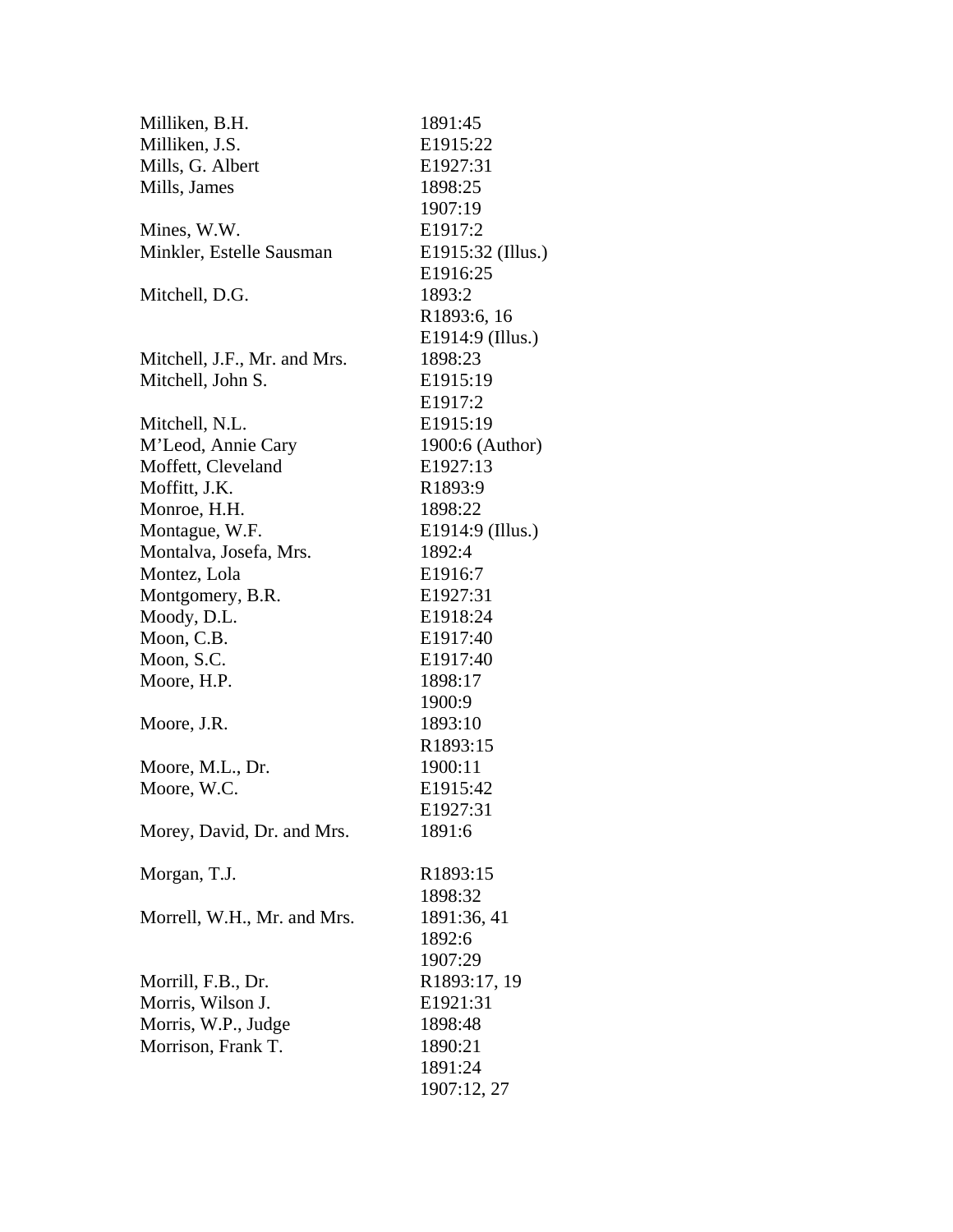| E1927:52<br>E1916:1<br>Morrow, Ernest<br>Morse, Bradford<br>1890:29<br>R1893:6, 16<br>1893:2<br>E1914:14<br>1907:32<br><b>Moses</b><br>Moses, Thomas D.<br>1890:29<br>1891:39<br>E1918:24<br>Mott, John R.<br>E1914:30, 48<br>Mottern, R.W., Rev.<br>Moulton, E.S.<br>1900:10<br>Moulton, E.S., Mrs.<br>1907:11<br>Muir, J.A.<br>1900:11<br>Muir, John<br>E1927:13<br>Munn, Mr. and Mrs. A.G.<br>1893:14<br>1898:32<br>Murray, Dr.<br>1893:15<br>Murray, Grace, Miss<br>E1914:48<br>Myers, P.M.<br>1900:12<br>Myline, J.M.<br>E1918:4<br>N<br>1890:32, 39<br>Naftzger, A.H.<br>1891:33, 41, 52<br>R1893:2, 10, 18<br>1900:6, 9<br>E1915:18<br>E1917:38<br>Nakamura, K.S.<br>Nance, J.W.<br>1893:10<br>Nation, Carrie<br>1907:30<br>Nave, S. Fitz<br>1907:28<br>R1893:16<br>Naylor, Isaac<br>Nebelung, R.E.<br>E1921:3 (Author)<br>Neblett, W.E.<br>E1917:29<br>1907:3<br>Neel, J.B.<br>E1914:55<br>1907:11<br>Neel, J.B., Mrs.<br>Nelligan, B.F.<br>E1921:12<br>E1917:37<br>Nelson, August<br>Nelson, Axel<br>1907:28 |
|-----------------------------------------------------------------------------------------------------------------------------------------------------------------------------------------------------------------------------------------------------------------------------------------------------------------------------------------------------------------------------------------------------------------------------------------------------------------------------------------------------------------------------------------------------------------------------------------------------------------------------------------------------------------------------------------------------------------------------------------------------------------------------------------------------------------------------------------------------------------------------------------------------------------------------------------------------------------------------------------------------------------------|
|                                                                                                                                                                                                                                                                                                                                                                                                                                                                                                                                                                                                                                                                                                                                                                                                                                                                                                                                                                                                                       |
|                                                                                                                                                                                                                                                                                                                                                                                                                                                                                                                                                                                                                                                                                                                                                                                                                                                                                                                                                                                                                       |
|                                                                                                                                                                                                                                                                                                                                                                                                                                                                                                                                                                                                                                                                                                                                                                                                                                                                                                                                                                                                                       |
|                                                                                                                                                                                                                                                                                                                                                                                                                                                                                                                                                                                                                                                                                                                                                                                                                                                                                                                                                                                                                       |
|                                                                                                                                                                                                                                                                                                                                                                                                                                                                                                                                                                                                                                                                                                                                                                                                                                                                                                                                                                                                                       |
|                                                                                                                                                                                                                                                                                                                                                                                                                                                                                                                                                                                                                                                                                                                                                                                                                                                                                                                                                                                                                       |
|                                                                                                                                                                                                                                                                                                                                                                                                                                                                                                                                                                                                                                                                                                                                                                                                                                                                                                                                                                                                                       |
|                                                                                                                                                                                                                                                                                                                                                                                                                                                                                                                                                                                                                                                                                                                                                                                                                                                                                                                                                                                                                       |
|                                                                                                                                                                                                                                                                                                                                                                                                                                                                                                                                                                                                                                                                                                                                                                                                                                                                                                                                                                                                                       |
|                                                                                                                                                                                                                                                                                                                                                                                                                                                                                                                                                                                                                                                                                                                                                                                                                                                                                                                                                                                                                       |
|                                                                                                                                                                                                                                                                                                                                                                                                                                                                                                                                                                                                                                                                                                                                                                                                                                                                                                                                                                                                                       |
|                                                                                                                                                                                                                                                                                                                                                                                                                                                                                                                                                                                                                                                                                                                                                                                                                                                                                                                                                                                                                       |
|                                                                                                                                                                                                                                                                                                                                                                                                                                                                                                                                                                                                                                                                                                                                                                                                                                                                                                                                                                                                                       |
|                                                                                                                                                                                                                                                                                                                                                                                                                                                                                                                                                                                                                                                                                                                                                                                                                                                                                                                                                                                                                       |
|                                                                                                                                                                                                                                                                                                                                                                                                                                                                                                                                                                                                                                                                                                                                                                                                                                                                                                                                                                                                                       |
|                                                                                                                                                                                                                                                                                                                                                                                                                                                                                                                                                                                                                                                                                                                                                                                                                                                                                                                                                                                                                       |
|                                                                                                                                                                                                                                                                                                                                                                                                                                                                                                                                                                                                                                                                                                                                                                                                                                                                                                                                                                                                                       |
|                                                                                                                                                                                                                                                                                                                                                                                                                                                                                                                                                                                                                                                                                                                                                                                                                                                                                                                                                                                                                       |
|                                                                                                                                                                                                                                                                                                                                                                                                                                                                                                                                                                                                                                                                                                                                                                                                                                                                                                                                                                                                                       |
|                                                                                                                                                                                                                                                                                                                                                                                                                                                                                                                                                                                                                                                                                                                                                                                                                                                                                                                                                                                                                       |
|                                                                                                                                                                                                                                                                                                                                                                                                                                                                                                                                                                                                                                                                                                                                                                                                                                                                                                                                                                                                                       |
|                                                                                                                                                                                                                                                                                                                                                                                                                                                                                                                                                                                                                                                                                                                                                                                                                                                                                                                                                                                                                       |
|                                                                                                                                                                                                                                                                                                                                                                                                                                                                                                                                                                                                                                                                                                                                                                                                                                                                                                                                                                                                                       |
|                                                                                                                                                                                                                                                                                                                                                                                                                                                                                                                                                                                                                                                                                                                                                                                                                                                                                                                                                                                                                       |
|                                                                                                                                                                                                                                                                                                                                                                                                                                                                                                                                                                                                                                                                                                                                                                                                                                                                                                                                                                                                                       |
|                                                                                                                                                                                                                                                                                                                                                                                                                                                                                                                                                                                                                                                                                                                                                                                                                                                                                                                                                                                                                       |
|                                                                                                                                                                                                                                                                                                                                                                                                                                                                                                                                                                                                                                                                                                                                                                                                                                                                                                                                                                                                                       |
|                                                                                                                                                                                                                                                                                                                                                                                                                                                                                                                                                                                                                                                                                                                                                                                                                                                                                                                                                                                                                       |
|                                                                                                                                                                                                                                                                                                                                                                                                                                                                                                                                                                                                                                                                                                                                                                                                                                                                                                                                                                                                                       |
|                                                                                                                                                                                                                                                                                                                                                                                                                                                                                                                                                                                                                                                                                                                                                                                                                                                                                                                                                                                                                       |
|                                                                                                                                                                                                                                                                                                                                                                                                                                                                                                                                                                                                                                                                                                                                                                                                                                                                                                                                                                                                                       |
|                                                                                                                                                                                                                                                                                                                                                                                                                                                                                                                                                                                                                                                                                                                                                                                                                                                                                                                                                                                                                       |
|                                                                                                                                                                                                                                                                                                                                                                                                                                                                                                                                                                                                                                                                                                                                                                                                                                                                                                                                                                                                                       |
|                                                                                                                                                                                                                                                                                                                                                                                                                                                                                                                                                                                                                                                                                                                                                                                                                                                                                                                                                                                                                       |
|                                                                                                                                                                                                                                                                                                                                                                                                                                                                                                                                                                                                                                                                                                                                                                                                                                                                                                                                                                                                                       |
|                                                                                                                                                                                                                                                                                                                                                                                                                                                                                                                                                                                                                                                                                                                                                                                                                                                                                                                                                                                                                       |
|                                                                                                                                                                                                                                                                                                                                                                                                                                                                                                                                                                                                                                                                                                                                                                                                                                                                                                                                                                                                                       |
|                                                                                                                                                                                                                                                                                                                                                                                                                                                                                                                                                                                                                                                                                                                                                                                                                                                                                                                                                                                                                       |
|                                                                                                                                                                                                                                                                                                                                                                                                                                                                                                                                                                                                                                                                                                                                                                                                                                                                                                                                                                                                                       |
|                                                                                                                                                                                                                                                                                                                                                                                                                                                                                                                                                                                                                                                                                                                                                                                                                                                                                                                                                                                                                       |
|                                                                                                                                                                                                                                                                                                                                                                                                                                                                                                                                                                                                                                                                                                                                                                                                                                                                                                                                                                                                                       |
| Nelson, F.T.<br>1890:27                                                                                                                                                                                                                                                                                                                                                                                                                                                                                                                                                                                                                                                                                                                                                                                                                                                                                                                                                                                               |
| Nettleship, Charlie<br>E1915:22                                                                                                                                                                                                                                                                                                                                                                                                                                                                                                                                                                                                                                                                                                                                                                                                                                                                                                                                                                                       |
| Nevin, W.G.<br>1900:11                                                                                                                                                                                                                                                                                                                                                                                                                                                                                                                                                                                                                                                                                                                                                                                                                                                                                                                                                                                                |
| Newberry, J.R.<br>R1893:7 (Biography), 15, 16, 17                                                                                                                                                                                                                                                                                                                                                                                                                                                                                                                                                                                                                                                                                                                                                                                                                                                                                                                                                                     |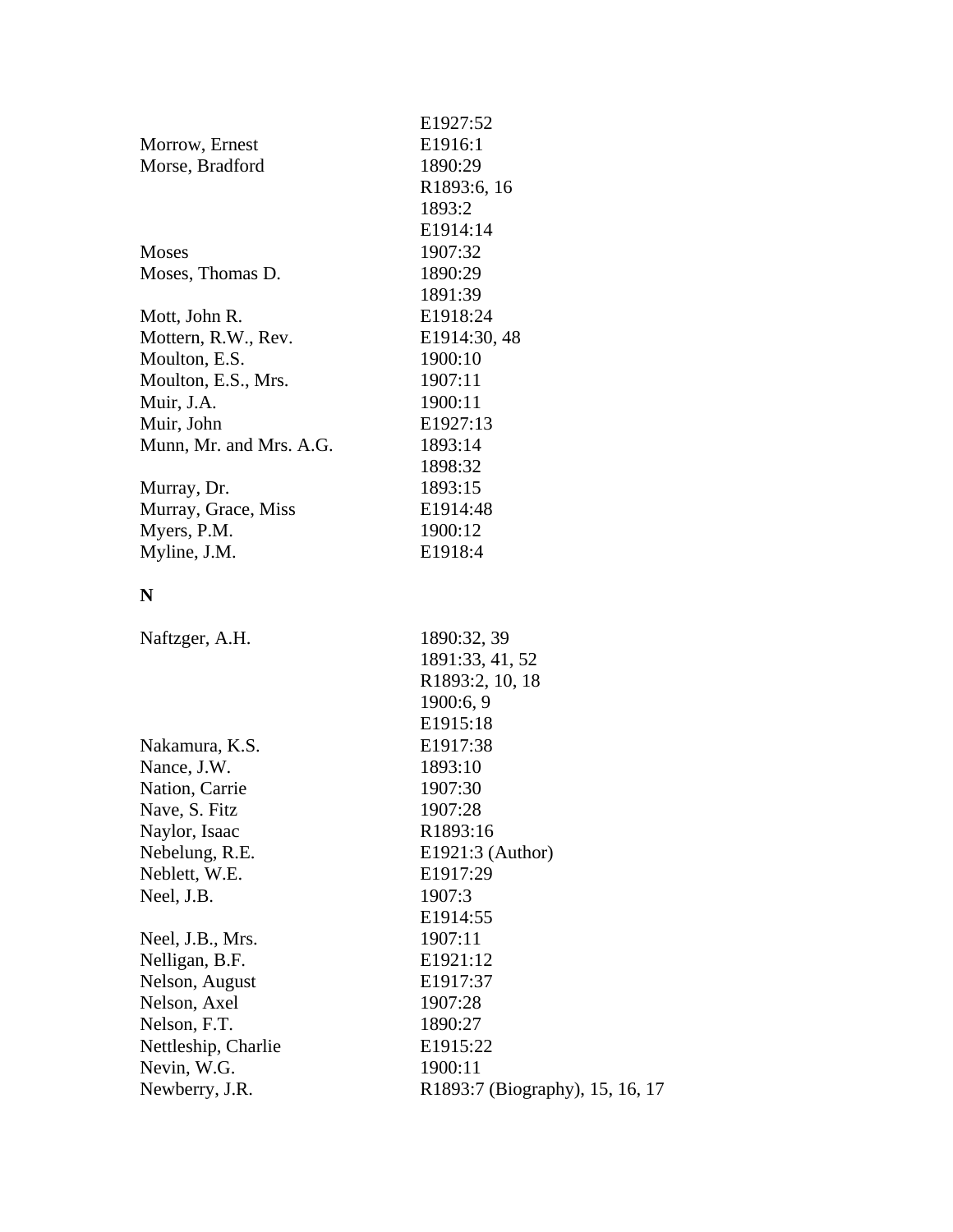|                          | 1900:8                  |
|--------------------------|-------------------------|
|                          | 1907:29                 |
|                          | E1915:33                |
| Newby, Henry             | E1915:34                |
| Newcome, O.O.            | E1921:21                |
| Newcomer, L.C.           | E1915:29                |
| Newport, William         | R1893:10                |
|                          | 1898:40                 |
| Newton, Erving           | E1918:8 (Illus.), 10    |
| Newton, H.W.             | E1915:29                |
| Newton, I.A.             | 1907:13                 |
| Nichol, J.               | 1891:41                 |
| Nichols, Sophronia, Dr.  | R1893:19                |
| Nicholson, John          | 1893:6                  |
|                          | 1898:52                 |
| Nicholson, R.            | E1921:18                |
| Nieman, H.H.             | E1914:63                |
| Noland, Henry D.         | 1890:27, 33             |
| Noland, T.E.             | 1907:28                 |
| Noland, W.W.             | 1890:29                 |
| Nonemaker, J.T.          | E1915:42                |
|                          | E1917:35                |
| Norby, Erling S., Lieut. | E1921:8 (Illus.)        |
| Norby, J.C.              | 1907:28                 |
| Norcross, C.A., Rev.     | E1914:32                |
| North, Charles E., Dr.   | E1916:15                |
| North, John G.           | R1893:17                |
|                          | 1898:56                 |
|                          | 1900:2                  |
|                          | 1907:11                 |
| North, John W., Judge    | 1891:2                  |
| (Continued fr.           |                         |
| Previous page)           |                         |
|                          |                         |
| North, John W., Judge    | R1893:2                 |
|                          | 1900:2                  |
|                          | 1907:7, 8 (Illus.)      |
|                          | E1915:5                 |
| Norton, John             | 1898:22                 |
|                          | 1907:27                 |
| Noyes, Fannie, Mrs.      | E1914:46                |
| Noyes, Frank, Jr.        | 1907:27                 |
| Noyes, J.S., Judge       | R1893:7 (Biography), 19 |
|                          | 1898:9                  |
|                          | 1907:11                 |
| Noyes, J.S., Mrs.        | 1907:11                 |
|                          |                         |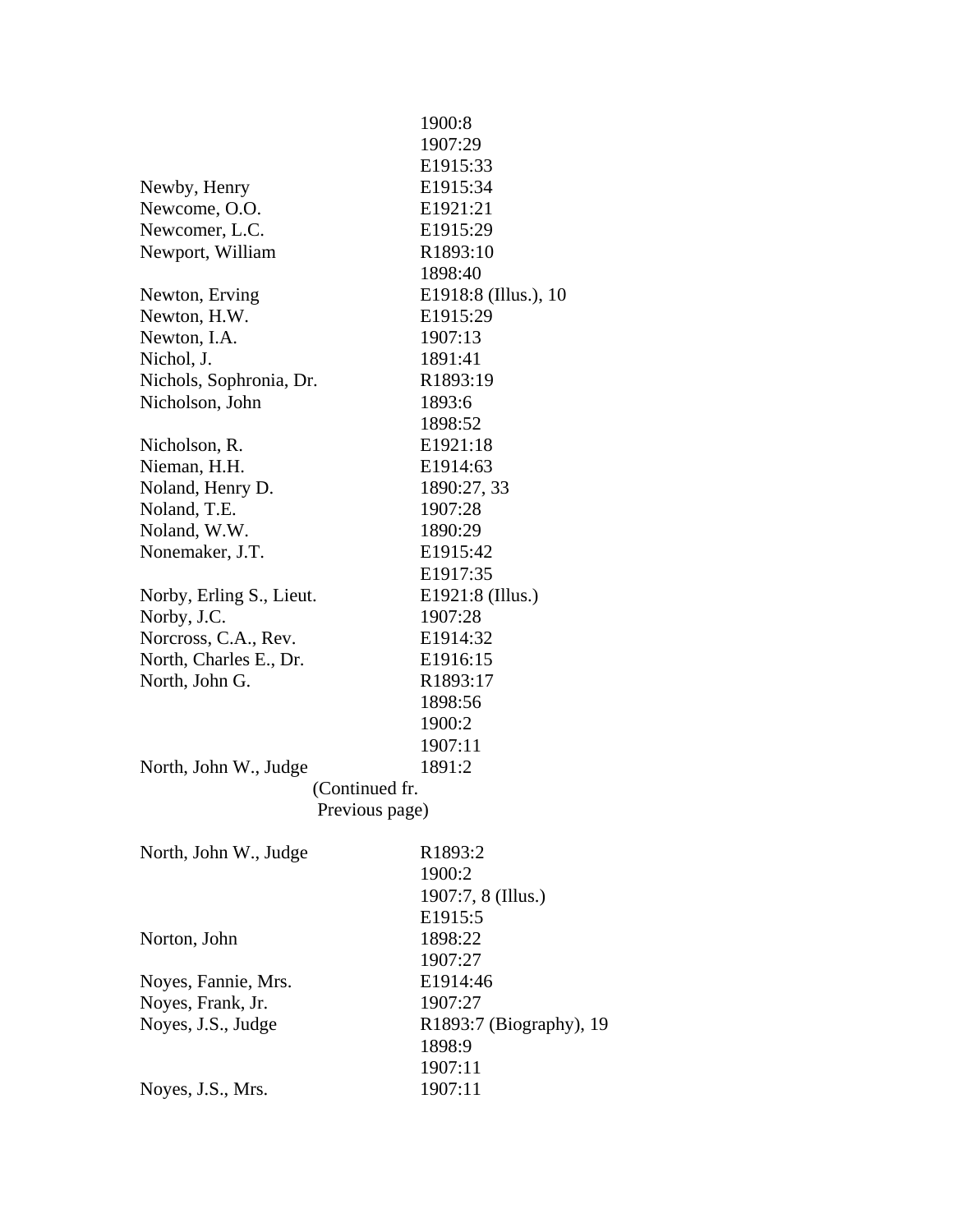| Nutting, J.C. | 1898:22 |
|---------------|---------|
| Nye, C.L.     | 1907:31 |
| Nye, Frank C. | E1917:7 |

 E1914:46 E1927:26

## **O**

| R1893:15           |
|--------------------|
| E1916: Front Cover |
| E1916: Front Cover |
| E1917: Front Cover |
| E1918:13, 16, 17   |
| 1891:33            |
| 1892:23            |
| 1890:20, 21        |
| 1891:26, 35, 41    |
| 1898:17            |
| 1900:9             |
| 1898:53            |
| 1907:25            |
| 1890:15            |
| 1898:22, 36        |
| E1918:7            |
| E1914:30           |
| E1915:19           |
| 1891:40            |
| 1890:37            |
| 1891:35            |
| 1900:7             |
| 1907:31            |
| E1918:13           |
| E1915:39           |
| 1898:17            |
| E1927:44           |
| E1914:46 (Illus.)  |
| E1917:36           |
| E1921:20           |
| E1918:23           |
| 1898:23            |
| 1900:5             |
| 1907:28            |
| E1927:44 (Author)  |
| 1907:28            |
| R1893:6            |
|                    |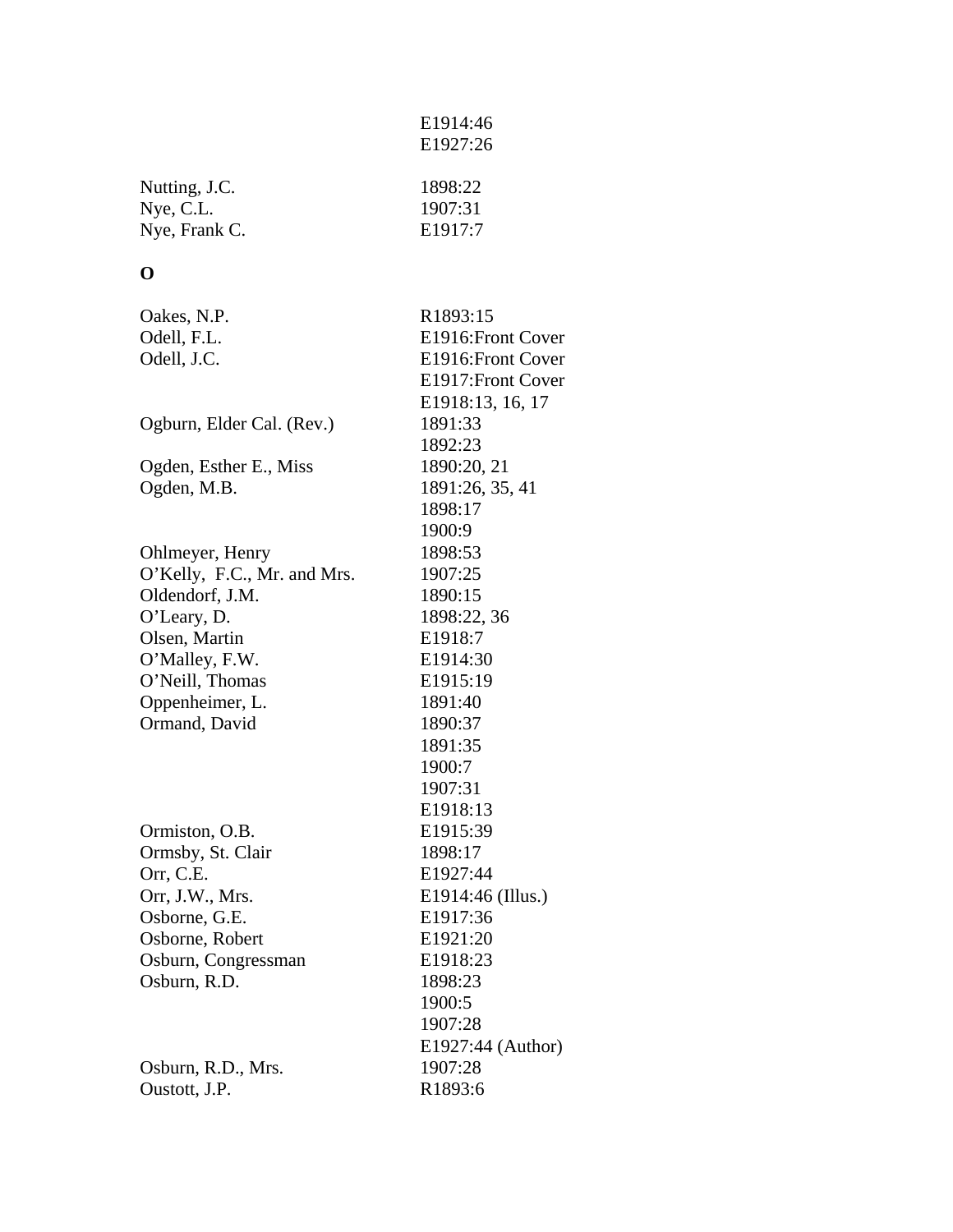| Overman, Jessie M., Mrs.   | E1915:34             |
|----------------------------|----------------------|
| Overton, Agnes (Hall)      | 1891:8               |
| Oxnard, Henry T.           | 1892:7               |
| P                          |                      |
|                            |                      |
| Packard, Alvan             | 1898:26              |
| Packard, C.E.              | 1891:5, 30, 41       |
|                            | R1893:17             |
| Packard, Charles F.        | 1893:22              |
|                            | 1989:56              |
| Packard, C.W.              | 1890:42A             |
|                            | 1898:56              |
| Packard, Ella D., Miss     | E1914:48             |
| Packard, Helen, Miss       | E1914:48             |
| Packard, J.A.              | E1916:13             |
|                            | E1927:37             |
| Packard, J.E.              | R1893:14, 16         |
| Padgett, R.S.              | E1916: Front Cover   |
|                            | E1917: Front Cover   |
|                            | E1918:2              |
|                            | E1927:51             |
| Padgett, R.S., Mrs.        | E1918:11             |
| Page, G.W.                 | 1891:52              |
| Palmer, Isaac E.           | R1893:21             |
| Palmer, O.J.               | E1917: Front Cover   |
|                            | E1918:2              |
| Palmer, O.J.               | E1921:12, 37         |
| Palmer, T., Mrs.           | 1893:13-14           |
| Papineau, Otley            | 1890:13              |
|                            | 1891:41              |
| Parker, Albert E.          | 1890:42A             |
| Parker, David G., Dr.      | R1893:19             |
| Parker, George D.          | E <sub>1915</sub> :8 |
|                            | E1917:28             |
|                            | E1918:13             |
|                            | E1927:35             |
| Parker, George D.          | E1921:15, 23         |
| Parker, H.T.               | 1900:8               |
| Parker, J.M.               | 1898:56              |
| Parker, J.R.               | R1893:10             |
| Parkhurst, John F.         | 1898:55              |
| Pattee, H. Gordon          | 1891:4               |
|                            | 1907:5, 27, 28       |
| Pattee, H. Gordon, Captain | E1921:11, 20         |
| Pattee, H. Gordon, Mrs.    | E1918:25             |
|                            |                      |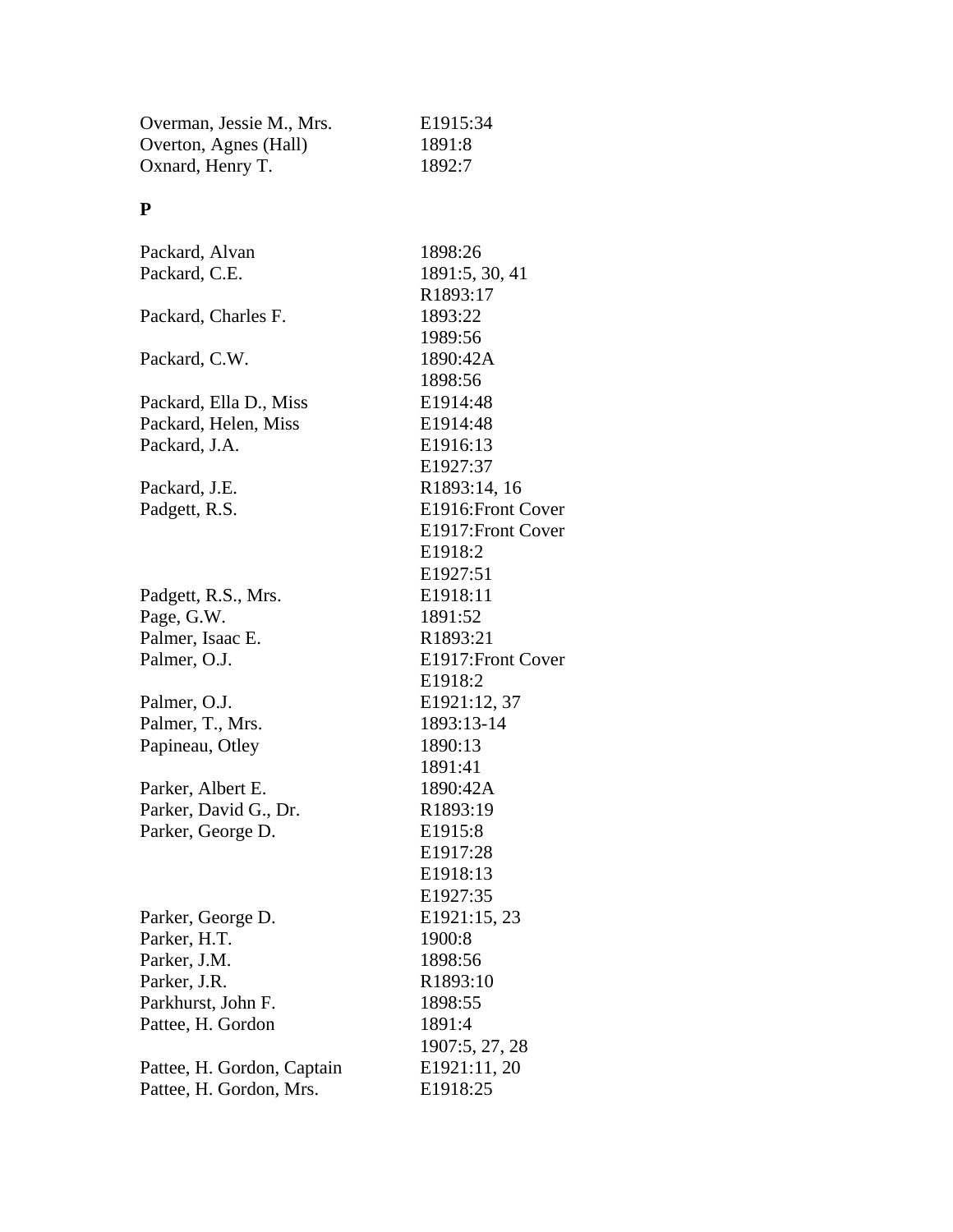| Patterson, C.                 | 1898:22               |
|-------------------------------|-----------------------|
| Patterson, James, Junior      | R1893:10              |
| Patterson, J.B.               | E1915:40              |
| Patterson, J.D., Mr. and Mrs. | 1891:41               |
| Patterson, S.C., Mrs.         | E1917:27              |
| Patton, F.A.                  | 1890:42               |
| Patton, Harry                 | 1893:14               |
|                               | R1893:6               |
| Patton, S.S., Dr.             | 1890:35               |
|                               | 1891:35               |
| Patty, Obed                   | 1891:35, 41           |
| Patzschke, O.L.               | E1916:28              |
| Paul, H.E.                    | E <sub>1921:13</sub>  |
| Paul, W.L.                    | E1916:18              |
| Peabody, F.W.                 | E1916:27              |
| Peabody, George H., Major     | E1921:9 (Illus.)      |
| Pearson, George M.            | 1907:22               |
|                               | E1914:4, 9 (Illus.)   |
| Pease, C.V., Miss             | 1890:21               |
| Peck, T.C.                    | E1915:45              |
|                               | E1917: Back Cover     |
| Pedley, E.W.                  | E1915:16              |
| Pedley, F.                    | 1907:5                |
| Pedley, W.E.                  | 1900:5                |
|                               | 1907:31               |
| Peetz, K.M., Dr.              | E1917:21              |
| Pelletier, C.A.               | E1918:8 (Illus.), 10  |
| Pelton, John C.P., Jr.        | 1890:38               |
| Penington, C.E.               | E1915:36              |
|                               | E <sub>1916</sub> :18 |
|                               | E1917:38              |
| Percival, J.O.                | E1914:63              |
|                               | E1916:21, 22          |
| Perkins, Ex-Governor          | 1890:38               |
| Perly, H.E.                   | 1891:4, 49            |
| Perrington, L.M., Dr.         | 1891:30               |
| Perry, Edward Baxter          | E1914:32              |
| Perry, W.F.                   | R1893:10              |
| Peters, William L.            | 1890:40, 42C          |
|                               | 1900:7                |
|                               | E1914:55              |
|                               | E1916:13              |
|                               | E1918:2               |
| Peterson, H.I.                | 1907:33               |
| Peycke, Edmond                | E1914:42              |
| Peyton, W.B., Dr.             | 1898:39               |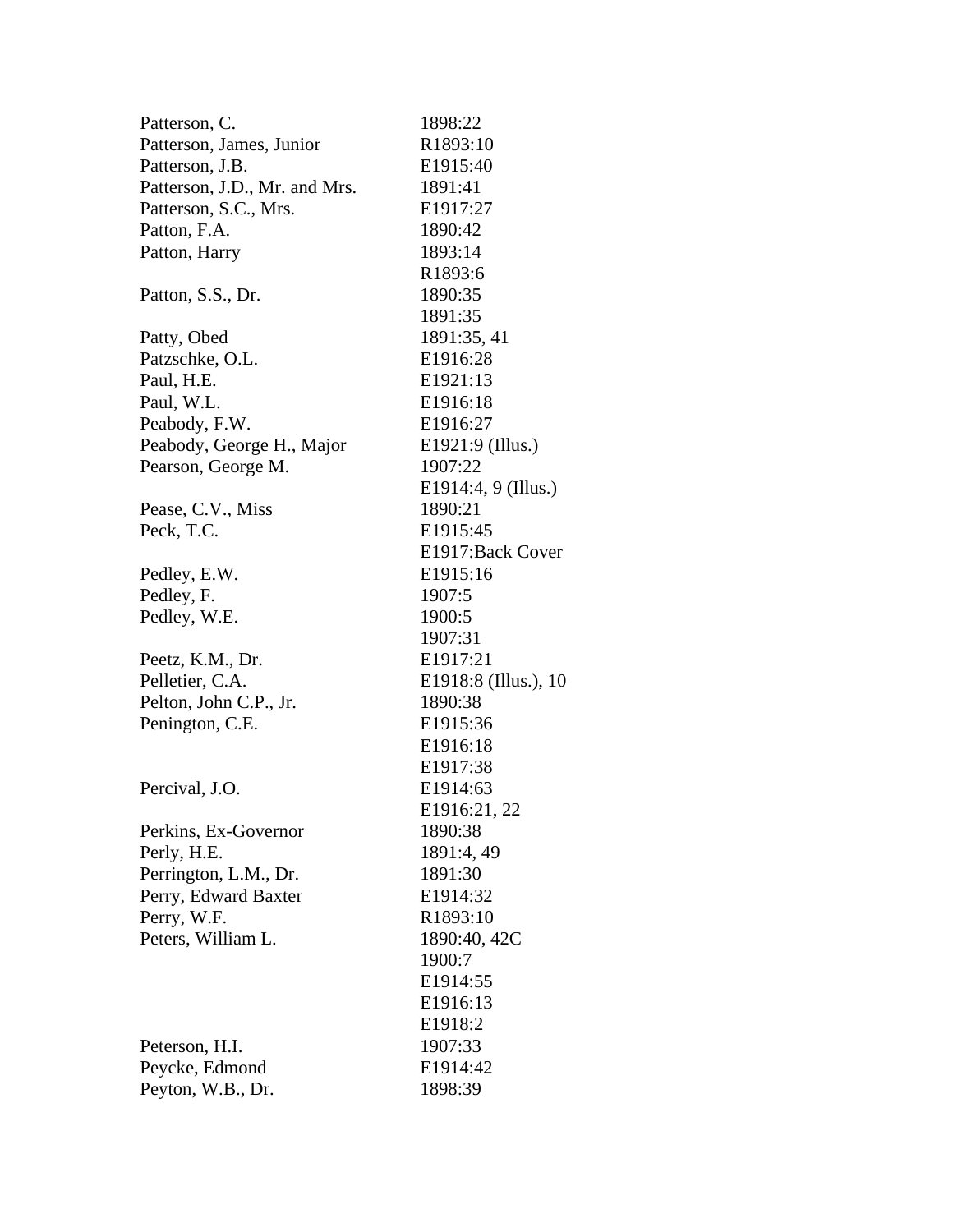| Phelps, W.W.                  | 1890:24                        |
|-------------------------------|--------------------------------|
|                               | 1907:3                         |
|                               | E1914:12, 55                   |
|                               | E1916: Front Cover             |
|                               | E1917: Front Cover             |
|                               | E1918:17                       |
| Phillipi, E.J., Dr.           | 1907:6                         |
| Phillips, J.A.                | 1907:33                        |
| Phillips, Morris S.           | E111921:20                     |
| Philpot, H.S.                 | 1898:25                        |
| Pickel, A.J.                  | 1898:40                        |
| Pickett, A.C., Mrs.           | E1914:26                       |
| Pickett, George               | 1891:52                        |
| Pico, Francisco, Major        | 1898:49, 50                    |
| Piddington, A.A.              | 1898:22                        |
|                               | 1907:26                        |
| Pierce, B.W.                  | R1893:10                       |
| Pierce, E.H.                  | R1893:10                       |
| Pierce, S.A.                  | 1907:34                        |
| Pierson, H.W.                 | E1927:30                       |
| Pierson, R.J.                 | 1890:28                        |
| Pilch, A.B.                   | E1918:22                       |
| Pillar, S.L.                  | 1907:6                         |
| Pinkerton, Alan               | E1921:20                       |
| Pinkerton, F.E., Mr. and Mrs. | 1907:35                        |
| Pitman, Ben                   | 1898:13                        |
| Plaisted, Mark R.             | 1891:52                        |
| Platt, G. Cyril               | E <sub>1915:2</sub>            |
| Plumpton, H.A., Colonel       | 1898:39                        |
| Polkinghorn, W.H.             | E1915:25 (Illus.)              |
|                               | E1917:16 (Illus.)              |
| Pollock, E.J.                 | E1921:13                       |
| Pomeroy, Carl S.              | E1927:5 (Author), $9$ (Illus.) |
| Pond, B.H.                    | E1921:23                       |
| Pond, C.C.                    | E1915:27                       |
| Pond, C.C.                    | E1921:23                       |
| Pond, F.S.                    | 1907:28                        |
| Pool, C.D.                    | 1907:39                        |
| Poole, C.O.                   | E1917:2                        |
| Poole, W.W.                   | 1907:40                        |
| Poore, G.C.                   | 1898:54                        |
| Poorman, Edward               | E1916:4                        |
| Pope, B.T.                    | E1915:37                       |
| Popenoe, F.O.                 | E1916:17                       |
| Porteons, Thomas C.           | E1918:13                       |
|                               |                                |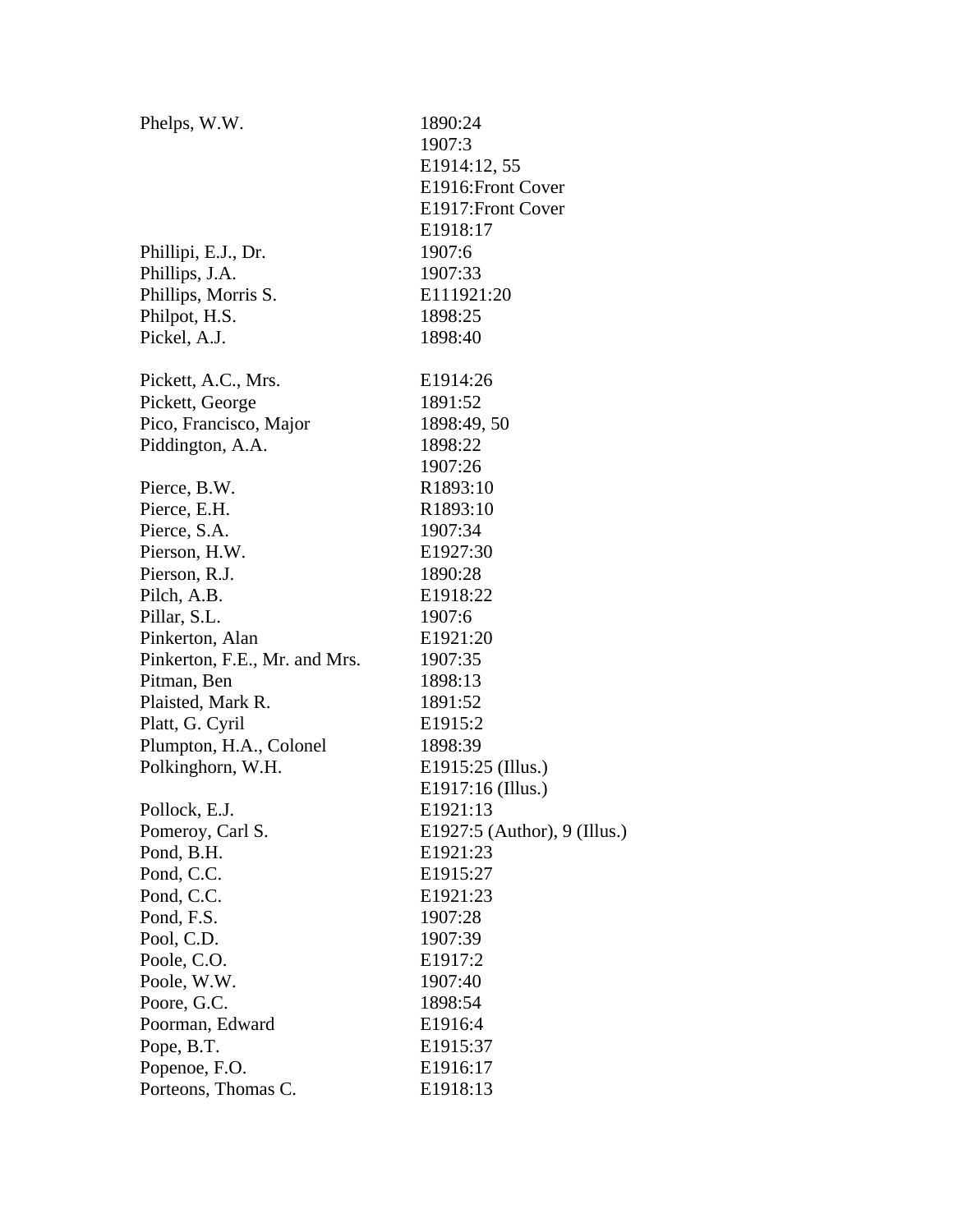| Porter, Don H.            | E1914:39              |
|---------------------------|-----------------------|
| Porter, Horace, Dr.       | E1918:11 (Illus.), 13 |
|                           | E1914:30              |
| Porter, J.E.              | 1890:29               |
| Porter, Washington        | R1890:17              |
| Porter, W.E.              | E1921:11              |
| Porter, William S.        | E1927:51              |
| Post, C.A.                | 1900:9                |
| Potter, Judge Harvey      | 1890:42A              |
|                           | R1893:2, 19           |
|                           | 1898:56               |
| Potter, Sidney            | E1914:47              |
| Powell, G. Harold         | E1914:36              |
|                           | E1915:6, 12           |
| Powell, Major             | 1891:6                |
| Powell, Percy A.          | E1916:23              |
|                           | E1917:38              |
|                           | E1918:25              |
| Powell, Reese             | E1921:22              |
| Powers, L.G.              | 1891:41               |
| Powers, S.L.              | E <sub>1915</sub> :35 |
|                           | E1916:15              |
| Powers, Stephen           | 1898:15               |
| Praed, H.                 | 1900:5                |
| Prescott, George Sir      | 1907:27               |
| Preston, E.H.             | E1927:51              |
| Preston, W.B.             | 1898:55               |
| Prevost, Louis            | R1893:2               |
|                           | 1907:8                |
| Price, Mr.                | E1917:25              |
| Price, George, Lieutenant | E1918:4, 23           |
| Price, M.H.               | R1893:4               |
| Price, R.R., Mrs.         | 1891:41               |
| Prince, John L.           | E1927:51              |
| Prince, S.O.              | 1898:34               |
| Prior, G.W.               | E1914:15 (Illus.)     |
|                           | E1917:14              |
| Prothero, James           | R1893:15              |
| Provensal, Pete           | R1893:11              |
| Pryor, J.P.               | E1917:2               |
| Puffer, Clark             | 1907:36               |
| Puls, H.A.                | 1891:4, 9             |
|                           | 1898:23               |
| Purington, W.A.           | 1890:42A              |
|                           | R1893:8 (Biography)   |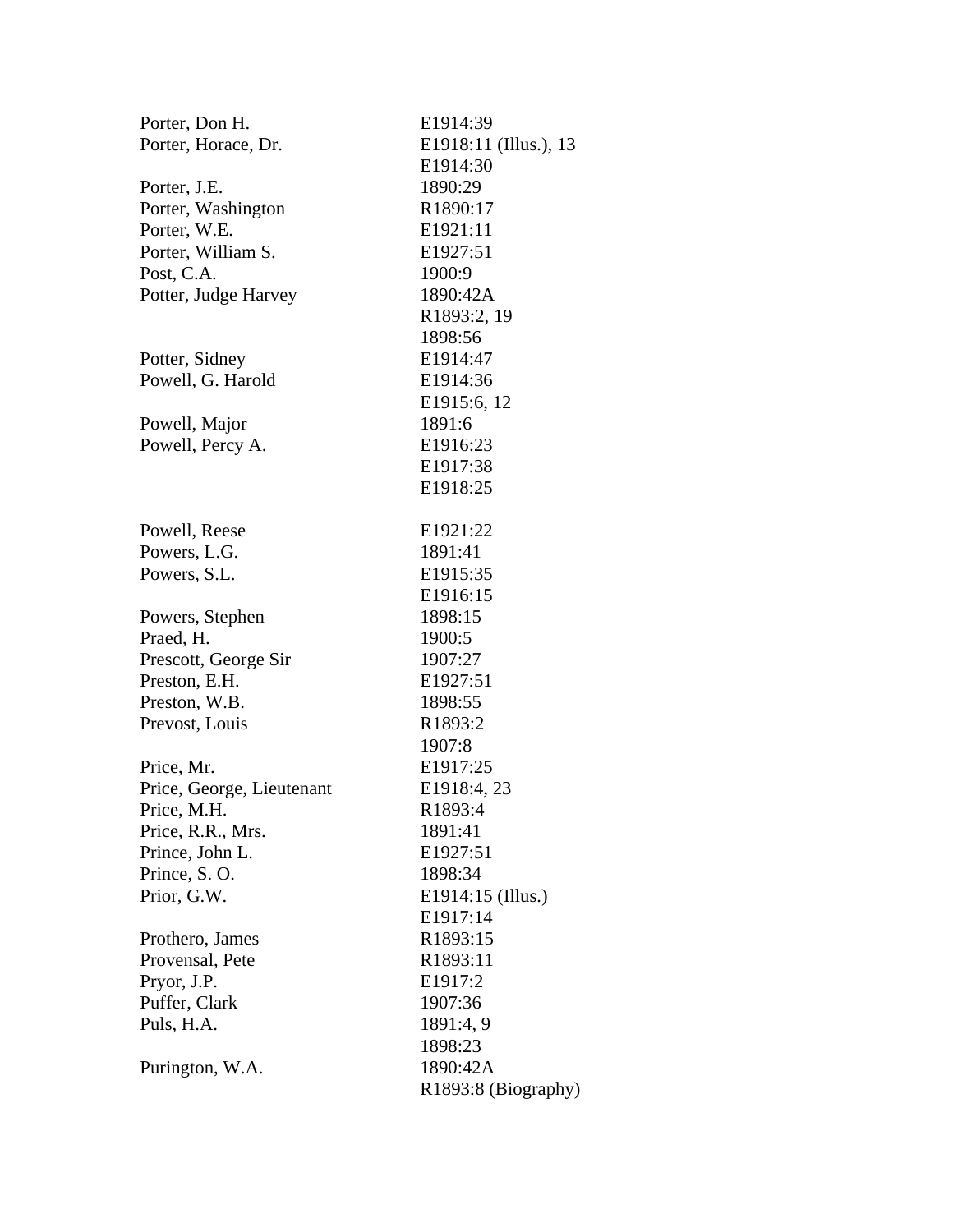| 1898:14, 56 |
|-------------|
|             |
| 1907:6, 11  |
| E1915:37    |
| E1918:4, 23 |
| E1918:25    |
| E1915:34    |
|             |

# **Q**

| Quayle, H.J.   | E1915:21, 22 |
|----------------|--------------|
| Quintano, John | E1915:22     |

## **R**

| Raab, Carl           | E1916:26              |
|----------------------|-----------------------|
| Rader, H.C.          | R1893:12              |
| Ragsdale, S.A.       | E1917:30 (Illus.), 31 |
| Rainey, T.H., Dr.    | 1893:17               |
| Ralay, H.            | 1898:19               |
| Ramsdale, J.C.       | 1907:39               |
| Ramsey, Mary         | E1915:22              |
| Rankin, A.J.         | 1891:52               |
| Rawson, James        | 1898:13               |
| Ray, Eva, Mrs.       | 1900:6                |
| Ray, W.S.            | 1900:5                |
| Ray, Walter, Mrs.    | 1907:11               |
| Read, Minnie, Miss   | 1891:45               |
| Reams, Cadet         | E1921:9               |
| Reath, Dr.           | E1918:23              |
| Redd, George W.      | 1907:40               |
| Redington, Paul G.   | E1921:8               |
| Redmayne, M.         | 1900:5                |
|                      | 1907:27               |
| Reed, C.M.           | 1907:40               |
| Reed, Claire Osborne | E1916:25              |
| Reed, Fred E.        | E1917:2               |
| Reed, J.H.           | 1907:22               |
|                      | E1914:20, 25, 26      |
|                      | E1915:6, 10           |
|                      | E1917:11              |
| Reed, O.B.           | E1915:39              |
|                      | E1927:52              |
| Reed, Opie           | 1898:11               |
| Reeve, G.E.          | E <sub>1921:15</sub>  |
| Reickart, Paul, Mrs. | E1917:4               |
| Reickhoff, Charles   | E1917:24              |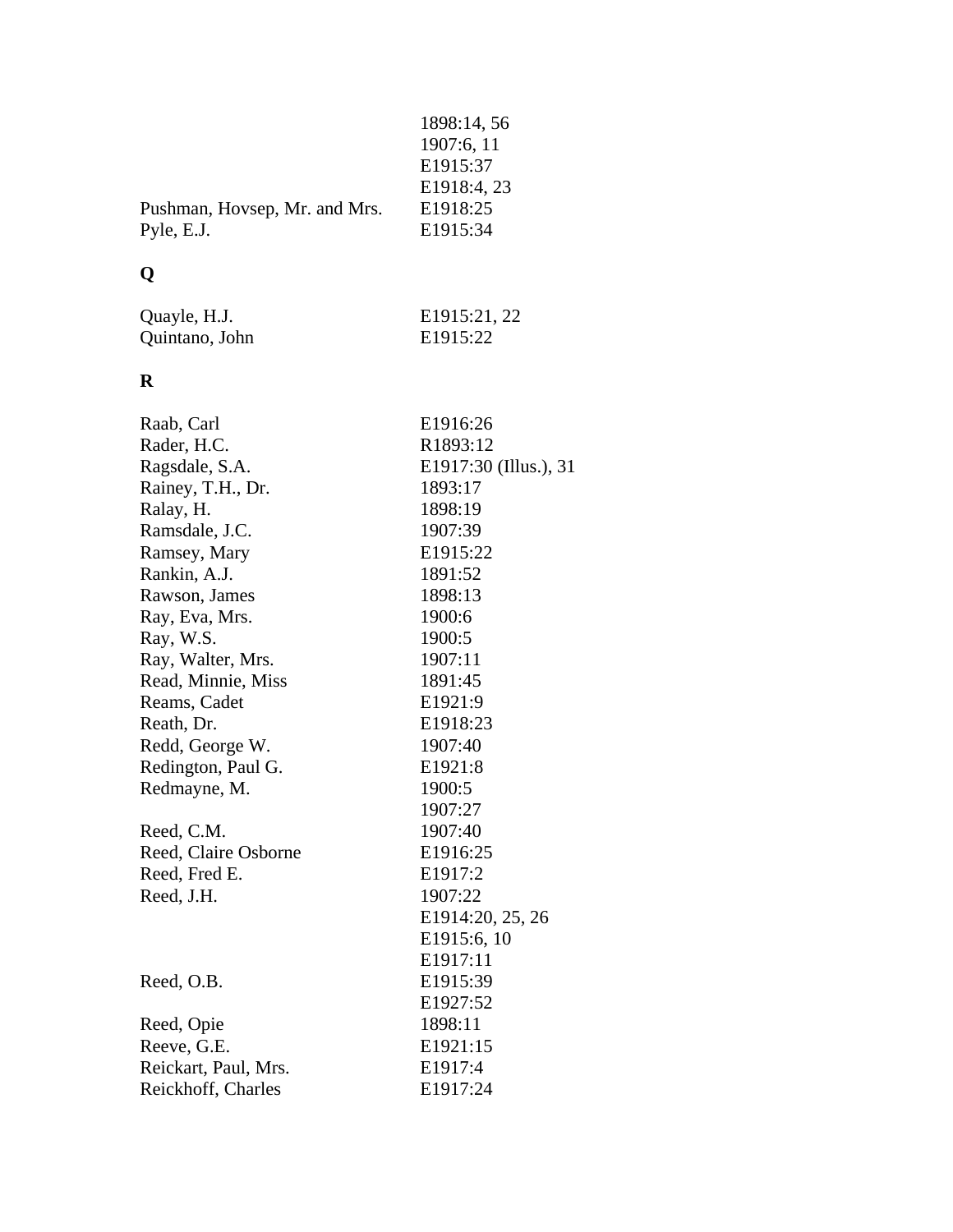| Reid, Charles O.                    | E1917:16         |                          |
|-------------------------------------|------------------|--------------------------|
|                                     | E1918:13         |                          |
|                                     | E1927:52         |                          |
| Reid, William P.                    | E1915:21, 36     |                          |
| Reiger, J.C.                        | R1893:10         |                          |
|                                     | 1898:40          |                          |
| Reinhardt, J.G.                     | R1893:13         |                          |
| Remondino, P.C., Dr.                | 1892:6           |                          |
| Remsburg, H.E.                      | 1898:36          |                          |
| Rex, Clyde F.                       | E1921:8 (Author) |                          |
| Reynolds, B.H.                      | 1892:3           |                          |
|                                     | 1893:7           |                          |
| Reynolds, C.L.                      | E1914:26         |                          |
|                                     | E1918:25         |                          |
| Reynolds, George N.                 | 1890:20, 33      |                          |
|                                     | 1891:44          |                          |
|                                     |                  | $R1893:8, 9$ (Biography) |
|                                     | 1900:5           |                          |
|                                     | 1907:29          |                          |
| Reynolds, George N. (Continued from |                  | E1914:24                 |
|                                     | Previous page)   | E1924:52                 |
| Reynolds, J. Henry                  |                  | E1914:19                 |
| Reynolds, Laura T., Mrs.            |                  | E1914:46                 |
| Reyon, H.V., Mrs.                   |                  | R1893:10                 |
| Rhein, C.W., Mrs.                   |                  | E1917:37                 |
| Rice, E.I., Mrs.                    |                  | 1898:36                  |
| Richards, Anna C., Mrs.             |                  | E1914:56                 |
| Richards, C.E.                      |                  | E1915:38                 |
|                                     |                  | E1916:32                 |
| Richards, Charles                   |                  | 1898:52                  |
| Richardson, E.H.                    |                  | E1917:27                 |
| Richardson, Elder                   |                  | E1914:32                 |
| Richardson, F.W.                    |                  | 1890:42                  |
|                                     |                  | 1891:52                  |
| Richey, W.L.                        |                  | 1891:35                  |
| Richmond, Miss                      |                  | 1907:12                  |
|                                     |                  | E1915:38                 |
| Rickard, C.E., Mrs.                 |                  | E1914:46                 |
| Rickard, E.O., Mrs.                 |                  | 1907:11                  |
|                                     |                  | E1927:26                 |
| Riddle, George                      |                  | 1898:27                  |
| Rider, S.W.                         |                  | 1891:36, 41              |
| Ridgeway, H.                        |                  | E1914:16                 |
| Riesland, W.F.                      |                  | E1916:22                 |
| Riis, Jacob                         |                  | E1917:4                  |
|                                     |                  | E1927:13                 |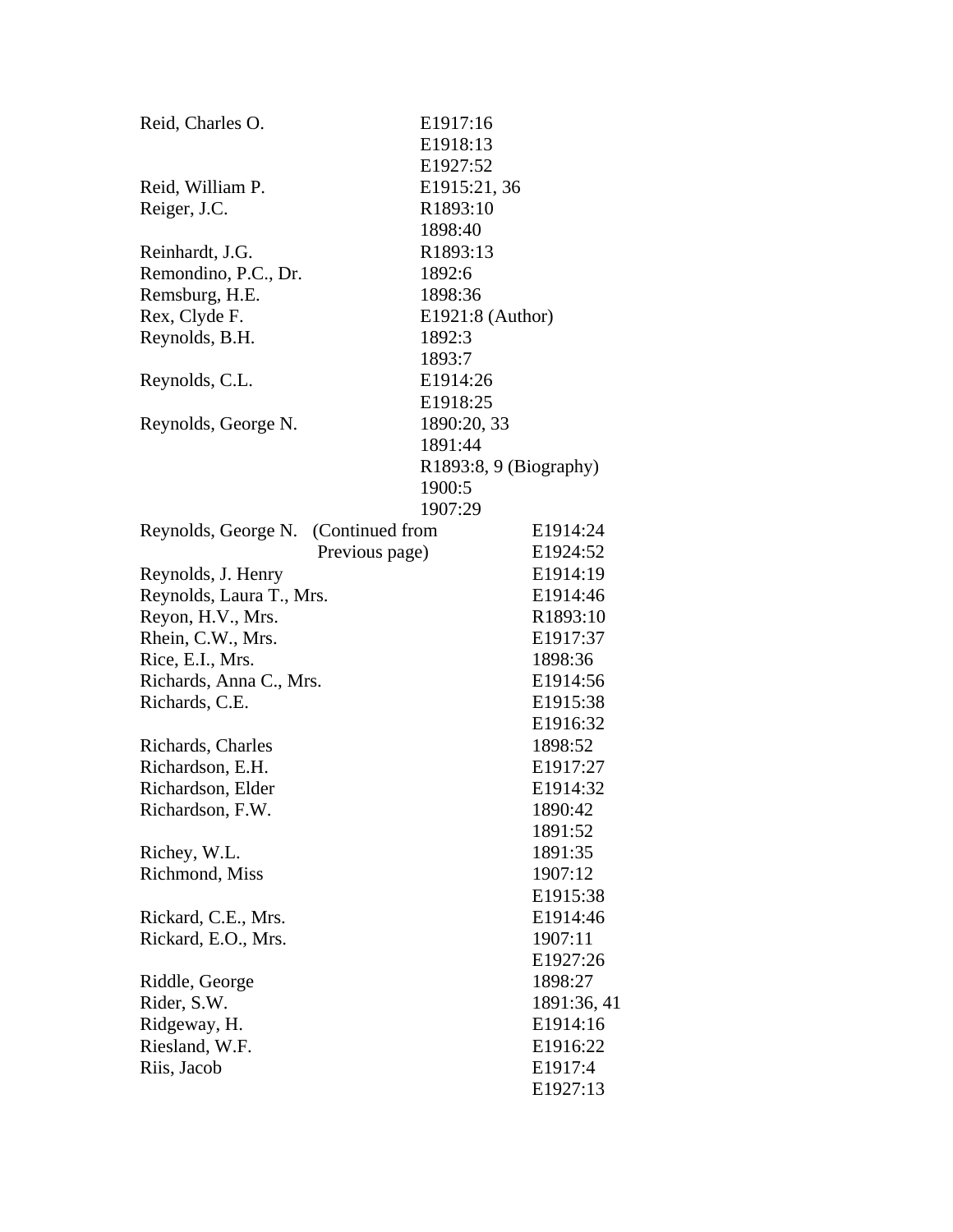| Riis, Jacob              | E1921:7               |
|--------------------------|-----------------------|
| Rimell, P.G.             | E1914:56              |
| Rimmer, Dr.              | E1915:27              |
|                          | E1916:26              |
| Ris, C.A.                | E1917:16              |
| Rithet, R.P.             | E <sub>1915</sub> :40 |
| Robbins, Harwood         | E1914:59              |
|                          | E1915:38              |
| Roberts, E.D.            | E1915:29              |
| Roberts, George T.       | E1915:32              |
|                          | E1916:28              |
|                          | E1917:17              |
|                          | E1918:13              |
| Roberts, John W.         | R1893:12, 15          |
| Roberts, W.L.            | 1900:5                |
|                          | 1907:28               |
| Robertson, Oswald Miller | E1916:14, 23          |
| Robertson, William       | E1927:44              |
| Robinson, E.N., Colonel  | 1891:27               |
| Robinson, F.H.           | R1893:15              |
| Robinson, H.W.           | 1891:52               |
|                          | 1892:3                |
| Robinson, W.H.           | 1907:4                |
|                          | E1914:55              |
| Robinson, W.J.           | 1891:38               |
| Roblee, W.W., Dr.        | 1898:23               |
| Rockhold, B.F.           | E <sub>1914:55</sub>  |
| Rockhold, B.R.           | E1927:52              |
| Roe, J.H.                | 1890:42C              |
|                          | 1891:52               |
| Roe, Rob.                | 1898:50, 56           |
| Rogers, Clayton R.       | E1927:22, 34 (Author, |
|                          | Illus.)               |
| Rogers, F.A.             | E1915:40              |
| Rogers, George           | 1898:23               |
| Rogers, John P.          | 1893:8                |
| Rogers, R.R.             | E1918:8 (Illus.), 10  |
| Rohrer, C.F.             | E1915:38              |
|                          | E1918:13, 16, 17      |
| Rome, O.P.               | E1917:22              |
|                          | E1918:13              |
| Roosevelt, Theodore      | 1907:25               |
|                          | E1914:6               |
|                          | E1915:5               |
|                          | E1918:20              |
| Rosch, Josephine, Mrs.   | E1915:32              |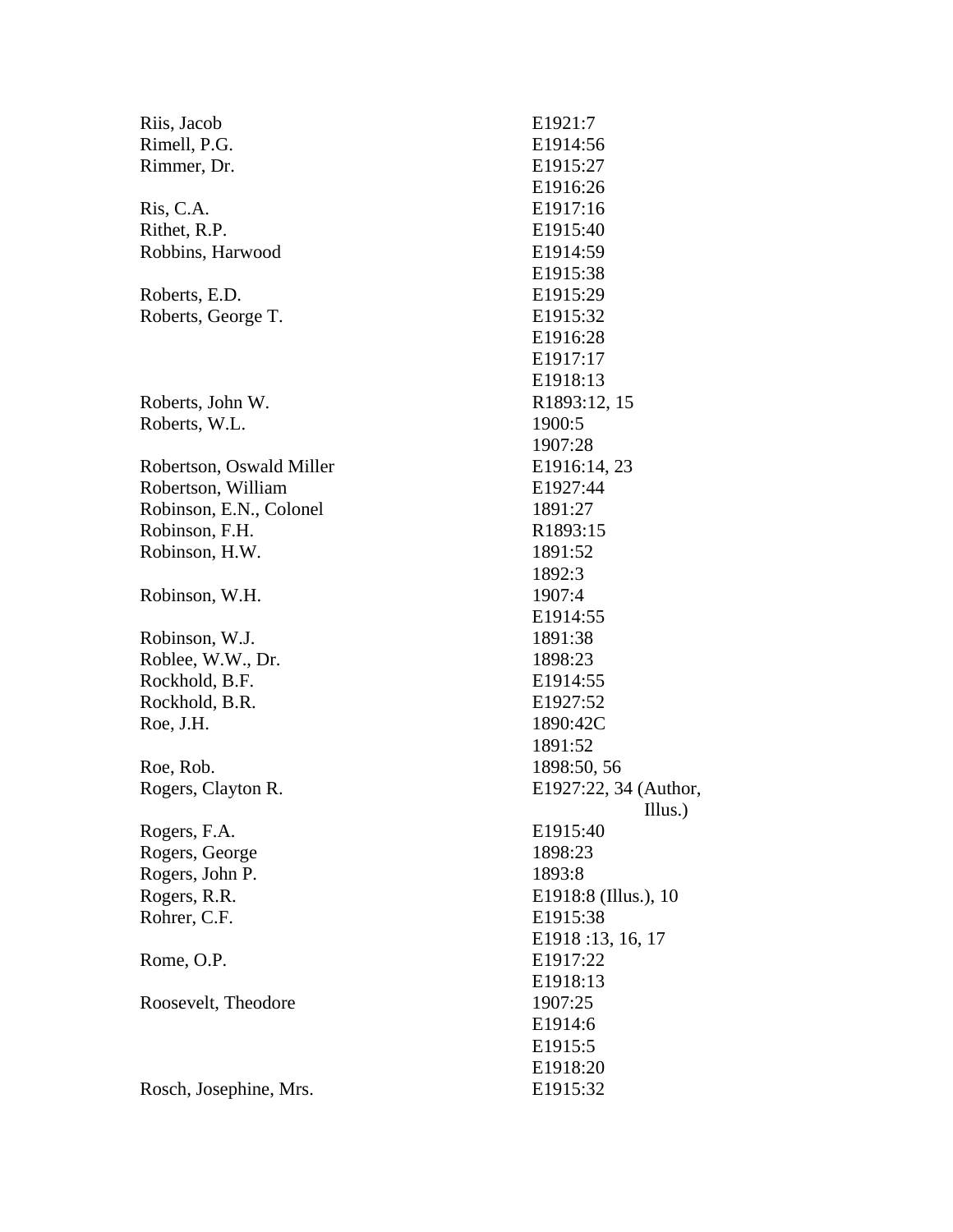|                         |                | 88710.20             |
|-------------------------|----------------|----------------------|
| Rose, E.G., Miss        |                | 1898:56              |
| Rose, J.L.              |                | 1907:40              |
| Rosenthal, E.           |                | 1890:42/             |
| Ross, Annie, Miss       |                | E1918:25             |
| Ross, Mr.               |                | E1917:27             |
| Ross, F.H.              |                | R1893:17             |
| Ross, James M.          |                | E1917:19             |
| Ross, J.R.              |                | E1916:28             |
|                         |                | 1898:25              |
| Rounthwaite, Samuel     |                |                      |
| Rouse, Charles G.       |                | E1918:11             |
| Rouse, G.               |                | E1921:1,             |
| Rouse, Gaylor           |                | 1890:27              |
|                         |                | 1891:22              |
|                         |                | R1893:7              |
|                         |                | 8, 16, 17            |
|                         |                | 1900:6               |
|                         |                | E1916:F1             |
|                         |                | E1917:F1             |
| Rouse, Gaylor           | (Con't'd from  | E1918:2              |
|                         | Previous page) |                      |
| Rowan, Byron            |                | 1890:420             |
| Rowe, E.W.              |                | E1918:10             |
| Rowe, O.C.              |                | 1890:17              |
| Rowell, M.S.            |                | 1890:12              |
| Rubidoux                |                | 1891:2               |
| Ruby, W.S., Dr.         |                | 1890:42/             |
|                         |                | R1893:19             |
|                         |                | 1898:11              |
| Rude, Thomas            |                | 1907:35              |
| Rudisill, H.J.          |                | 1891:27              |
|                         |                | 1917:11              |
| Rumsey, C.E.            |                | 1907:11,             |
| Russell, Frank C.       |                | 1907:28              |
|                         |                | E1918:4,             |
| Russell, Robert         |                | E1921:15             |
| Russell, W.B.           |                | R1893:17             |
| Russell, William P.     |                | 1890:14,             |
|                         |                | 1891:4, 5            |
|                         |                | R1893:20             |
|                         |                | 1900:2, 9            |
|                         |                | 1907:7               |
| Rutheford, D.B., Doctor |                | R1893:19             |
| Ryan, James             |                | 1893:17              |
| Ryan, J.H.              |                | E1914:42             |
| Ryan, Timothy           |                | R <sub>1893</sub> :1 |
|                         |                |                      |

 E1916:28 1898:56 1907:40 1890:42A E1918:25 E1917:27 R1893:17 E1917:19 E1916:28 1898:25 E1918:11, 18 E1921:1, 10 1890:27 1891:22 R1893:7 (Biography), 8, 16, 17 1900:6 E1916:Front Cover E1917:Front Cover, 28 E1918:2, 16 1890:42C E1918:10 1890:17 1890:12 1891:2 1890:42A R1893:19 1898:11 1907:35 1891:27 1917:11 1907:11, 19, 27, 29 1907:28 (Author) E1918:4, 11, 13, 16, 17 E1921:15 R1893:17 1890:14, 27, 29, 41 1891:4, 5, 41 R1893:20 1900:2, 9 1907:7 R1893:19 1893:17 E1914:42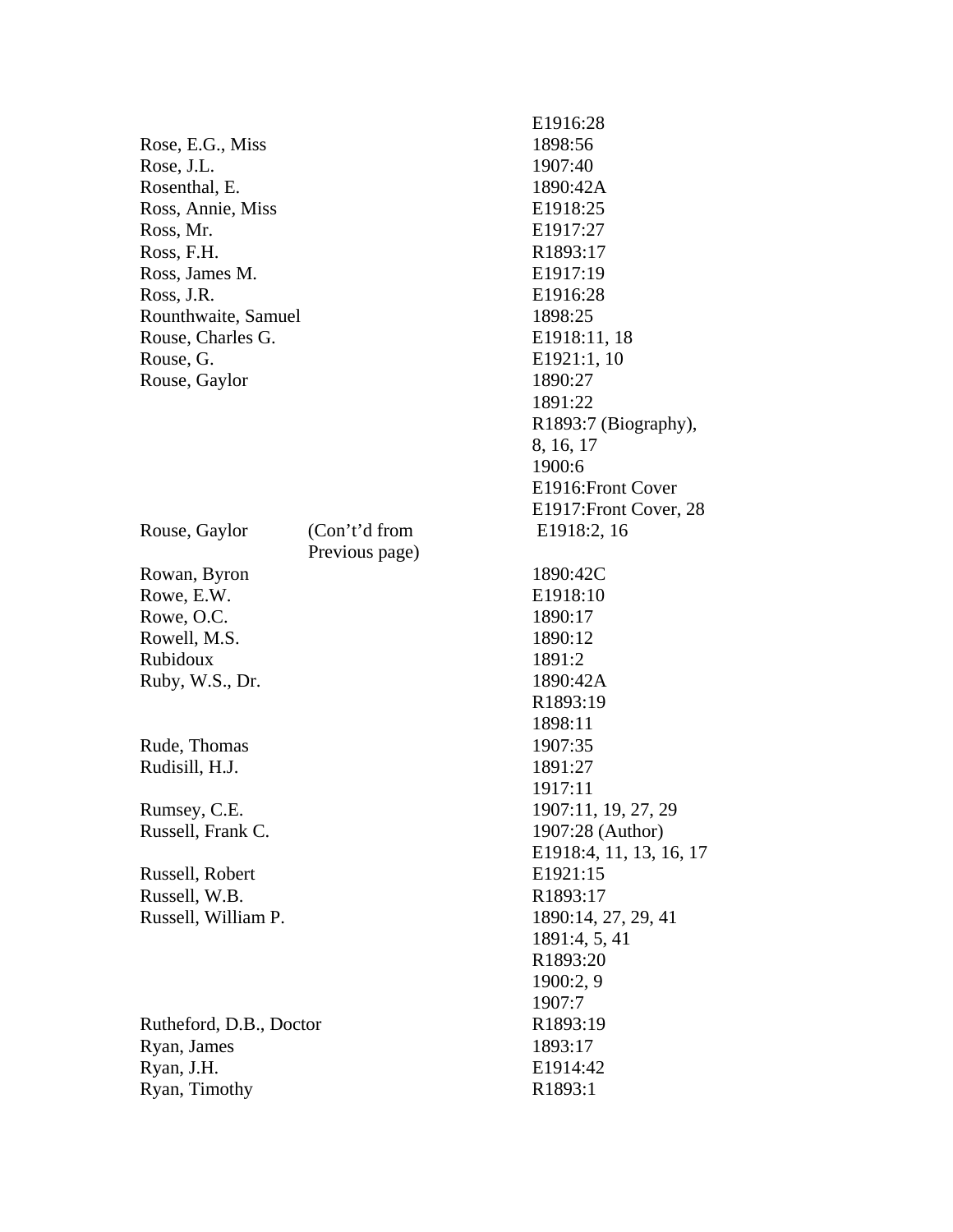| Ryan, W. D'Arly | E1917:2      |
|-----------------|--------------|
| Rynard, John    | 1893:17      |
| Ryon, W.T.      | E1921:12, 37 |

# **S**

| St. Ceran, Edgar L.     | 1898:19              |  |  |
|-------------------------|----------------------|--|--|
| St. John, Mr.           | E1917:27             |  |  |
| St. John, Clayton       | E1916:28             |  |  |
| St. John, Paul D.       | E1916:28             |  |  |
| Sallee, F.M.            | E1921:18             |  |  |
| Salsbury, Nate R.       | R1893:17             |  |  |
| Sammet, Mary, Mrs.      | E1914:46             |  |  |
| Sample, H.C.            | 1907:35              |  |  |
| Sanborn, Kingsbury      | 1907:40              |  |  |
|                         | E1914:55             |  |  |
| Sandow, George          | 1893:8               |  |  |
| Sargent, H.E., Mrs.     | 1907:31              |  |  |
| Saunders, A.            | 1900:11              |  |  |
| Saunders, H.            | 1890:14              |  |  |
|                         | 1891:4               |  |  |
| Saunders, William       | E1915:3              |  |  |
|                         | E1927:18             |  |  |
| Sausman, Florence, Miss | E1915:32             |  |  |
|                         | E1916:25             |  |  |
| Savage, Myron H.        | 1893:10              |  |  |
| Sawyer, W.B., Doctor    | R1893:19             |  |  |
| Schaefer, G.A.          | E1915:5              |  |  |
|                         | E1927:51             |  |  |
| Schallock, Fred         | E1915:39             |  |  |
| Schanck, A.H.           | E1916:24             |  |  |
| Schell, Daniel          | 1891:5, 11           |  |  |
| Scherman, Anton         | 1900:11              |  |  |
| Schliem, Albert         | E1915: Back Cover    |  |  |
| Schneider, A.J.         | E1916:23             |  |  |
| Schneider, Joseph       | 1890:41              |  |  |
|                         | E1927:52             |  |  |
| Schoenthal, Meyer       | E1927:19 (Author),   |  |  |
|                         | (IIIus.)             |  |  |
| Schraeded, T.T.         | E1917:3              |  |  |
| Schrock, C.B.           | 1893:17              |  |  |
| Schroeder, P.B.         | E1918:8 (Illus.), 10 |  |  |
| Schuck, E.E.            | E1917:33             |  |  |
| Schweitzer, F.C.        | E1927:56             |  |  |
| Scott,                  | 1891:24              |  |  |
| Scott, C.H.             | 1890:28              |  |  |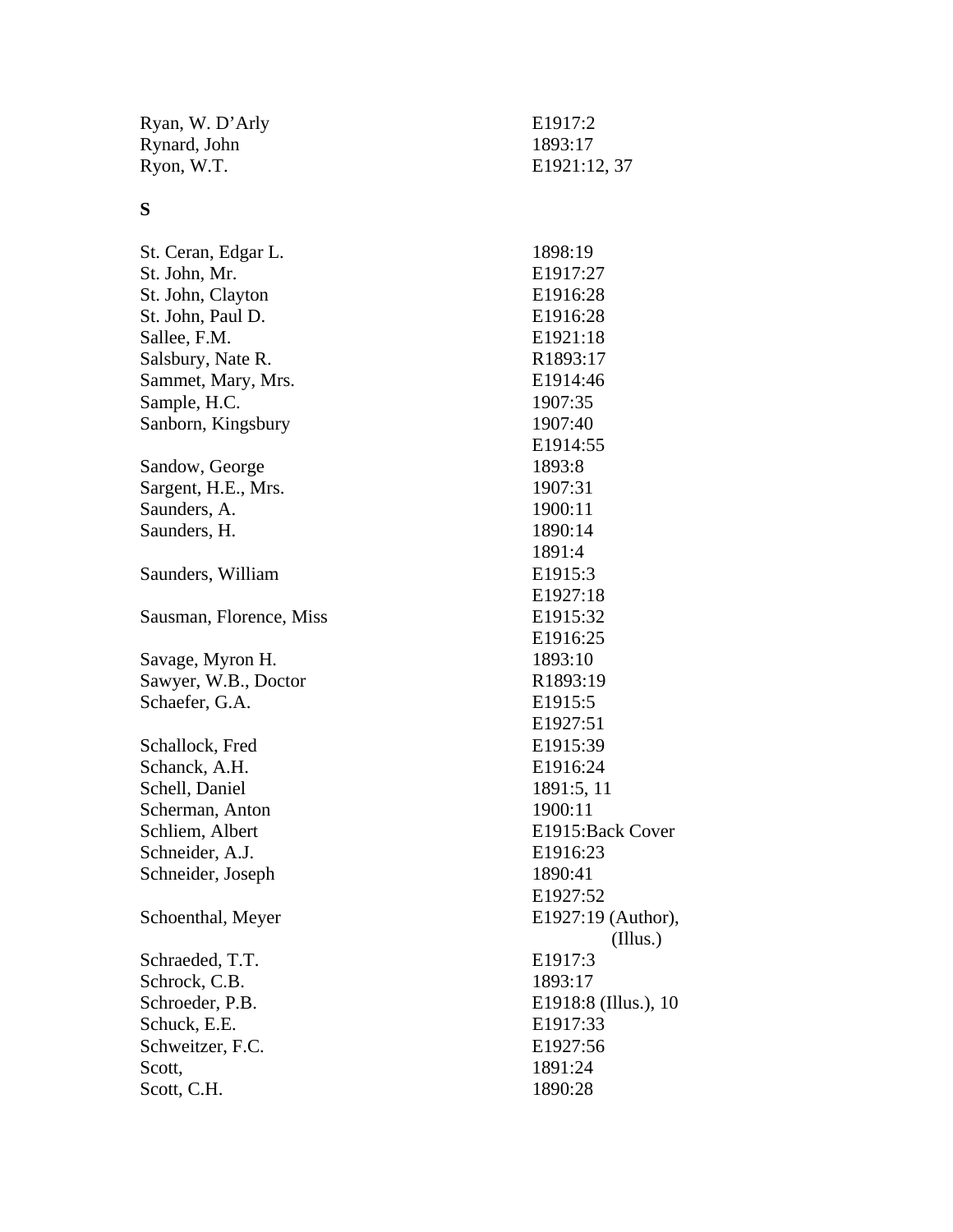|                          | 1893:18           |
|--------------------------|-------------------|
| Scott, D.A.              | 1893:14           |
| Scott, H.E.              | E1917:38          |
| Scott, J. Irving         | 1890:38           |
| Scott, W.A.              | E1917:8 (Illus.)  |
| Scott, W.L.              | E1915:39          |
| Scoville, Frank          | 1898:45           |
|                          | 1907:14           |
| Scranton, L.B.           | 1907:6            |
|                          | E1915:27          |
|                          | E1916:29          |
|                          | E1917:16          |
| Scranton, L.B.           | E1921:18          |
|                          |                   |
| Sebrell, J.D.            | 1890:32           |
|                          | 1891:24           |
|                          | 1900:8            |
| Seburn, T.K.             | 1907:21           |
| Seddon, A.W.             | 1907:36           |
| Seely, L.G.              | E1915:22          |
| Segar, George F.         | 1891:41           |
| Selleck, W. C., Rev.     | E1927:29          |
| Sellon, W.M.             | R1893:19          |
|                          |                   |
| Senior, George R.        | 1891:16           |
| Serra, Father Junipero   | 1907:8, 17        |
|                          | E1915:4, 11       |
|                          | E1917:4           |
|                          | E1921:6           |
| Severence, Reverend R.J. | E1914:32          |
| Sexton, Daniel           | 1891:26           |
|                          | 1892:4            |
| Seymour, John P.         | 1891:30           |
| Shamel, A.D.             | E1914:36          |
|                          | E1915:3 (Illus.)  |
|                          | E1916:5           |
|                          | E1927:5, 18       |
| Sharp, Daniel D.         | E1914:7 (Illus.)  |
|                          | E1915:25 (Illus.) |
|                          | E1916:12, 15      |
|                          | E1917:14          |
| Sharp, Daniel D.         | E1921:5 (Author)  |
|                          | (Illus.)          |
| Sharp, G.F.              | E1918:13          |
| Sharpe, E.C.             | E1914:12          |
| Sharpless, T.H.          | R1893:15          |
| Shaver, John             | 1898:33           |
|                          |                   |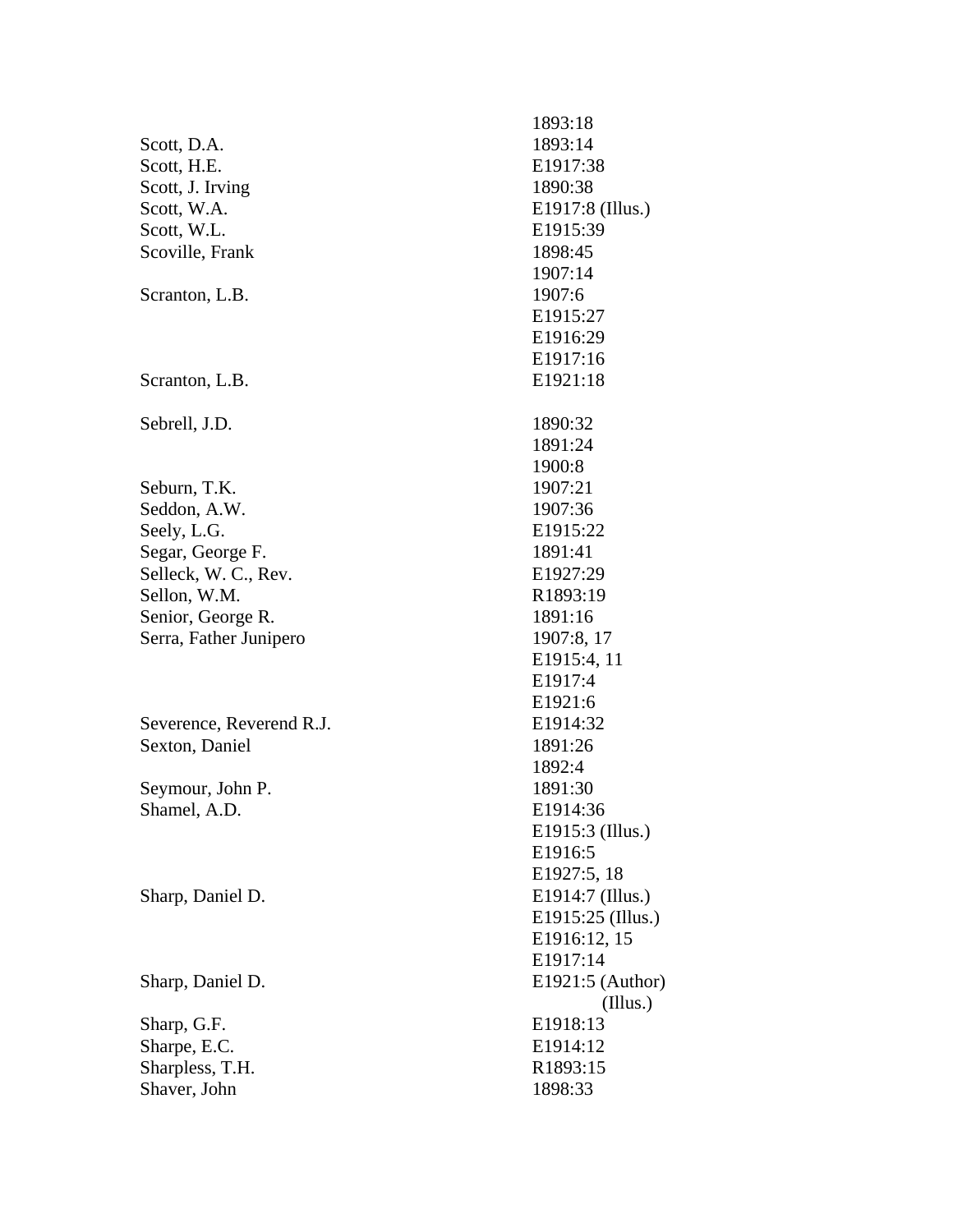Shaver, John E1921;18 Shaw, Mrs. Rebecca 1891:41 Shea, Richard T. E1915:40 Shepherd, B.C. E1917:27 Sherman, C.C., M.D. 1890:29, 41, 42A Sherwood, G.W. R1893:19

Shibley, F.A. R1893:12 Shiels, Charles M. E1915:35 Shiels, William F. E1915:35 Shillingsburg, William R1893:14 Shirley, Elizabeth, Miss 1891:45 Shrimp, Wesley E1921:21 Shugart, K.D., Dr. 1890:42A

Sias, Thomas E1918:25 Sibert, General E1918:23 Sigafus, James M. R1893:10 Simms, J.A. 1891:39, 52

Simms, V.D. 1890:9

Simons, Perry O. R1893:2 Simonson, J.H. **E1916:31** 

Simpson, A. 1891:41 Singleton, Ada H. E1915:22 Skelley, E.R. 1890:28

 E1914:4 E1916:21 E1917:16 (Illus.) E1915:2, 38 1891:2, 24 1892:20 R1893:2 1900:2 1907:7 1892:21 R1893:18 1898:4 1900:6, 7 1907:1, 4, 6 E1915:37 E1916:Front Cover, 29 E1917:16 1891:7 Simons, M.H. E1914:32, 36 E1917:29 E1917:28, 40 1898:11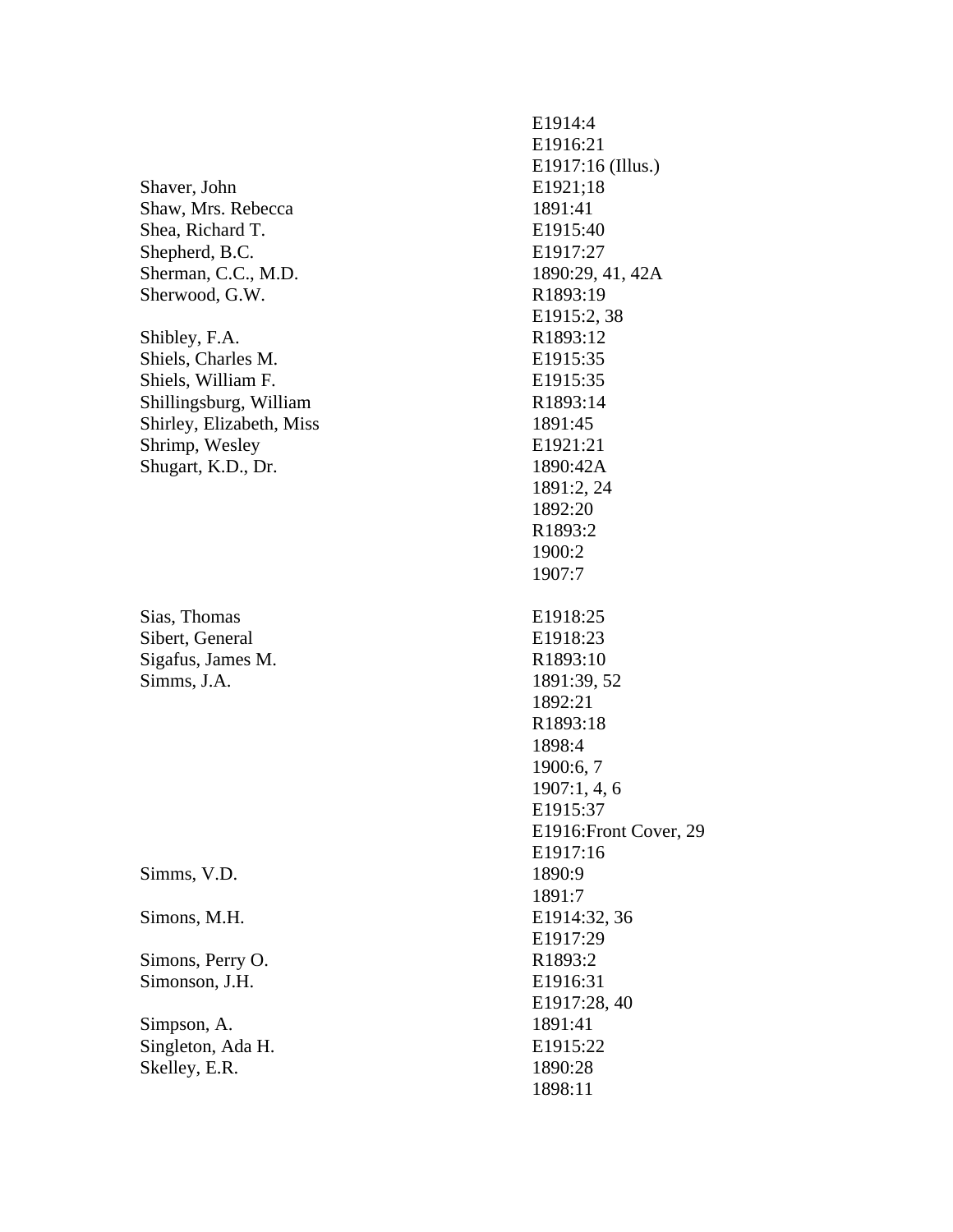1900:5 E1927:44 Skelley, E.R. E1921:20 Skelley, Edgar R., Mrs. 1907:11 E1914:32 E1918:25 Skelley, Robin E1921:20 Skinner, C.W. **E1917:3** Skinner, George A. 1898:56 Slosson, C.H. 1890:33 Sly, Louis 1907:31 Smale, F.L. **E1927:56** Small, C.L. **E1915:38** Small, E.C. **E1915:38** Small, H.K. E1914:33, 37 E1927:52 Small,  $1<sup>st</sup>$  Lieut. Sidney F. E1918:3, 5 (Illus.) Small, W.D. **E1915:38** Smart, R.W. 1907:2 Smiley, Albert K. 1898:15 1907:17 E1927:13 Smith, A.A. **E1914:60** Smith, Albert D., Major E1921:9 Smith, A.W., Captain E1921:9 Smith, B.F. R1893:15 Smith, C.B. **E1917:24** Smith, C. Herman E1916:23 Smith, Clyde F. 1893:11, 17 Smith, C.O. **E1915:22** Smith, C.T. 1893:8 Smith, Demis E., Miss 1891:44 Smith, Dick E1915:21 Smith, E.E. **E1914:48**  E1917:5 E1927:25 Smith, E.R., Dr. 1900:11 Smith, Ezra E. E1927:25 (Author, Illus.) Smith, G.L., Mrs. 1891:36 1892:6 1907:11 Smith, G.W. 1898:45 Smith, Howard B. R1893:12 E1915:29 E1917:34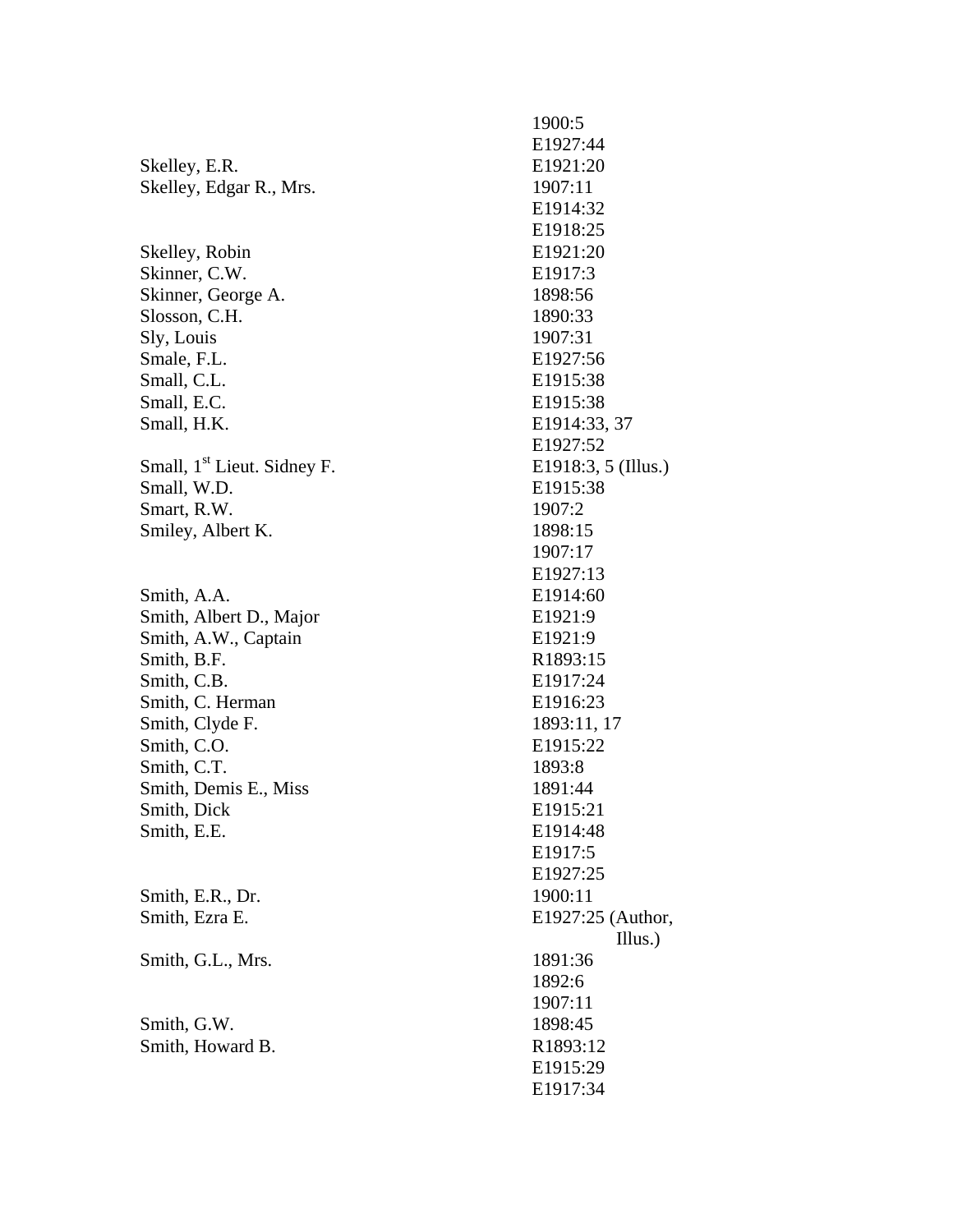Smith, Ida Spooner, Mrs. E1914:46 Smith, Merle D. E1921:1, 12 Smith, M.F. **E1917:24** Smith, O.A. 1890:34 Smith, Robert J. E1915:28 Smith, Roy S. **E1916:1** Smith, Thomas, Reverend E1914:32 Smith, William Alden, Jr., Captain E1918:3, 4 (Illus.), Smoot, C.E. E1916:20 Smoot, K.R. E1916:19 Smythe, Anna M., Miss 1891:45 Snidecor, F.E. E1915:28 Snidecor, George E. E1915:28 Snow, H.S. R1893:17 So, Otoe, Reverend E1914:32 Soares, J.G. **E196:28** Solano, Alfred, Captain E1917:30, 34 Solomon, Samuel, Reverend E1914:32 Sovereign, D.A. R1893:11 Spanogle, H.E. E1914:8 Sparks, W.T. **E1915:28** Spaulding, H.H. E1916:22 Speich, F.H. E1914:42 Speich, F.H. **E1921:15** Speidel, Frank E. E1918:8 (Illus.), 10 Spence, W.R., Mr. and Mrs. 1890:13 Sperry, Austin E1921:22 Sperry, George E1921:22 Sperry, S.W. **E1921:22** Spiers, Katherine E1914:48 Sprecher, L.M. R1893:12 Squire, Mary **E1917:29** Squires, Stephen 1890:40

 E1927:26 1893:2, 20 R1893:6, 11, 16 5 (Illus.) E1917:4 1899:17 1891:11, 29 1892:24 1891:24 1892:19 1893:22 1898:55 E1917:5